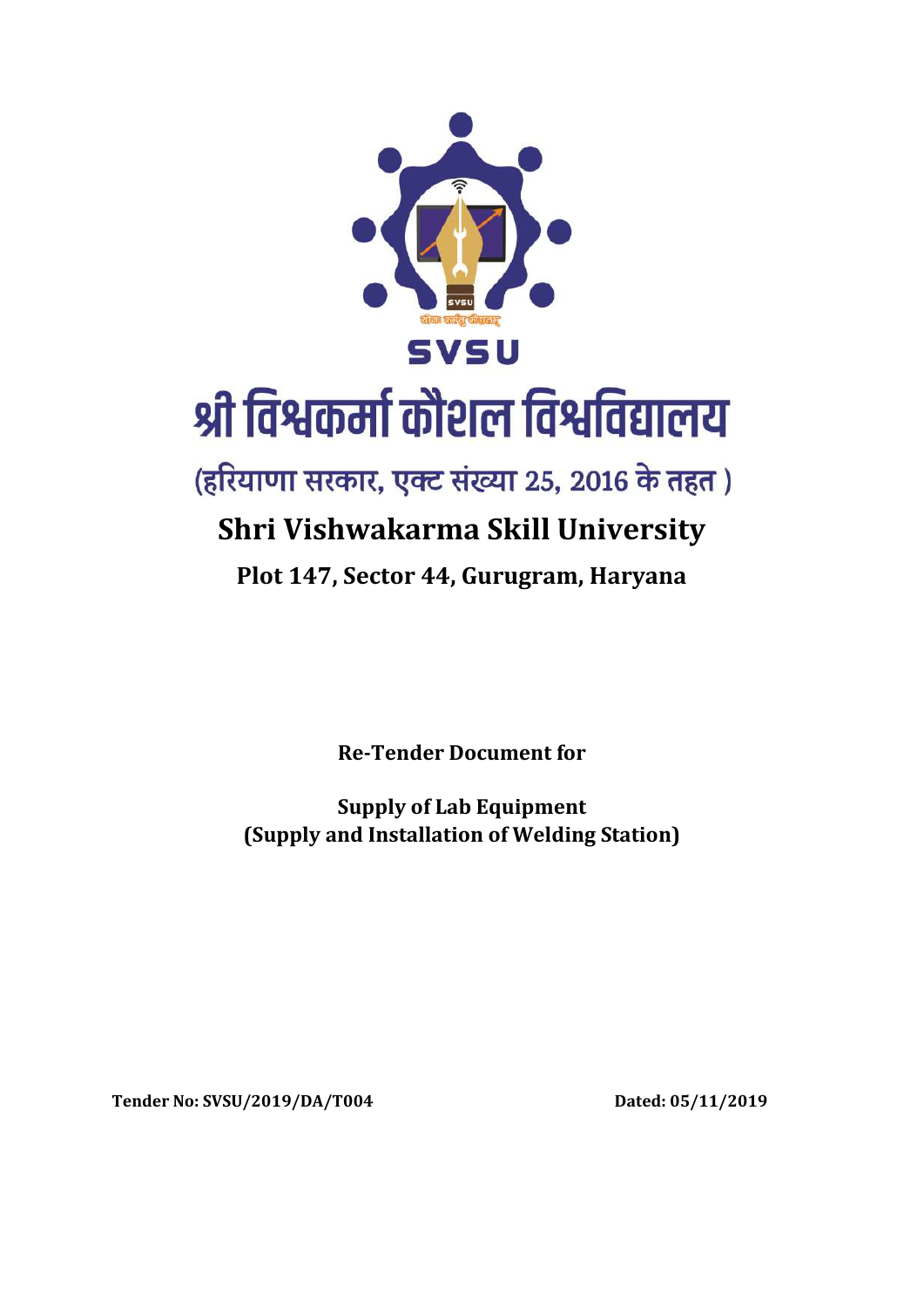# **Notice Inviting Quotation**

#### **Sub: Notice Inviting Tenders for Supply & Installation of Welding Station Lab.**

Shri Vishwakarma Skill University, invites sealed Tenders from reputed Manufacturers/ Authorized Dealers /Tenderer for Supply & Installation of Welding Station.

All interested vendors are requested to send their sealed quotation for supply of the above item as per details of the technical specification given on Annexure - II and as per the Bid Submission details mentioned in Annexure - XII. The Important information related to tender are as follows:

#### **1. SCHEDULE**

| 1.  | EMD Amount in the form of          | Rs. 100000/- (Rupees one lakh only)    |
|-----|------------------------------------|----------------------------------------|
|     | Demand draft                       | Beneficiary Name: Haryana Vishwakarma  |
|     |                                    | Skill University, Gurugram.            |
| 2.  | <b>Performance Security</b>        | 10% of the Purchase order Value        |
| 3.  | (Tender Fee + E-Service Fee) +     | $(3000/- + 1000/-) + 720/- = 4720/-$   |
|     | 18% GST in the form of Demand      | <b>(Rupees Four Thousand Seven</b>     |
|     | draft                              | <b>Hundred Twenty only)</b>            |
|     |                                    | Beneficiary Name: Haryana Vishwakarma  |
|     |                                    | Skill University, Gurugram.            |
| 4.  | <b>Product Warranty Period</b>     | <b>3 Years</b>                         |
| 5.  | <b>Issue of Tender Document</b>    | 05/11/2019                             |
| 6.  | Online Tender Purchase Start Date  | 05/11/2019                             |
| 7.  | Last date /time for                | Up to 17:00 Hrs. on 21/11/2019         |
|     | receipt/Submission of online       |                                        |
|     | proposals                          |                                        |
|     |                                    |                                        |
| 8.  | Last Date and Time for receipts of | Up to 17:00 Hrs. on 26/11/2019         |
|     | EMD Amount and (Tender Fee + E-    |                                        |
|     | Service Fee) + 18% GST             |                                        |
| 9.  | Opening of Technical Bid           | 27/11/2019                             |
| 10. | <b>Technical Presentation</b>      | 03/12/2019                             |
| 11. | <b>Financial Bid</b>               | Subsequent date to be informed later.  |
| 12. | Validity period of Proposal        | 180 Days                               |
| 13. | Place of Bid Submission            | Registrar                              |
|     |                                    | Shri Vishwakarma Skill University,     |
|     |                                    | Plot 147, Sector 44, Gurugram, Haryana |
| 14. | <b>Address of Communication</b>    | Registrar                              |
|     |                                    | Shri Vishwakarma Skill University,     |
|     |                                    | Plot 147, Sector 44, Gurugram Haryana  |
| 15. | <b>Contact Phone Numbers</b>       | 0124-2746800                           |

 Tender document can also be downloaded (from 05/11/2019) from University Website [www.svsu.ac.in](http://www.svsu.ac.in/)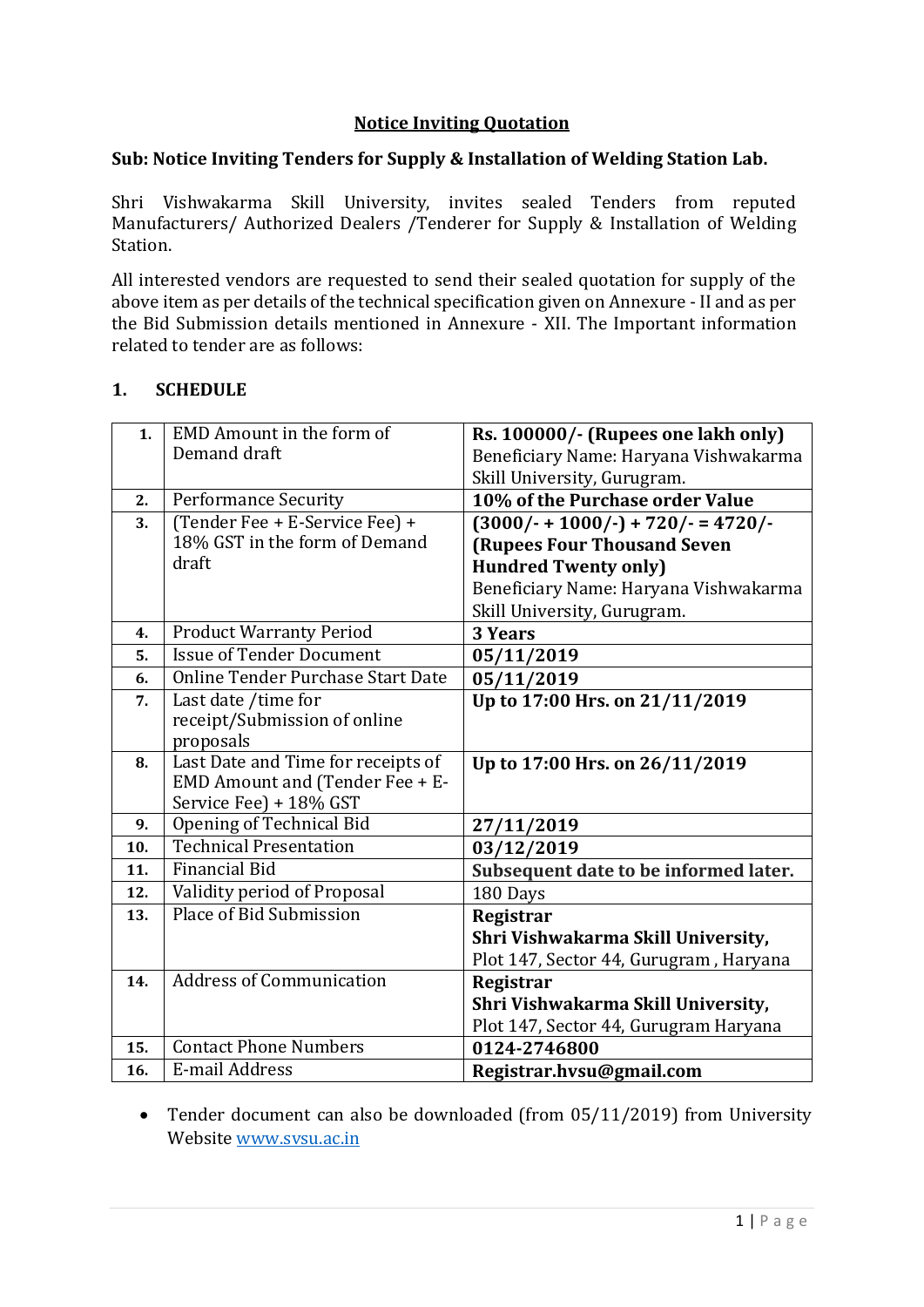- # University reserved the right to change any Date, Time and condition of Tendering without assigning any reasons and reserve all the rights.
- @ Exemption on the payment of Tender fee, Performance Security and Earnest Money Deposit (EMD) is subjected to fulfilment of conditions mentioned in Haryana State Public Procurement Policy for MSMEs- 2016.
- $\triangleright$  Amendments to EOI, if any, would be published on e-procurement website only, and not in newspaper. The Shri Vishwakarma Skill University, Haryana reserves all the rights to accept or reject any or all tenders without assigning any reasons.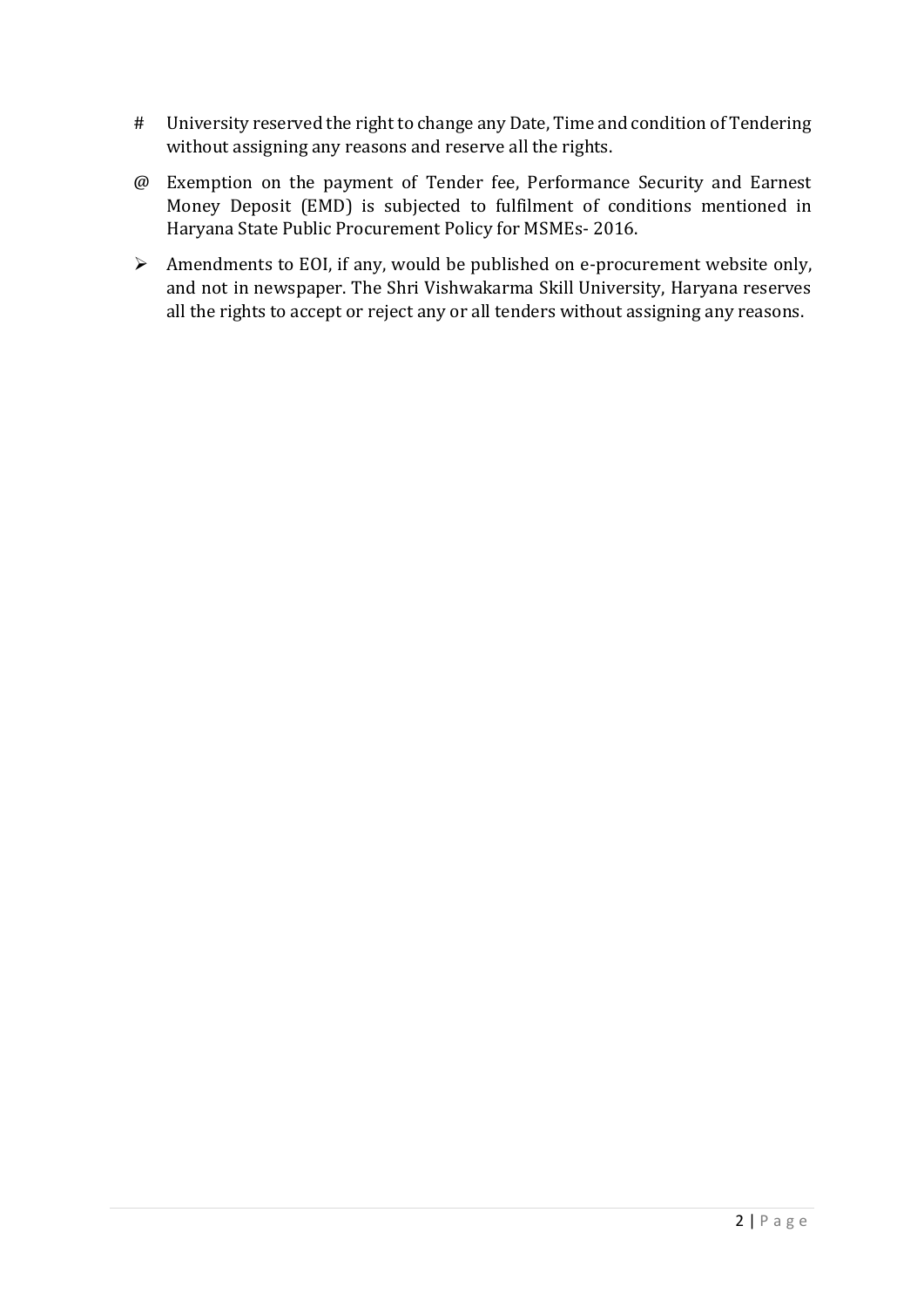# **2. Instructions to Tenderers**

#### **2.1. Subject: Invitation for Supply & Installation of Welding Station**

Shri Vishwakarma Skill University, invites online Bids (Technical bid and Financial bid) from eligible and experienced OEM (Original Equipment Manufacturer) OR OEM Authorized Dealer for **Supply & Installation of Welding Station** with warranty period as stated at "Schedule "on site comprehensive warranty from the date of receipt of the material as per terms & conditions specified in the tender document.

Tenderers can access tender documents on the website of the University and fill them with all relevant information and submit the completed tender document online as per the schedule to [https://etenders.hry.nic.in](https://etenders.hry.nic.in/) and send the Tender Fee and EMD amount to:

#### **The Registrar**

#### **Shri Vishwakarma Skill University,**

#### **Plot No 147 Sector 44, Gurugram, Haryana.**

Tender fee and EMD amount to be submitted in sealed envelopes which have the superscription "Tenders for Supply & Installation of Welding Station" and Tender Number. The quotation/tender, **where the superscription is not mentioned on the envelope by the tenderer, may not be entertained.**

#### **2.2. INSTRUCTION TO BIDDER FOR E-TENDERING**

*Note: Following conditions will over-rule the conditions stated in the tender documents, wherever relevant and applicable.* 

#### **2.2.1. E-Tendering:**

- **2.2.1.1.** For participation in e-tendering module of Shri Vishwakarma Skill University, Haryana it is mandatory for prospective bidders to get registration on website [https://etenders.hry.nic.in](https://etenders.hry.nic.in/)
- **2.2.1.2.** Therefore, it is advised to all prospective bidders to get registration by making on line registration fees payment at the earliest.
- **2.2.1.3.** Tender documents can be downloaded from website http://www.svsu.ac.in. However, the bidders have to upload complete tender document on e-portal.
- **2.2.1.4.** E-service/gateway charges shall be borne by the bidders.
- **2.2.1.5.** As per the directions of the Controller of Certifying Authorities, Ministry of Communication and Information Technology, Government of India, a **Class II Digital Certificate** shall be required to bid for all tenders solicited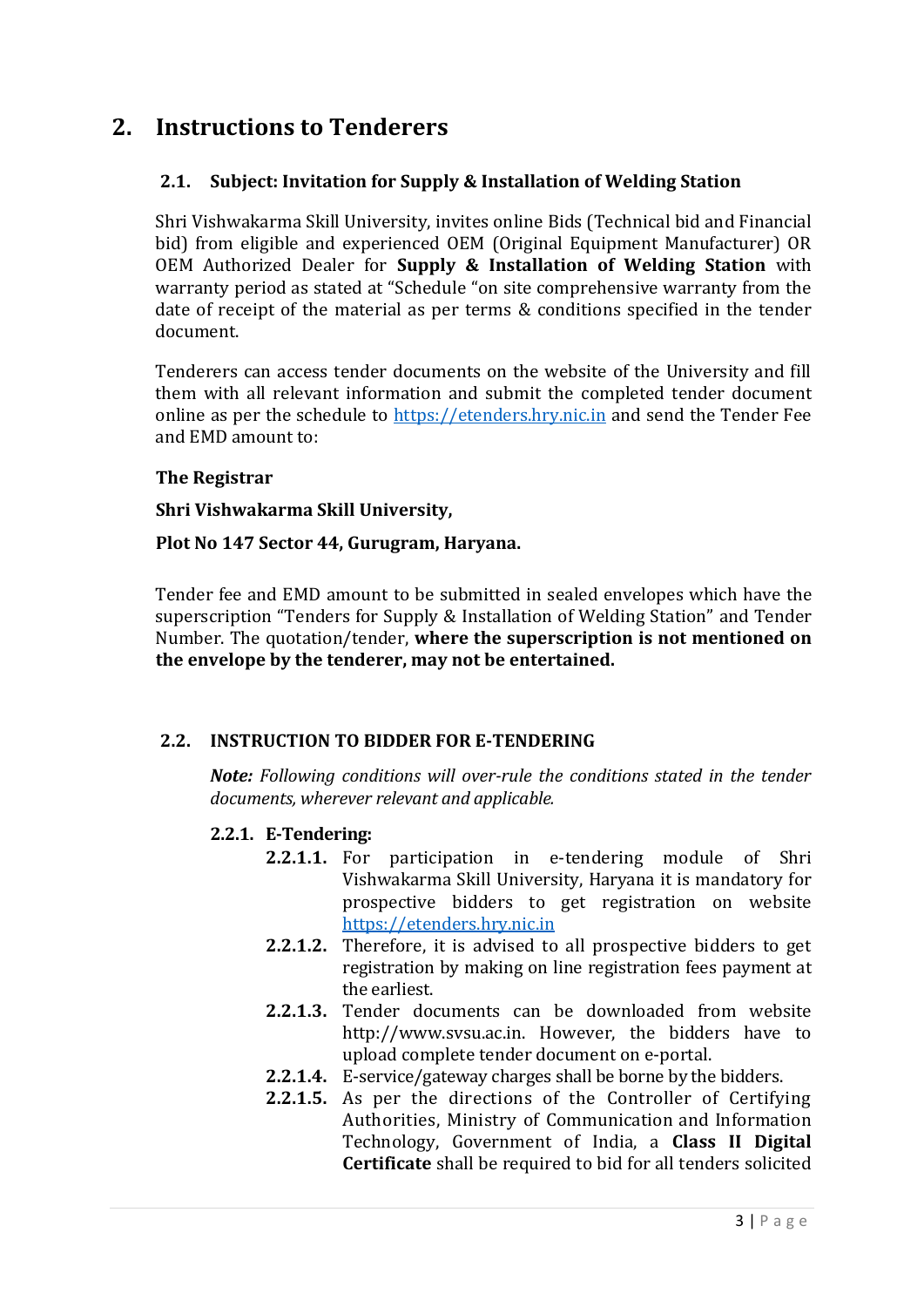electronically. If the bidder does not have such a certificate, it may be obtained from any of the registering authorities or certification authorities. Kindly note that it may take at least three-five business days for the issue of a digital certificate. Bidders are advised to plan their time accordingly. Shri Vishwakarma Skill University, Haryana shall bear no responsibility for accepting bids which are delayed due to non-issuance or delay in issuance of such digital certificate.

- **2.2.1.6.** If bidder is bidding first time for e-tendering, then it is obligatory on the part of bidder to fulfil all formalities such as registration, obtaining Digital Signature Certificate etc. well in advance.
- **2.2.1.7.** Bidders are requested to visit our e-tendering website regularly for any clarifications and/or due date extension or corrigendum.
- **2.2.1.8.** Bidder must positively complete online e-tendering procedure at [https://etenders.hry.nic.in](https://etenders.hry.nic.in/)
- **2.2.1.9.** Shri Vishwakarma Skill University, Haryana shall not be responsible in any way for delay / difficulties / inaccessibility of the downloading facility from the website for any reason whatsoever.
- **2.2.1.10.** For any type of clarifications bidders/contractors can visit [https://etenders.hry.nic.in](https://etenders.hry.nic.in/) and http://www.svsu.ac.in.
- **2.2.1.11.** The bidder whosoever is submitting the tender by his Digital Signature Certificate shall invariably upload the scanned copy of the authority letter as well as submit the copy of the same in physical form with the offer of this tender. Apart from uploading e-tender on website, bidder has to deposit EMD and EOI tender fee + E-service fees in form of Demand Draft drawn in favour of "**Haryana Vishwakarma Skill University, Gurugram"** and submitted to **The Registrar, Shri Vishwakarma Skill University, Gurugram** and submit its proof in separate envelopes along-with other documents as detailed below:

Technical Bid and Financial Bid has to be submitted online only. EMD and EOI tender fee + E-service fees are to be kept in one sealed envelope in physical form. This envelope should be properly super scribed that "Tenders for Supply & Installation of Welding Station" and Tender Number. This envelope should be submitted physically on or before the last date of submission. Tenders/Proposals received within specified time (e-tender as well as physical submission) shall only be opened on the date/time specified in tender document.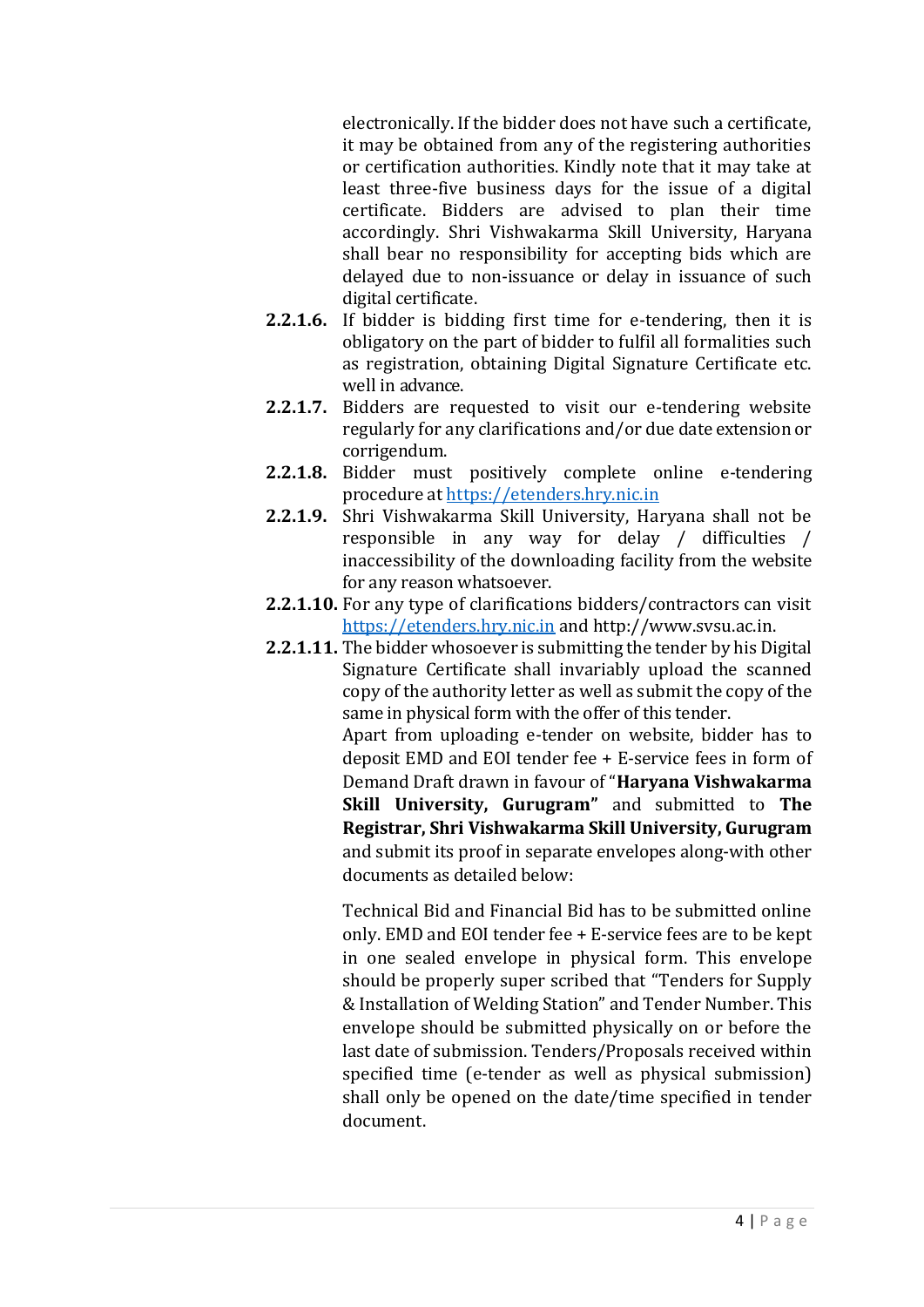The prospective bidders will upload scanned self-certified copies of requisite documents as required in e-tendering process.

- **2.2.1.12.** The tenders uploaded without submitting the EMD and EOI tender fee + E-service fees inj physical form, shall be disqualified.
- **2.2.1.13.** The tender documents fees shall not be refunded.
- **2.2.1.14.** No Proposal will be accepted without valid EOI cost and Earnest Money Deposit.

# **2.2.2. Technical bid: -**

Bidders must positively complete online e-tendering procedure at [https://etenders.hry.nic.in.](https://etenders.hry.nic.in/) They shall have to submit the documents as prescribed in the EOI online in the website. The website/e-portal may accept a file sizing upto 10 MB, however, the bidders may submit their complete bids (with all the requisite documents) in multiple files.

# **2.2.3. Financial bid: -**

Bidder must submit the Price/Financial bid document as per the format given in EOI/available online and uploaded as per instructions therein. **Physical submission of price bid will not be considered.** The financial bids of technically qualified bidders shall be opened online at the notified date. The bidder can view the financial bid opening date by logging into web-site.

- **2.2.4.1.** On the due date of e-tender opening, the technical bids of bidders will be opened online. Shri Vishwakarma Skill University, Haryana reserves the right for extension of due date of opening of technical bid.
- **2.2.4.2.** Shri Vishwakarma Skill University, Haryana reserves the right to accept or reject any or all tenders without assigning any reason what so ever.
- **2.2.4.3.** In case, due date for Physical submission & opening of tender happens to be a holiday, the due date shall be shifted to the next working day for which no prior intimation will be given.
- **2.2.4.4.** Any change/modifications/alteration in the EOI by the Bidder shall not be allowed and such tender shall be liable for rejection.

For amendment, if any, please visit [http://www.svsu.ac.in](http://www.svsu.ac.in/) and [https://etenders.hry.nic.in](https://etenders.hry.nic.in/) web site regularly. In case of any bid amendment and clarification, the responsibility lies with the bidders to note the same from web site. The **Shri Vishwakarma Skill University, Haryana** shall have no responsibility for any delay/omission on part of the bidder.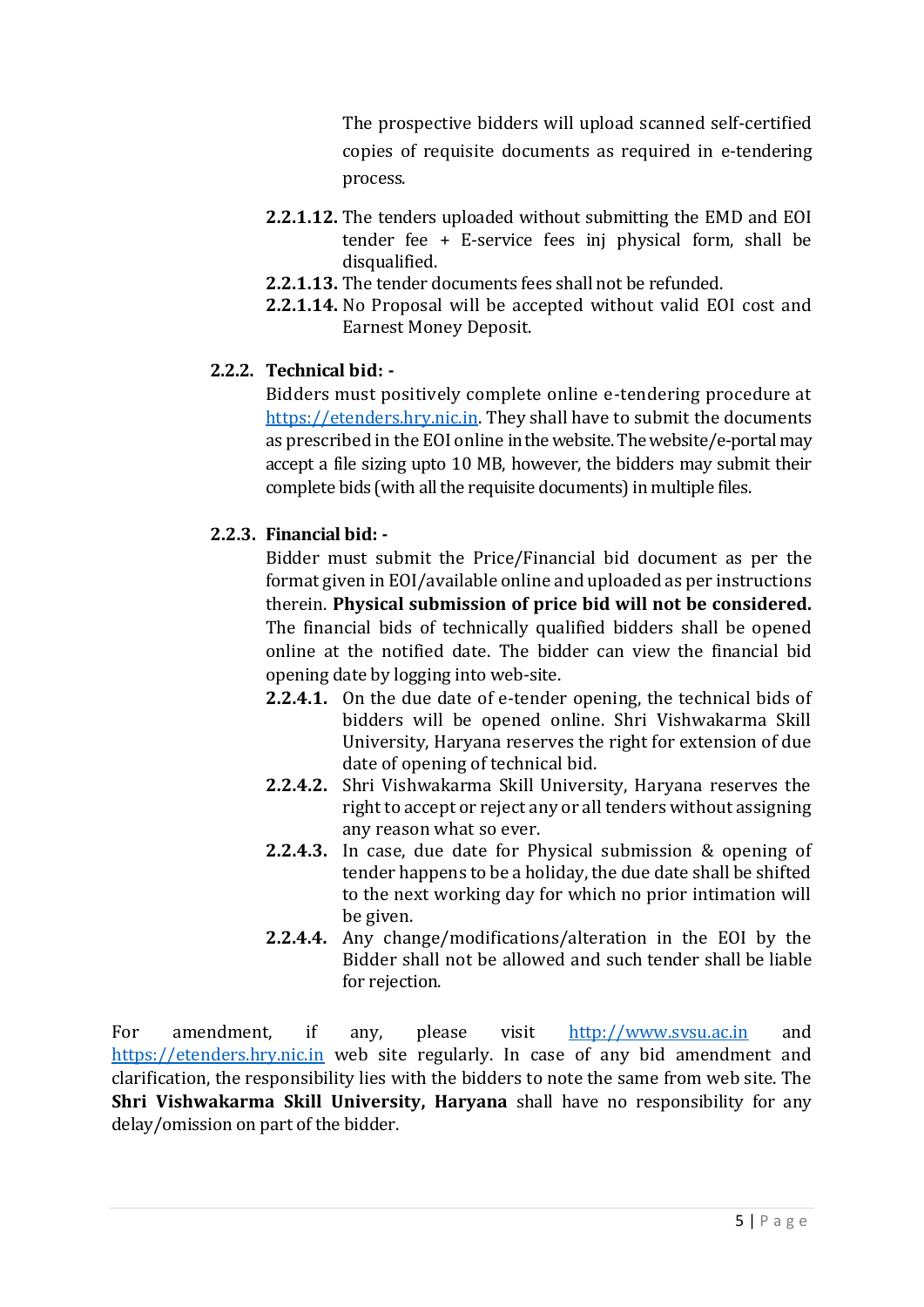# **<< Organization Letter Head >>**

# **3. TERMS and CONDITIONS**

- **3.1 Due date**: The tender has to be submitted online on or before the due date. The offers received after the due date and time will not be considered. No application will be received through e-mail/fax. The University would not be responsible for any postal delay.
- **3.2 Tender Fee (Non-Refundable):** The tenderer should submit a nonrefundable tender fee in form of Demand Draft drawn in favour of **"Haryana Vishwakarma Skill University"**. The Technical Bid without Tender fee would be considered as UNRESPONSIVE and will not be accepted. The tender fee will not be returned/refunded to any tenderer in any circumstances.
	- ֍ Exemption on the payment of Tender Fee is subjected to fulfilment of conditions mentioned in Haryana State Public Procurement Policy for MSMEs- 2016.
- **3.3 Preparation of Bids**: The Technical and financial offer/bid should be submitted online. The technical bid should consist of all technical details along with commercial terms and conditions. Financial bid should indicate item wise price for the items mentioned in the technical bid.
- **3.4 Earnest Money Deposit (EMD) (if applicable):** The Tenderer should submit an EMD amount in form of Demand Draft drawn in favour of **"Haryana Vishwakarma Skill University"**. The Technical Bid without EMD would be considered as UNRESPONSIVE and will not be accepted. The EMD will be refunded without any interest to the unsuccessful Tenderers after the award of Purchase Order. Refer to Schedule for its actual place of submission. The Earnest Money Deposit (EMD) in other form viz., Pay Order/Cheque etc. shall not be accepted.
	- ֍ Exemption on the payment of Earnest Money Deposit (EMD)is subjected to fulfilment of conditions mentioned in Haryana State Public Procurement Policy for MSMEs- 2016.
- **3.5 Refund of EMD:** The EMD will be returned to unsuccessful tenderers only after the award of Purchase Order. In case of successful Tenderer, it will be retained till the successful and complete installation of the equipment.
- **3.6 Opening of the tender:** The bid will be opened by a committee duly constituted for this purpose in presence of Tenderer's representative if available. Only one representative will be allowed to participate in the tender opening. Bid received without EMD or incomplete will be rejected outrightly. The technical bid will be opened first and it will be examined by a technical committee (as per specification and requirement). The financial offer/bid will be opened only for the offer/bid which are technically qualified as per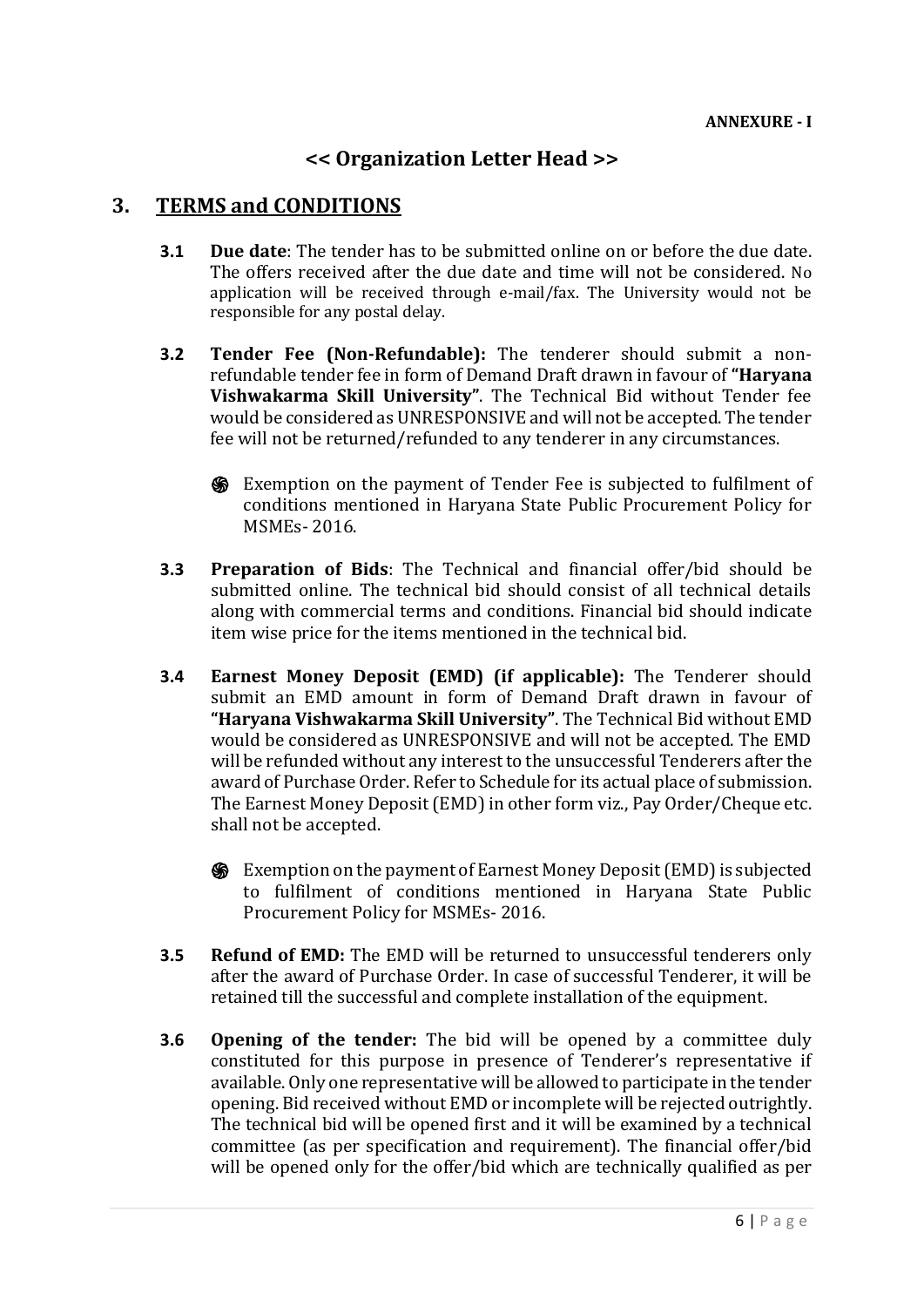the specification, and will be opened in the presence of the vendor's representatives subsequently for further evaluation. The tenderer if interested may participate on the tender opening Date and Time. The tenderer should produce authorization letter from their company to participate in the tender opening. The University may call bidders for demonstration of the equipment during technical evaluation. The University will not pay any TA/DA for presentation/ demonstration.

#### **3.7 Acceptance/ Rejection of bids: The Committee reserves the right to reject any bid not fulfilling the eligibility criteria.**

# **Eligibility Criteria:**

- **3.7.1** Tenderer should be the manufacturer / authorized dealer. Letter of Authorization from original equipment manufacturer (OEM) specific to the tender should be enclosed (Annexure – IX).
- **3.7.2** An undertaking from the OEM is required stating that they would facilitate the tenderer on a regular basis with technology/product updates and extend support for the warranty as well. (Annexure - IV)
- **3.7.3** OEM should be Nationally/Internationally reputed Company.
- **3.7.4** Non-compliance of tender terms, non-submission of required documents, lack of clarity of the specifications, contradiction between tenderer specification and supporting documents etc. may lead to rejection of the bid.
- **3.7.5** In the tender, either the agent on behalf of the Principal/OEM or Principal/OEM itself can bid but both cannot bid simultaneously for the same item/product in the same tender.
- **3.7.6** If an agent submits bid on behalf of the Principal/OEM, the same agent shall not submit a bid on behalf of another Principal/OEM in the same tender for the same item/product.
- **3.7.7** Sample for offered items may be asked from tender during technical evaluation.
- **3.8 Performance Security:** The supplier shall require to submit the performance security in the form of irrevocable bank guarantee issued by any Indian Nationalized Bank for an amount which is stated at the "Schedule" of the tender document within 21 days from the date of receipt of the purchase order and should be kept valid for a period of 60 days beyond the date of completion of warranty period (Annexure – VII). The Performance security in other form viz., FD/Term Deposit Receipt etc. shall not be accepted.

If the supplier shall not submit the performance security within 21 days from the date of receipt of purchase order and if there is delay in submission of performance security, purchase order may be cancelled. The competent authority may accept the performance security after the above mention deadline of 21 days subject to submission of justification by the tenderer, however the decision of the competent authority is final in this regards.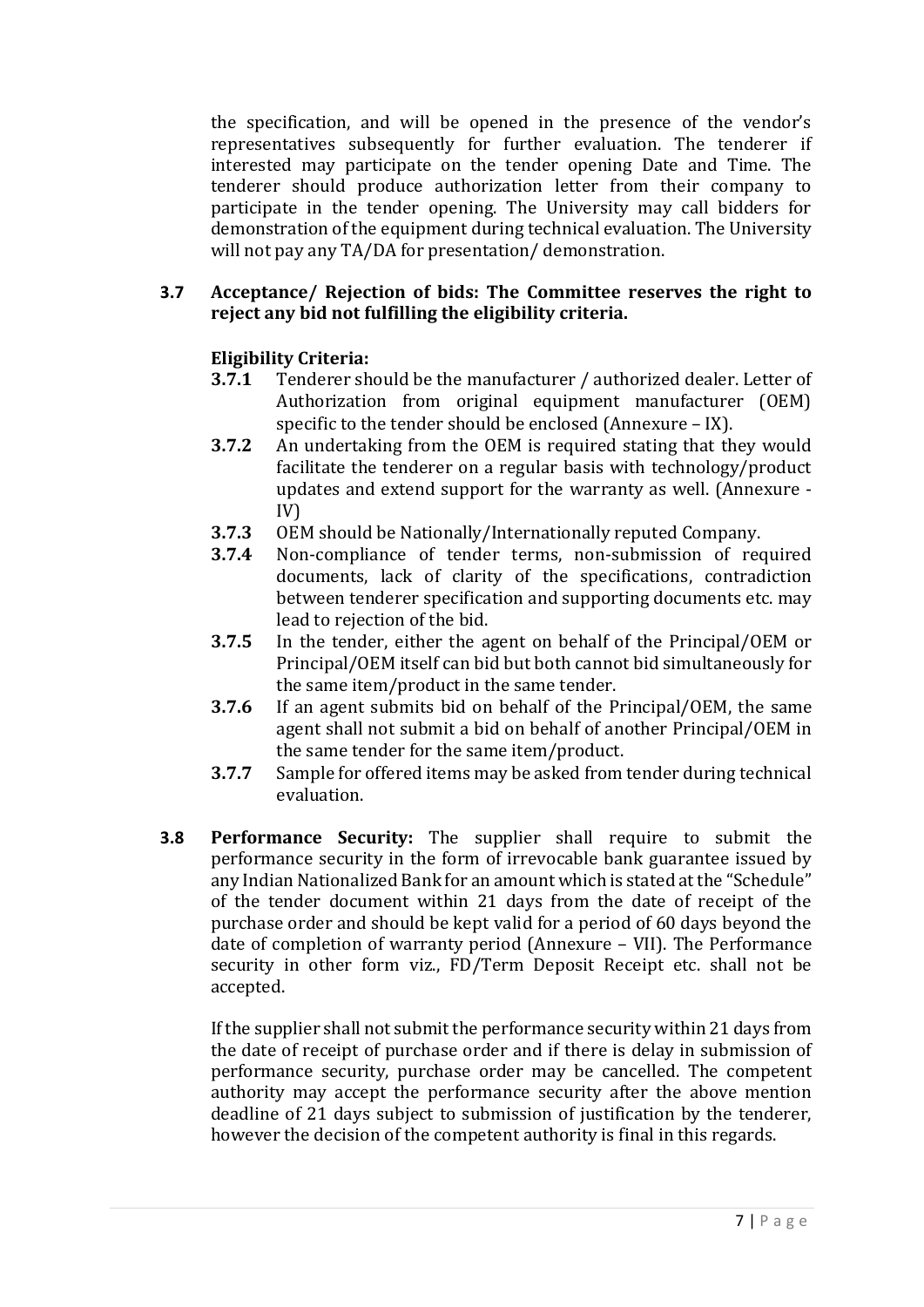- ֍ Exemption on the payment of Performance security is subjected to fulfilment of conditions mentioned in Haryana State Public Procurement Policy for MSMEs- 2016.
- **3.9 Force Majeure:** The Supplier shall not be liable for forfeiture of its performance security, liquidated damages or termination for default, if and to the extent that, it's delay in performance or other failure to perform its obligations under the Contract is the result of an event of Force Majeure.
	- **3.9.1** For purposes of this Clause, "Force Majeure" means an event beyond the control of the Supplier and not involving the Supplier's fault or negligence and not foreseeable. Such events may include, but are not limited to, acts of the Purchaser either in its sovereign or contractual capacity, wars or revolutions, fires, floods, epidemics, quarantine restrictions and freight embargoes.
	- **3.9.2** If a Force Majeure situation arises, the Supplier shall promptly notify the Purchaser in writing of such conditions and the cause thereof. Unless otherwise directed by the Purchaser in writing, the Supplier shall continue to perform its obligations under the Contract as far as is reasonably practical, and shall seek all reasonable alternative means for performance not prevented by the Force Majeure event.
- **3.10 Risk Purchase Clause:** In event of failure of supply of the item/equipment within the stipulated delivery schedule, the purchaser has all the right to purchase the item/equipment from the other source on the total risk of the supplier under risk purchase clause.
- **3.11 Packing Instructions:** Each package will be marked on three sides with proper paint/indelible ink, the following:
	- **3.11.1** Item Nomenclature
	- **3.11.2** Order/Contract No.
	- **3.11.3** Country of Origin of Goods
	- **3.11.4** Supplier's Name and Address
	- **3.11.5** Consignee details
	- **3.11.6** Packing list reference number
- **3.12 Delivery and Documents:** Delivery of the goods should be made within a maximum of 08 to 10 weeks from the date of placement of purchase order at Shri Vishwakarma Skill University, Transit Office: Plot No. 147, Sector 44, Gurugram or at that place to be informed by the SVSU. The delivery period can be extended by the Registrar, Shri Vishwakarma skill university, Gurugram, only in exceptional cases on written request of the Supplier giving reason/explaining circumstances due to which delivery period could not be adhere to. Within 24 hours of shipment, the supplier shall notify the purchaser and the insurance company by cable/telex/fax/e mail the full details of the shipment including contract number, railway receipt number/ AAP etc. and date, description of goods, quantity, name of the consignee, invoice etc. The supplier shall mail the following documents to the purchaser with a copy to the insurance company:
	- **3.12.1** 4 Copies of the Supplier invoice showing contract number, goods description, quantity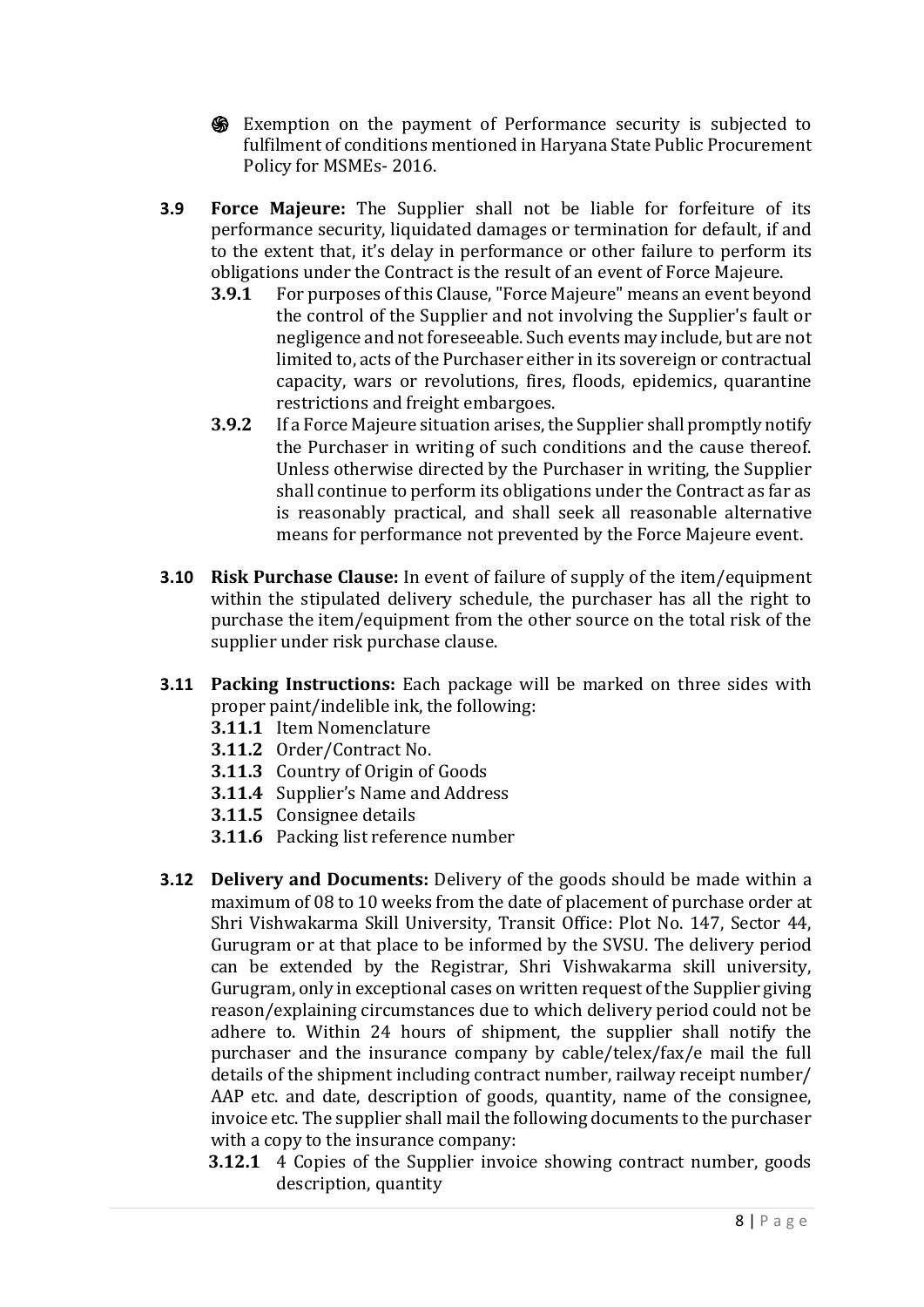- **3.12.2** unit price, total amount;
- **3.12.3** Insurance Certificate if applicable;
- **3.12.4** Manufacturer's/Supplier's warranty certificate;
- **3.12.5** Inspection Certificate issued by the nominated inspection agency, if any
- **3.12.6** Supplier's factory inspection report; and
- **3.12.7** Certificate of Origin (if possible, by the beneficiary);
- **3.12.8** Two copies of the packing list identifying the contents of each package.
- **3.12.9** The above documents should be received by the Purchaser before arrival of the Goods (except where the Goods have been delivered directly to the Consignee with all documents) and, if not received, the Supplier will be responsible for any consequent expenses.
- **3.13 Liquidated Damages (L.D)/Penalty for Non-execution of Order:** If a supplier fails to execute the order in time as per the terms and conditions stipulated therein, it will be open to the purchaser to recover liquidated damages for delay in delivery and installation from the supplier at the rate 1% (one percent) of the total cost of the material/contract per week or such other amount as the Registrar, SVSU, Gurugram may decide till the supply/work remains incomplete, provide that the total amount of the compensation shall not exceed 10% (ten percent) of the total cost of the material/contract. After the lapse of 15 days beyond the stipulated/extended period, it will be the discretion of the University to cancel the supply/work execution order at the risk and the cost of the Supplier/contractor. Besides, forfeiture of the Earnest Money, the University shall be at liberty to take such action as recovery of compensation to the extent of 10% of the amount of the supply/contract order, blacklisting, etc. An appeal against this penalty shall, however, lie with the Hon'ble Vice-Chancellor (VC), Shri Vishwakarma Skill University, Gurugram, whose decision shall be final.
- **3.14 Prices:** The price should be quoted in net per unit (after breakup) and must include all packing, forwarding, freight, insurance charges, loading, unloading and delivery charges etc. may be quantified in terms of amount. These charges may not be payable against such vague statement as "packing, forwarding, freight, insurance charges, loading, unloading and delivery charges etc. extra". The offer/bid should be exclusive of taxes and duties, which will be paid by the purchaser as applicable. However, the percentage of taxes & duties shall be clearly indicated. **Charges not mentioned in the quotation/tender shall not be paid.**
- **3.15 Rate contract with GEM or DS&D (Haryana):** If the supplier or their Principals are on rate contract with **GEM or DS&D (Haryana)**, this shall be mentioned specifically in the offer and a photocopy of the same, duly attested, may be appended.
- **3.16 Progress of Supply:** Wherever applicable, supplier shall regularly intimate progress of supply, in writing, to the Purchaser as under: **3.16.1** Quantity offered for inspection and date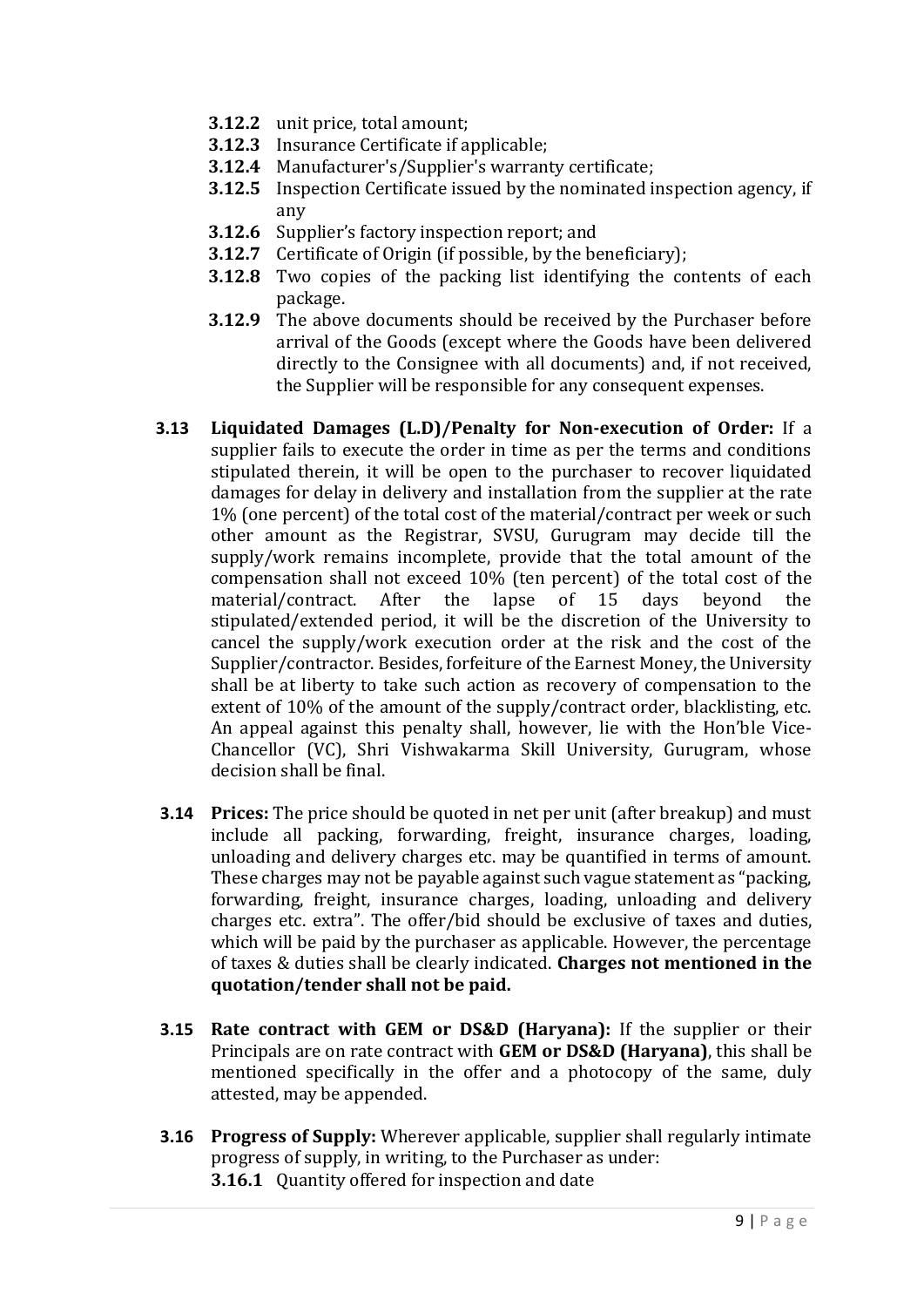- **3.16.2** Quantity accepted/rejected by inspecting agency and date
- **3.16.3** Quantity dispatched/delivered to consignees and date
- **3.16.4** Quantity where incidental services have been satisfactorily completed with date
- **3.16.5** Quantity where rectification/repair/replacement effected/completed on receipt of any communication from consignee/Purchaser with date
- **3.16.6** Date of completion of entire Contract including incidental services, if any
- **3.16.7** Date of receipt of entire payments under the Contract (In case of stage-wise inspection, details required may also be specified).
- **3.17 Resolution of Disputes:** The dispute resolution mechanism would be as follows:
	- **3.17.1** In case of Dispute or difference arising between the Purchaser and a domestic supplier relating to any matter arising out of or connected with this agreement, such disputes or difference shall be settled in accordance with the Indian Arbitration & Conciliation Act, 1996, the rules there under and any statutory modifications or re-enactments thereof shall apply to the arbitration proceedings. The dispute shall be referred to the Vice Chancellor, Shri Vishwakarma Skill University and if he is unable or unwilling to act, the sole arbitration of some other person appointed by him willing to act as such Arbitrator. The award of the arbitrator so appointed shall be final, conclusive and binding on all parties to this order.
	- **3.17.2** In the case of a dispute between the purchaser and a Foreign Supplier, the dispute shall be settled by arbitration in accordance with provision of sub-clause (i) above. But if this is not acceptable to the supplier then the dispute shall be settled in accordance with provisions of UNCITRAL (United Nations Commission on International Trade Law) Arbitration Rules.
	- **3.17.3** The venue of the arbitration shall be the place from where the order is issued.
- **3.18 Applicable Law:** The place of jurisdiction would be Gurugram/Palwal Haryana.
- **3.19 Right to Use Defective Goods:** If after delivery, acceptance and installation and within the guarantee and warranty period, the operation or use of the goods proves to be unsatisfactory, the Purchaser shall have the right to continue to operate or use such goods until rectifications of defects, errors or omissions by repair or by partial or complete replacement is made without interfering with the Purchaser's operation.
- **3.20 Transfer and Subletting:** The supplier shall not sublet, transfer, assign or otherwise part with the acceptance to the tender or any part thereof, either directly or indirectly, without the prior written permission of the Purchaser.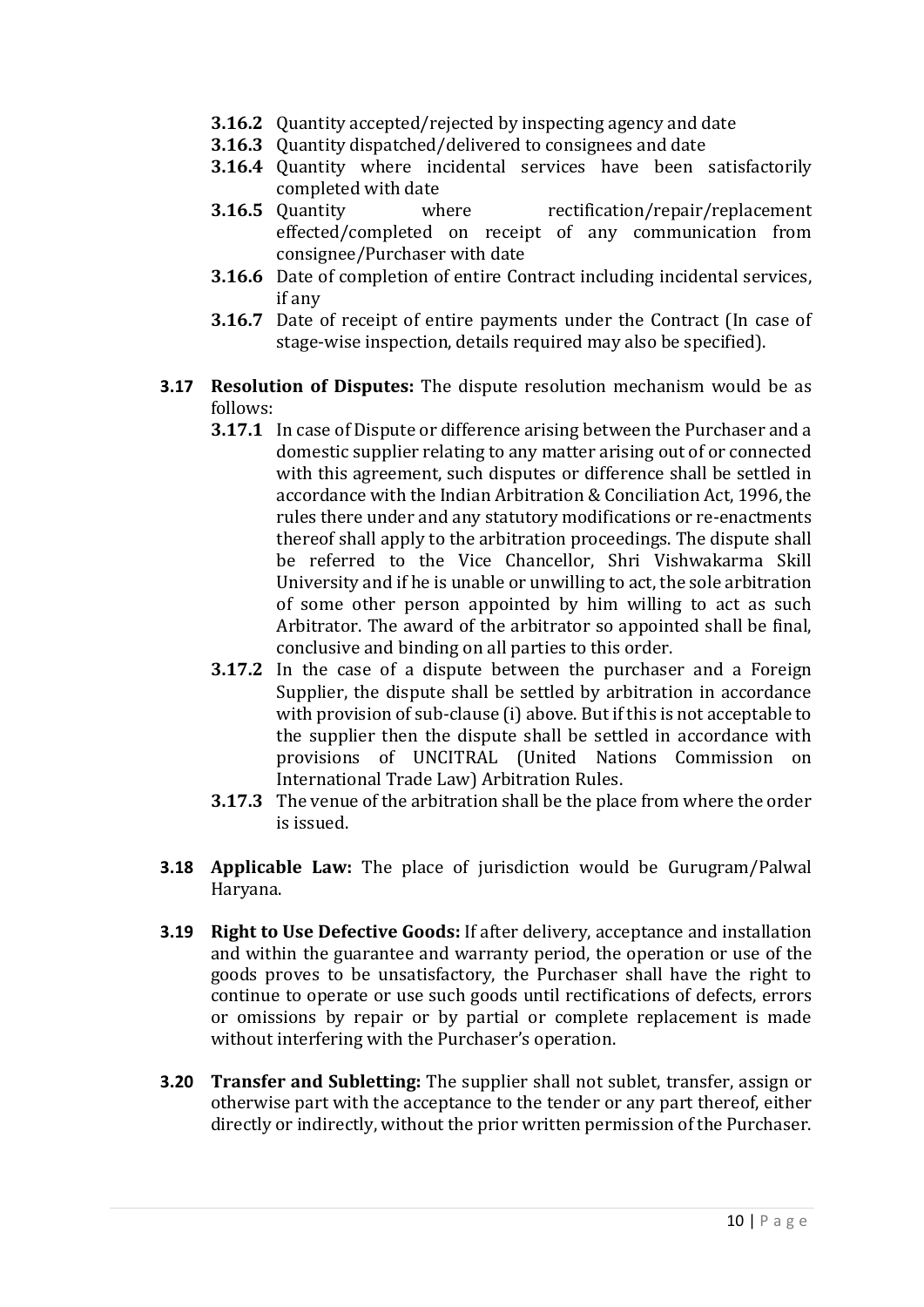- **3.21 Supplier Integrity:** The Supplier is responsible for and obliged to conduct all contracted activities in accordance with the Contract using state of the art methods and economic principles and exercising all means available to achieve the performance specified in the contract.
- **3.22 Installation & Demonstration:** The supplier is required to do the installation and demonstration of the equipment within one week of the arrival of materials at the SVSU, Gurugram, site of installation, otherwise the penalty clause will be the same as per the supply of materials. In case of any damage to equipment and supplies during the carriage of supplies from the origin of equipment to the installation site, the supplier has to replace it with new equipment/supplies immediately at his own risk. Supplier will settle his claim with the insurance company as per his convenience. SVSU will not be liable to any type of losses in any form.
- **3.23 Insurance:** For delivery of goods at the purchaser's premises, the insurance shall be obtained by the supplier in an amount equal to 110% of the value of the goods from "warehouse to warehouse" (final destinations) on "All Risks" basis including War Risks and Strikes. The insurance shall be valid for a period of not less than 3 months after installation and commissioning. In case of orders placed on FOB/FCA basis, the purchaser shall arrange Insurance. If orders placed on CIF/CIP basis, the insurance should be up to SVSU, Gurugram Campus.

# **3.24 Warranty:**

- **3.24.1** Warranty period shall be (as stated at "Schedule "of this tender) from date of installation of Goods and acceptance at SVSU. The Supplier shall, in addition, comply with the performance and/or consumption guarantees specified under the contract. If for reasons attributable to the Supplier, these guarantees are not attained in whole or in part, the Supplier shall at its discretion make such changes, modifications, and/or additions to the Goods or any part thereof as may be necessary in order to attain the contractual guarantees specified in the Contract at its own cost and expense and to carry out further performance tests. The warranty should be comprehensive on site.
- **3.24.2** The Purchaser shall promptly notify the Supplier in writing of any claims arising under this warranty. Upon receipt of such notice, the Supplier shall arrange to repair or replace the defective goods or parts within 10 days free of cost in SVSU Gurugram Campus. The Supplier shall take over the replaced parts/goods at the time of their replacement. No claim whatsoever shall lie on the Purchaser for the replaced parts/goods thereafter. The period for correction of defects in the warranty period is 10 days. If the supplier having been notified fails to remedy the defects within 10 days, the purchaser may proceed to take such remedial action as may be necessary, at the supplier's risk and expenses and without prejudice to any other rights, which the purchaser may have against the supplier under the contract.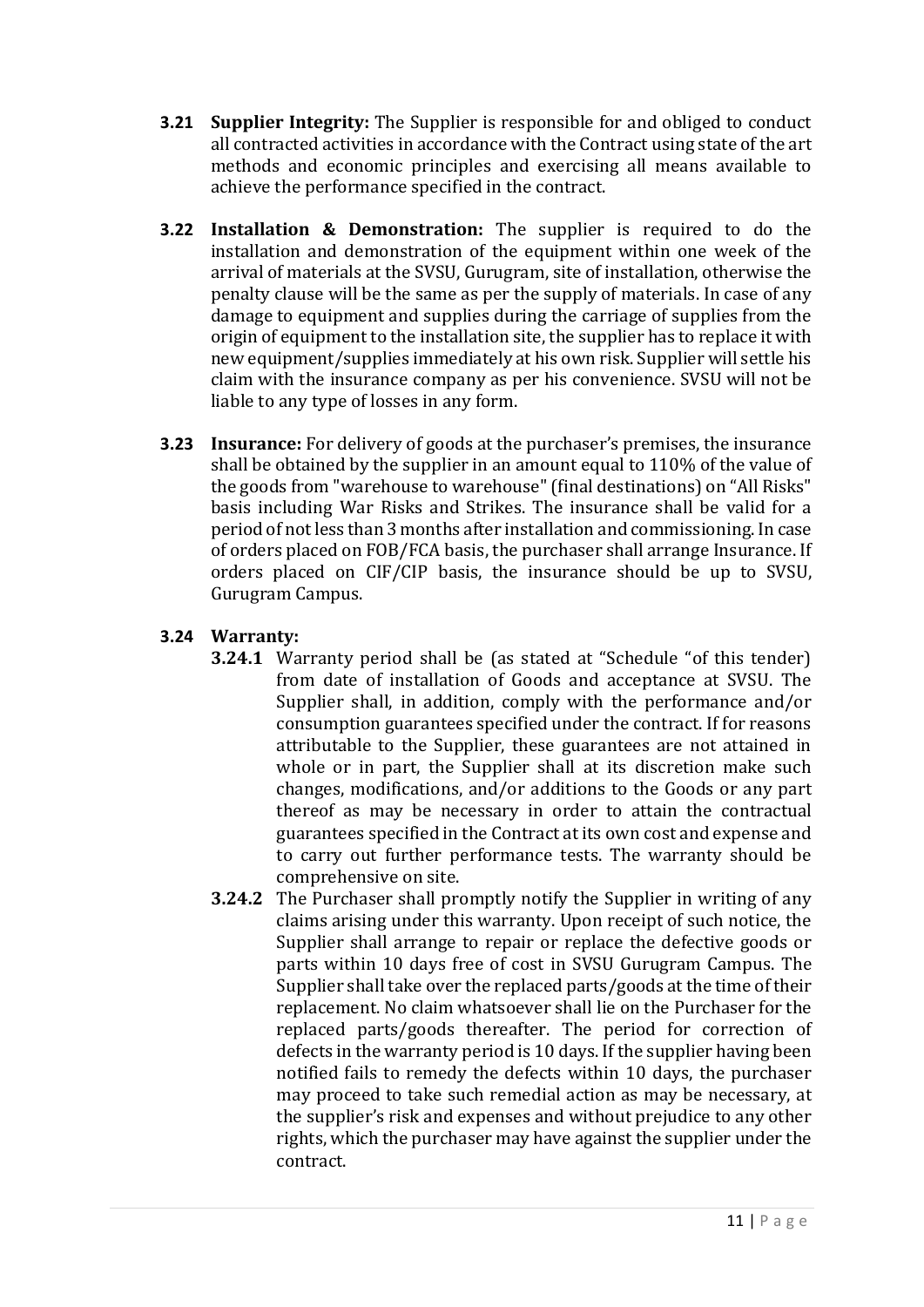- **3.24.3** The warranty period should be clearly mentioned. The maintenance charges (AMC) under different schemes after the expiry of the warranty should also be mentioned. The comprehensive warranty will commence from the date of the satisfactory installation/commissioning of the equipment against the defect of any manufacturing, workmanship and poor quality of the components.
- **3.25 Governing Language:** The contract shall be written in English language. English language version of the Contract shall govern its interpretation. All correspondence and other documents pertaining to the Contract, which are exchanged by the parties, shall be written in the same language.
- **3.26 Applicable Law:** The Contract shall be interpreted in accordance with the laws of the Union of India and all disputes shall be subject to place of jurisdiction.

# **3.27 Notices:**

- **3.27.1** Any notice given by one party to the other pursuant to this contract/order shall be sent to the other party in writing or by cable, telex, FAX or e mail and confirmed in writing to the other party's address.
- **3.27.2** A notice shall be effective when delivered or on the notice's effective date, whichever is later.
- **3.28 Taxes:** Suppliers shall be entirely responsible for all taxes, duties, license fees, octroi, road permits, etc., incurred until delivery of the contracted Goods to the Purchaser. However, GST in respect of the transaction between the Purchaser and the Supplier shall be payable extra, if so stipulated in the order.
- **3.29 Payment:** For Indigenous supplies, 100% payment shall be made by the Purchaser against delivery, inspection, successful installation, commissioning and acceptance of the equipment at SVSU, Gurugram Campus in good condition and to the entire satisfaction of the Purchaser and on production of unconditional performance bank guarantee as specified in Clause 3.7 of tender terms and conditions.
- **3.30 User list:** Brochure detailing technical specifications and performance, list of industrial and Government educational establishments where the items enquired has been supplied by the Bidder or their OEM/Manufacture has undertaken such work during last three years must be provided. (Annexure-V).

# **3.31 Manuals and Drawings:**

**3.31.1** Before the goods and equipment are taken over by the Purchaser, the Supplier shall supply operation and maintenance manuals. These shall be in such details as will enable the Purchaser to operate, maintain, adjust and repair all parts of the works as stated in the specifications.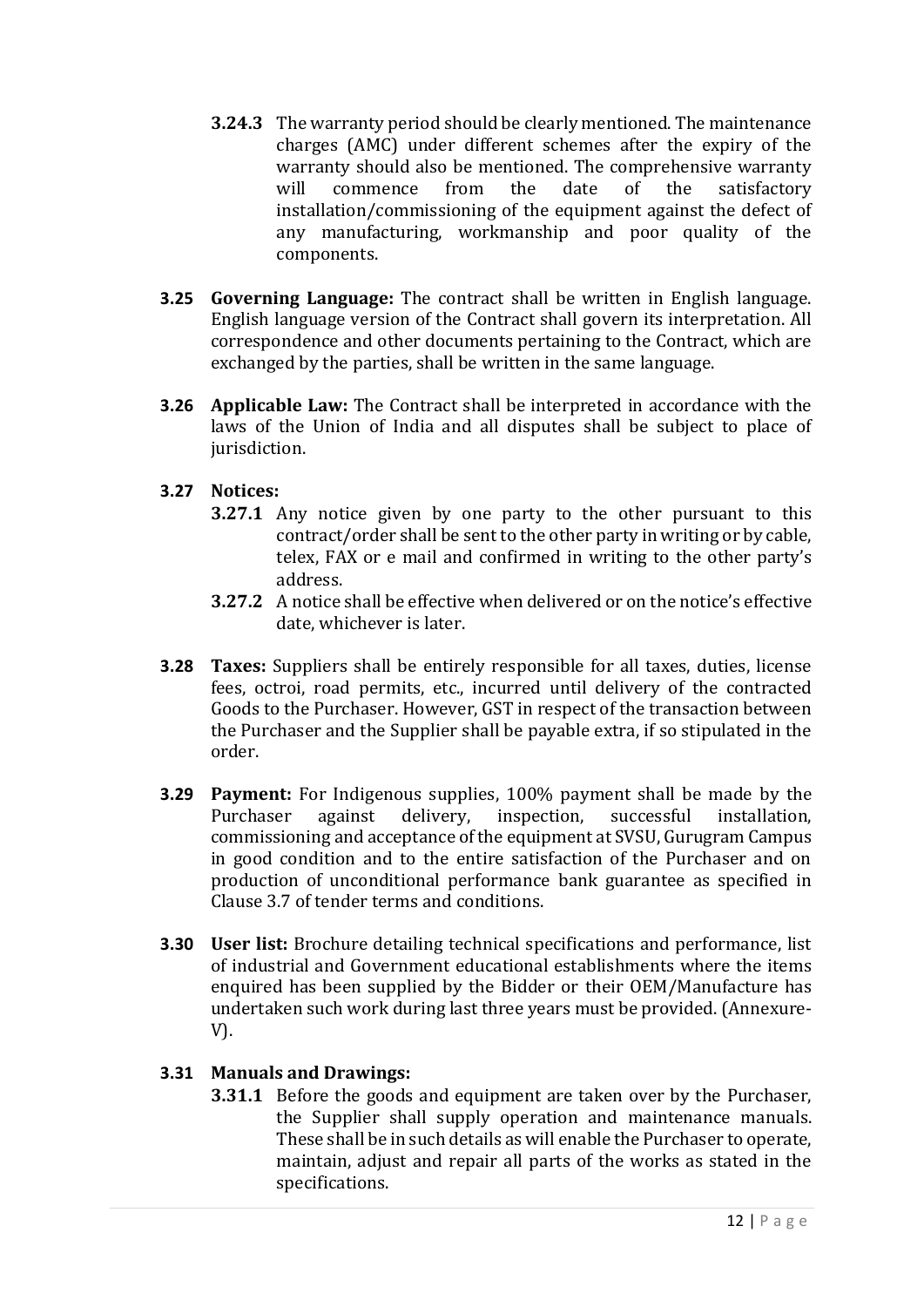- **3.31.2** The Manuals shall be in the ruling language (English) in such form and numbers as stated in the contract.
- **3.31.3** Unless and otherwise agreed, the goods equipment shall not be considered to be completed for the purposes of taking over until such manuals and drawing have been supplied to the Purchaser.
- **3.32 Application Specialist:** The Tenderer should mention in the Techno-Commercial bid the availability and names of Application Specialist and Service Engineers in the nearest regional office. (Ref. to Annexure-VI)
- **3.33 Site Preparation:** The supplier shall inform to the Institute about the site preparation, if any, needed for the installation of equipment, immediately after the receipt of the purchase order. The supplier must provide complete details regarding space and all the other infrastructural requirements needed for the equipment, which the Institute should arrange before the arrival of the equipment to ensure its timely installation and smooth operation thereafter.

The supplier may visit the Institute and see the site where the equipment is to be installed and may offer his advice and render assistance to the Institute in the preparation of the site and other pre-installation requirements.

- **3.34 Spare Parts:** The Supplier may be required to provide any or all of the following materials, notifications, and information pertaining to spare parts manufactured or distributed by the Supplier. Such spare parts as the Purchaser may elect to purchase from the Supplier, providing that this election shall not relieve the Supplier of any warranty obligations under the Contract; and In the event of termination of production of the spare parts; Advance notification to the Purchaser of the pending termination, in sufficient time to permit the Purchaser to procure needed requirements; and following such termination, furnishing at no cost to the Purchaser, the blueprints, drawings and specifications of the spare parts, if requested. Supplier shall carry sufficient inventories to assure ex-stock supply of consumable spares. Other spare parts and components shall be supplied as promptly as possible but in any case within six months of placement of order.
- **3.35 Defective Equipment:** If any of the equipment supplied by the Supplier is found to be substandard, refurbished, un-merchantable or not in accordance with the description/specification or otherwise faulty, the faculty/expert committee (constituted by The Registrar/Dean Academic) will have the right to reject the equipment or its part. The prices of such equipment shall be refunded by the Supplier with 18% interest if such payments for such equipment have already been made. All damaged or unapproved goods shall be returned at suppliers cost and risk and the incidental expenses incurred thereon shall be recovered from the supplier. Defective part in equipment, if found before installation and/or during warranty period, shall be replaced within 7 days on receipt of the intimation from this office at the cost and risk of supplier including all other charges. In case supplier fails to replace above item as per above terms & conditions, SVSU may consider "Banning" the supplier.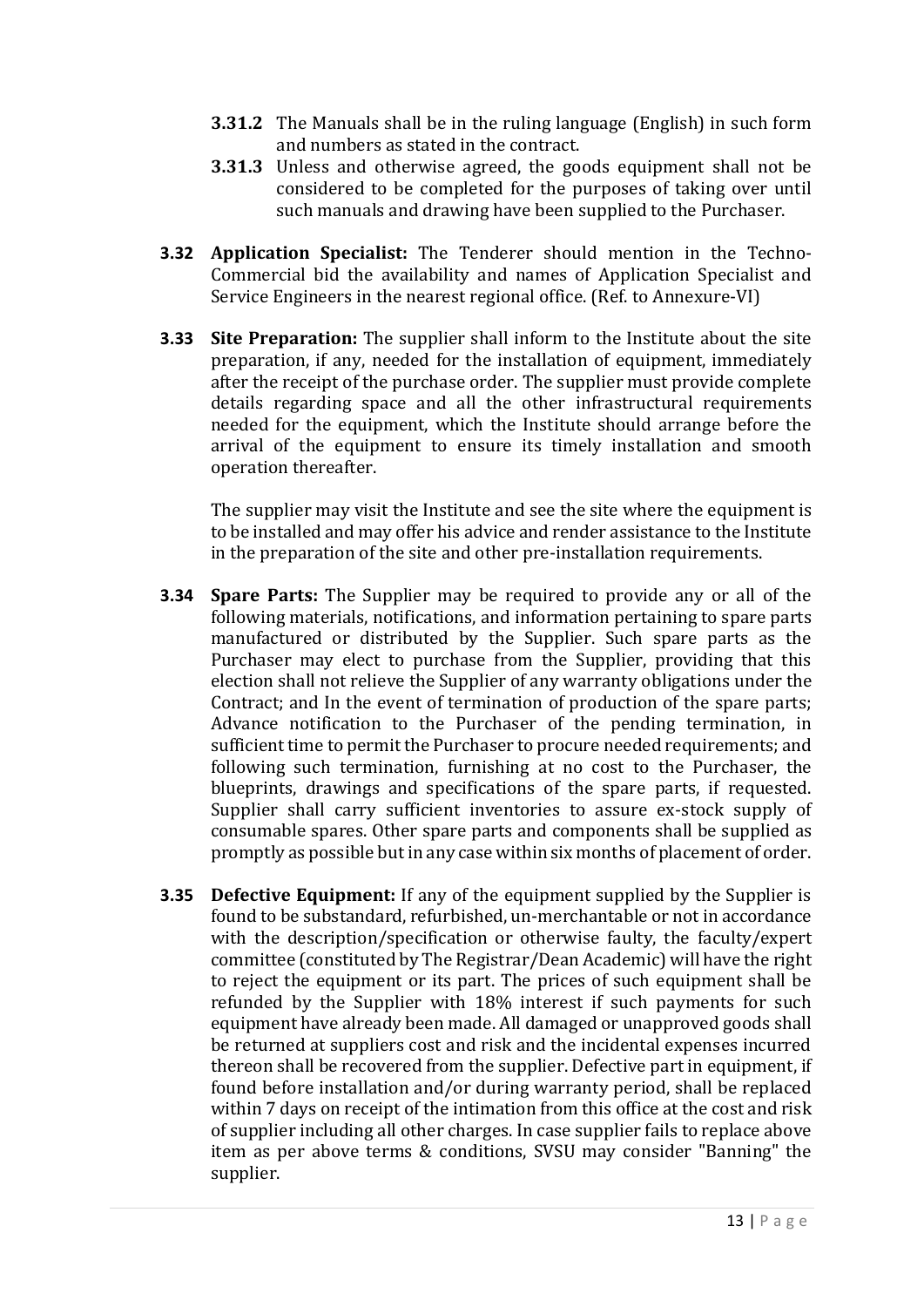#### **3.36 Termination for Default:**

- **3.36.1** The Purchaser may, without prejudice to any other remedy for breach of contract, by written notice of default sent to the Supplier, terminate the Contract in whole or part:
	- **3.36.1.1.** If the Supplier fails to deliver any or all of the Goods within the period(s) specified in the order, or within any extension thereof granted by the Purchaser.
	- **3.36.1.2.** If the Supplier fails to perform any other obligation(s) under the Contract.
	- **3.36.1.3.** If the Supplier, in the judgment of the Purchaser has engaged in corrupt or fraudulent practices in competing for or in executing the Contract.
- **3.36.2** For the purpose of this Clause:
	- **3.36.2.1. "Corrupt practice"** means the offering, giving, receiving or soliciting of anything of value to influence the action of a public official in the procurement process or in contract execution.
	- **3.36.2.2. "Fraudulent practice"** means a misrepresentation of facts in order to influence a procurement process or the execution of a contract to the detriment of the Borrower, and includes collusive practice among Tenderer (prior to or after bid submission) designed to establish bid prices at artificial non-competitive levels and to deprive the Borrower of the benefits of free and open competition.
- **3.36.3** In the event the Purchaser terminates the Contract in whole or in part, the Purchaser may procure, upon such terms and in such manner, as it deems appropriate, Goods or Services similar to those undelivered, and the Supplier shall be liable to the Purchaser for any excess costs for such similar Goods or Services. However, the Supplier shall continue the performance of the Contract to the extent not terminated.
- **3.37 Shifting:** Once our new Academic Block will be ready, the supplier has to shift and reinstall the instrument free of cost to that new Academic Block.
- **3.38 Reservation of Rights:** Quantity may enhance or mitigate without any notice.
- **3.39 Training of Personnel:** The supplier shall be required to undertake to provide the technical training to the personnel involved in the use of the equipment at the Institute premises, immediately after completing the installation of the equipment as per Annexure-X
- **3.40 Compliancy certificate:** This certificate must be provided indicating conformity to the technical specifications. (Annexure-II)

#### **3.41 Evaluation of Offer:**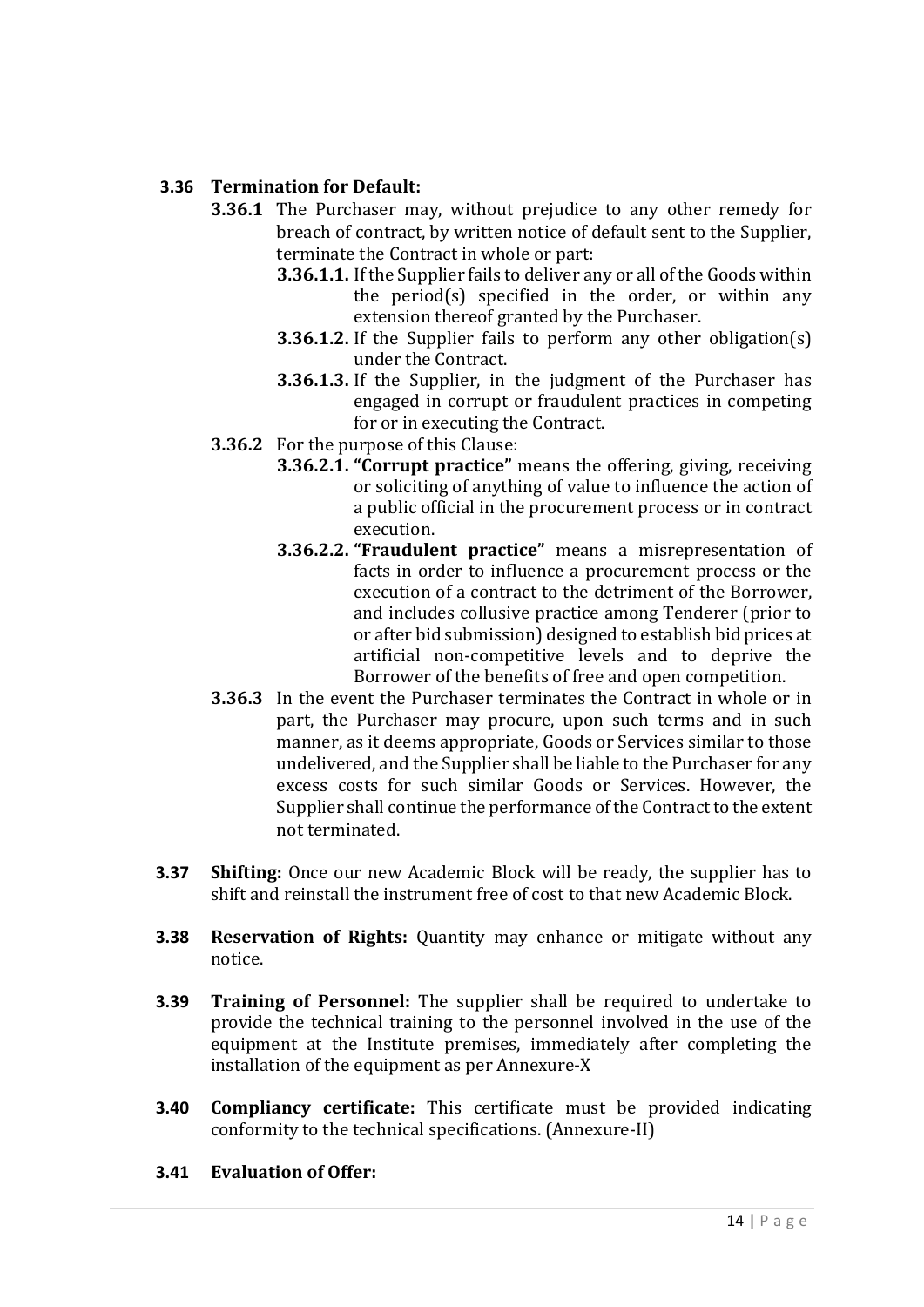- **3.41.1** L1 will be decided on the basis of the total as quoted in the price bid.
- **3.41.2** Offer which deviates from the vital conditions (as illustrated below) of the tender shall be rejected:
	- **3.41.2.1.** Non submission of complete offers.
	- **3.41.2.2.** Receipt of offers after due date and time and or by email / fax (unless specified other-wise).
	- **3.41.2.3.** Receipt of offers in open conditions.
- **3.41.3** In case any TENDERER is silent on any clauses mentioned in this tender document, the Institute shall construe that the TENDERER had accepted the clauses as per the invitation to tender.
- **3.41.4** No revision in the terms and conditions quoted in the offer will be entertained after the last date and time fixed for receipt of tenders.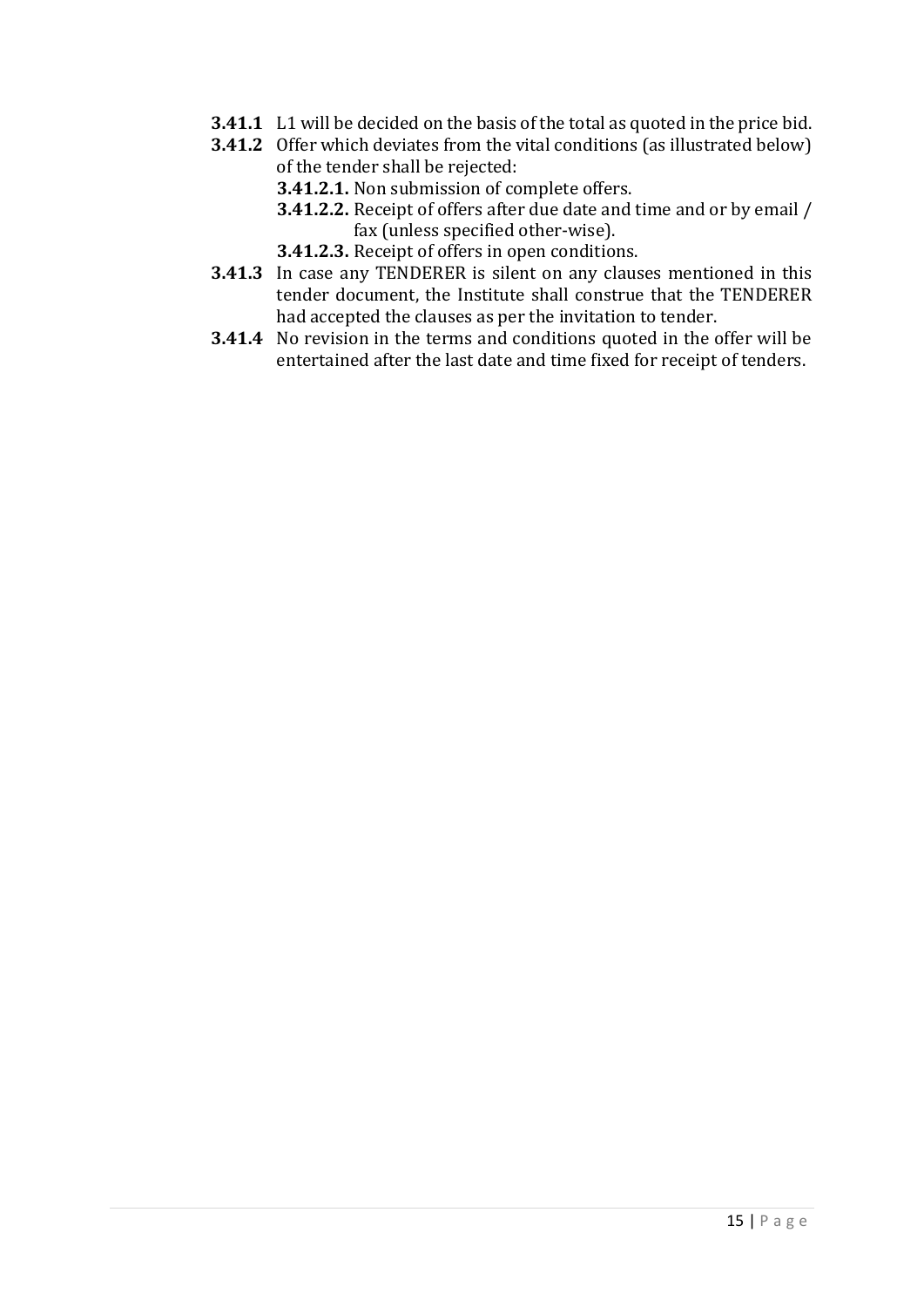# **<< Organization Letter Head >>**

# **4. Technical Specification and Compliance Sheet**

**Tender Criterion (Welding Station):** The Purpose of buying the welding station is for proper education of students & make them employable in Industry. Hence the equipment availability & reliability should be in high order with latest version. In order to ensure flaw less service back up and 100% Equipment availability without any down time is necessary.

- 1. The offered Model of OEM must be working in Indian Conditions, without any Problems. Minimum 2 performance reports to be submitted.
- 2. Company should have Experience in installation, Service and Training of such welding station in Indian Environment. Detailed list to be submitted.
- 3. OEM should have service bench in the nearest possible locations to the University; and the OEM should also have spares etc. stored in India (nearest possible location).
- 4. The tenderer should be able to provide support for hardware components (spares, accessories and consumables) for a minimum period of 10 years from the date of commissioning.
- 5. The tenderer should provide Relevant manuals, literature and standard Programme tutorials.
- 6. The welding Station systems should be complete in all respect including spares for 3 years, consumables for 1 year and accessories including but not limitation to following.

| S.<br>No. | Item        | <b>Specification</b>                                           | Quantity | Compliance<br>(Y/N) |
|-----------|-------------|----------------------------------------------------------------|----------|---------------------|
| 1.        | <b>MMAW</b> | 1.<br>250 Amps Digital Resonant Inverter Based ARC             | 2 Nos.   |                     |
|           | (ARC)       | <b>Welding Equipment.</b>                                      |          |                     |
|           | Welding     | Should weld electrode types up to 5mm<br>2.                    |          |                     |
|           | Machine     | including cellulose electrodes.                                |          |                     |
|           | Digital     | Single Phase operation (up to 140 A).<br>3.                    |          |                     |
|           | Inverter    | A 230 V connection is sufficient for the power<br>4.           |          |                     |
|           | Based with  | supply.                                                        |          |                     |
|           | accessories | Welding Current/Duty cycle[10min/40 <sup>o</sup> C]:<br>5.     |          |                     |
|           |             | 180A/35%.                                                      |          |                     |
|           |             | Welding Current/Duty cycle $[10$ min/40 <sup>o</sup> C]:<br>6. |          |                     |
|           |             | 150A/60%.                                                      |          |                     |
|           |             | Welding Current/Duty cycle $[10$ min/40 <sup>o</sup> C]:<br>7. |          |                     |
|           |             | 130A/100%.                                                     |          |                     |
|           |             | Main Voltage 380-460V.<br>8.                                   |          |                     |
|           |             | Mains frequency 50/60 Hz. Main<br>9.<br>fuse                   |          |                     |
|           |             | protection 16 A.                                               |          |                     |
|           |             | 10. Degree of Efficiency 90% (175 A).                          |          |                     |
|           |             | 11. Welding Current range, electrode 15-250 A.                 |          |                     |

# **Specification and Requirements of Welding Station: -**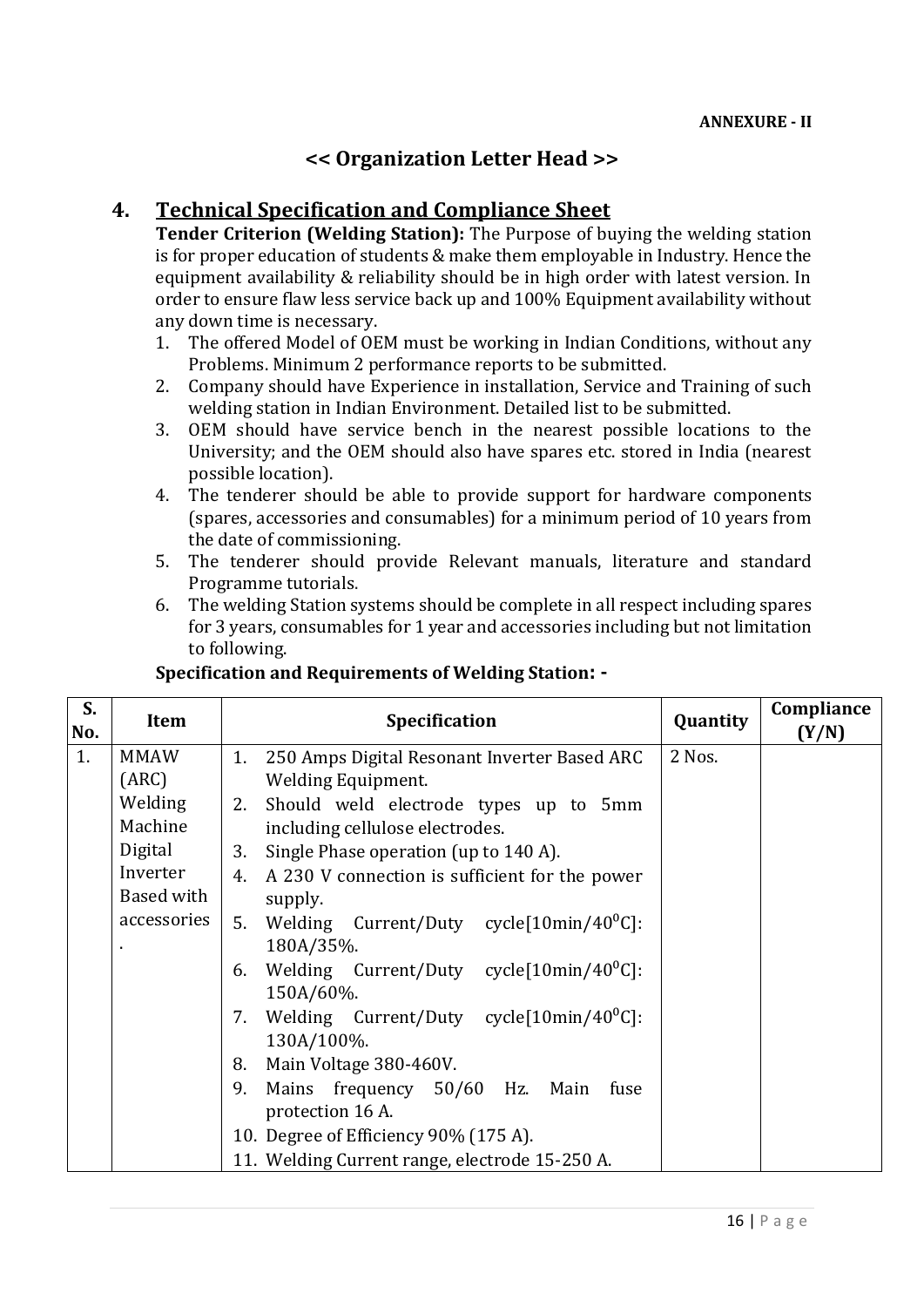|    |                                 | 12. Weight - <18kgs.<br>13. It should weld all electrode types up to 5 mm,<br>including the vertical-down welding of cellulose<br>electrodes. It is extremely robust and yet small,<br>light and portable.                                                                                                                                                                                                                                                                                                                                                                                                                                                                                                                                                                                                                                                                                                                             |        |  |
|----|---------------------------------|----------------------------------------------------------------------------------------------------------------------------------------------------------------------------------------------------------------------------------------------------------------------------------------------------------------------------------------------------------------------------------------------------------------------------------------------------------------------------------------------------------------------------------------------------------------------------------------------------------------------------------------------------------------------------------------------------------------------------------------------------------------------------------------------------------------------------------------------------------------------------------------------------------------------------------------|--------|--|
|    |                                 | Anti-stick function Prevents the electrode from<br>sticking following a short circuit:<br>1. Cellulose- compatible Vertical-down compatible<br>welding for cellulose electrodes<br>2. Generator-compatible for mobile use, including<br>construction sites.<br>3. Hot start Makes ignition of cellulose and rutile<br>electrodes easier.<br>4. Single-phase operation (up to 140A) A 230 V<br>connection is sufficient for the power supply.<br>5. Soft start for a stable arc when using basic<br>electrodes that take little welding current to<br>ignite.<br>6. Spatter-free ignition for a jolt-free and spatter-<br>free welding start.                                                                                                                                                                                                                                                                                           |        |  |
| 2. | <b>GTAW</b><br>(TIG)<br>Welding | 7. Error code display for faults<br>GTAW MACHINE should be fully digitally controlled<br>TIG AC/DC power source with Active Wave<br>technology, and is characterized by the softest<br>possible yet highly stable arc. It has an output of<br>300 A, is both light and robust and self-explanatory<br>in operation.<br><b>Salient Features:</b><br>Fully digital control and regulating unit<br>1.<br>(microprocessor and digital signal processor)<br>Has in built Standard pulsed-arc and spot-<br>2.<br>welding function.<br>Tack-welding program (TAC)<br>3.<br>Keyboard lock<br>4.<br>Standard remote control connection (Local Net)<br>5.<br>TIG Job Master (with free programmable<br>6.<br>remote parameters)<br>Torch replacement without tools<br>7.<br>Confirms to latest international standards EN<br>8.<br>60974-110.<br>Based on the principal of Inverter Converter (80<br>9.<br>KHz), which is the latest technology. | 2 Nos. |  |
|    |                                 | 10. Pulsing is possible for both TIG & MMAW in<br>AC/DC modes (0.2 to 2000 Hz).                                                                                                                                                                                                                                                                                                                                                                                                                                                                                                                                                                                                                                                                                                                                                                                                                                                        |        |  |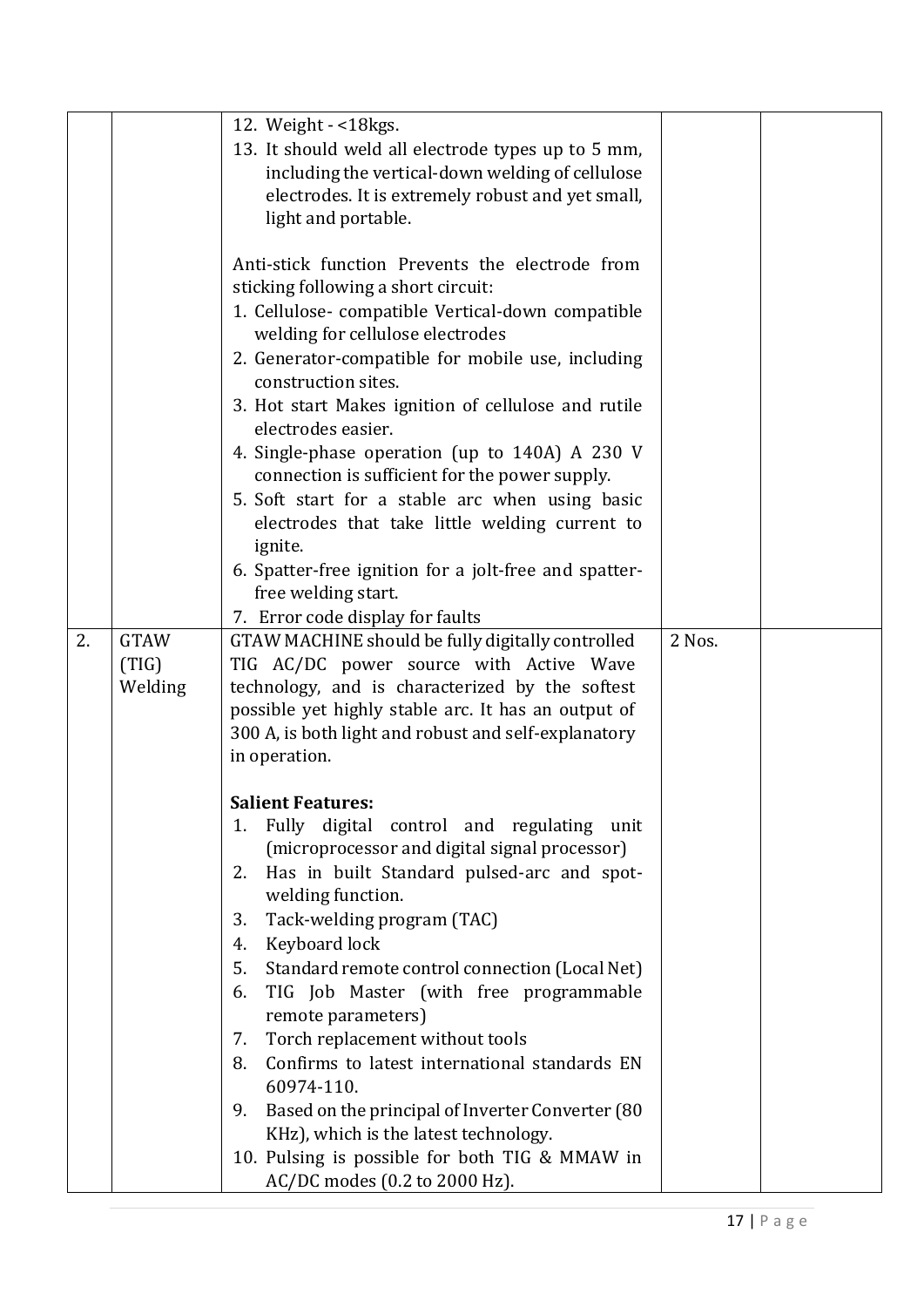|  | 11. Automatic tungsten rod shaping to facilitate            |
|--|-------------------------------------------------------------|
|  | different jobs with same electrode.                         |
|  | 12. Fully<br>solid state without<br>any                     |
|  | moving components.                                          |
|  | 13. Code locking facility for protection against            |
|  | misuse and theft (unauthorized persons cannot               |
|  | use the machines).                                          |
|  | 14. Active wave control for AC TIG, therefore very          |
|  | low noise with maximum arc stability in                     |
|  | Aluminum welding.                                           |
|  | 15. Highest power factor i.e. 0.99.                         |
|  | 16. Contact ignition<br>option to<br>avoid                  |
|  | H.F. interference in Wireless communication.                |
|  | 17. Digital Ammeter & Voltmeter provided with               |
|  | Command & Actual value display.                             |
|  | 18. User friendly with very easy connection &               |
|  | simple in operation. Knob selector for AC/DC-               |
|  | /DC+. Toggle selector for various modes.                    |
|  | 19. Fully programmable with microprocessor &                |
|  | memory facility.                                            |
|  | 20. AC wave balancing & combinations<br>- of                |
|  | Sinusoidal / Square / Triangular wave possible.             |
|  | 21. Thermostabilised cooling of machine.                    |
|  | 22. Hot start facility for easy striking of difficult to    |
|  | weld MMAW electrodes.                                       |
|  | 23. Current control switch provided on the TIG              |
|  | torch itself which can be used without breaking<br>the arc. |
|  | 24. "S" & "CE" symbol of safety - full protection           |
|  | against electric shock.                                     |
|  | 25. Over & Under Voltage indication.                        |
|  | 26. Output short circuit protection.                        |
|  | 27. Automatic remote control recognition.                   |
|  | 28. Error signals on display to facilitate servicing.       |
|  |                                                             |
|  | <b>Equipment General Features:</b>                          |
|  | "S" mark, CE mark as standard<br>1.                         |
|  | Anti-stick function<br>2.                                   |
|  | 3.<br>Automatic cooling unit shutdown                       |
|  | Automatic gas post-flow time (welding current-<br>4.        |
|  | dependent)                                                  |
|  | Automatic tungsten balling<br>5.                            |
|  | Carrying handle<br>6.                                       |
|  | 7.<br>Continuous welding current adjustment using           |
|  | welding torch                                               |
|  |                                                             |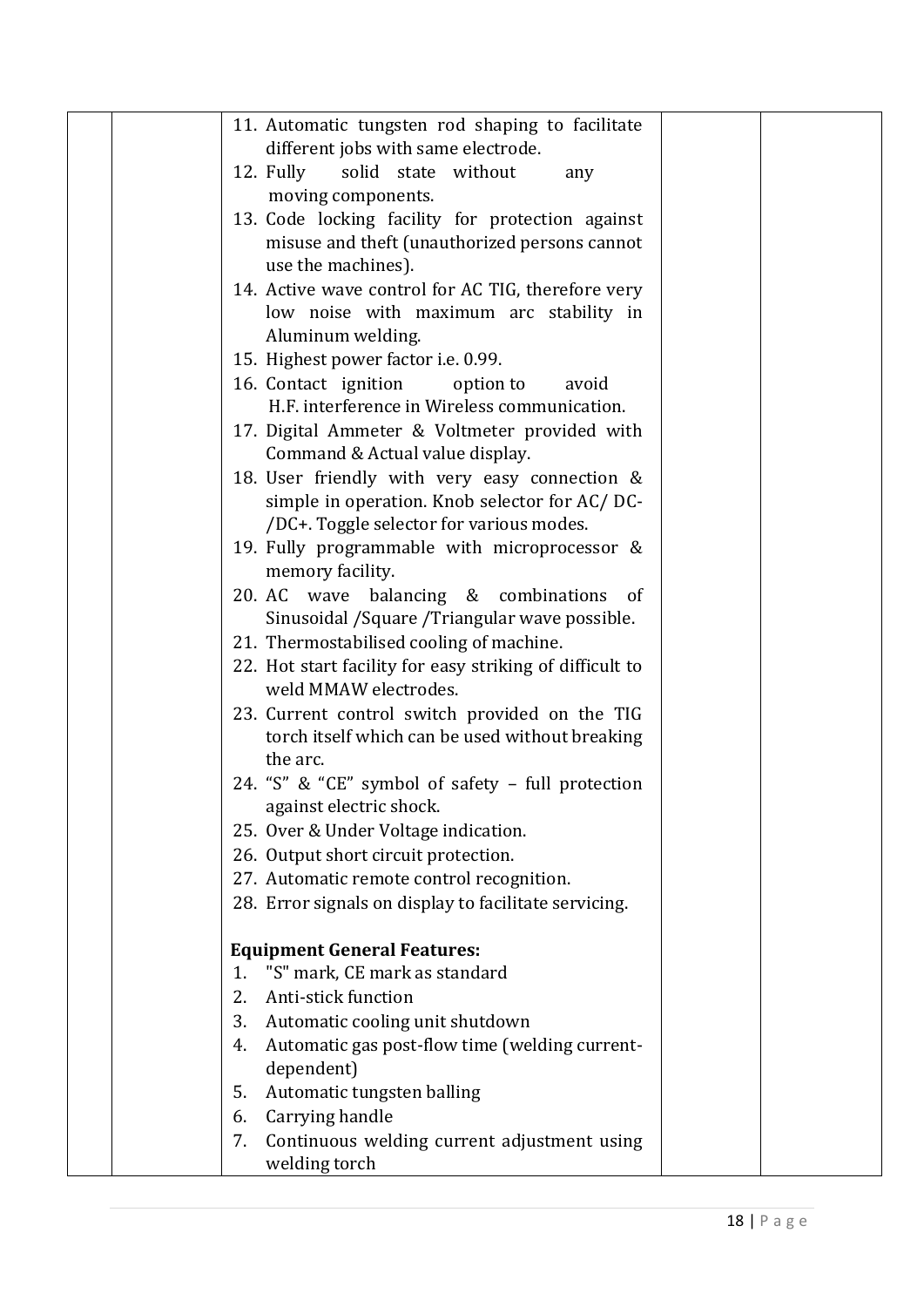|    |              | Digital welding process control<br>8.                         |        |  |
|----|--------------|---------------------------------------------------------------|--------|--|
|    |              | Earth fault monitor<br>9.                                     |        |  |
|    |              | 10. Energy-saving inverter technology                         |        |  |
|    |              | 11. Expansion using modules                                   |        |  |
|    |              | 12. Gas test function                                         |        |  |
|    |              | 13. Generator-compatible                                      |        |  |
|    |              | 14. Hose pack holder                                          |        |  |
|    |              | 15. Hot start                                                 |        |  |
|    |              | 16. Non-contact ignition (HF)                                 |        |  |
|    |              | 17. Operating hours counter                                   |        |  |
|    |              | 18. Over temperature protection                               |        |  |
|    |              | 19. Polarity switching                                        |        |  |
|    |              | 20. Remote control facility                                   |        |  |
|    |              |                                                               |        |  |
|    |              | 21. Reversed polarity ignition<br>22. Soft arc by Active Wave |        |  |
|    |              |                                                               |        |  |
|    |              | 23. Temperature-controlled fan                                |        |  |
|    |              | 24. Touchdown ignition                                        |        |  |
|    |              |                                                               |        |  |
|    |              |                                                               |        |  |
|    |              | <b>Operating modes:</b>                                       |        |  |
|    |              | 2-step mode, 4-step mode<br>1.                                |        |  |
|    |              | Displays:                                                     |        |  |
|    |              | Final (i.e. "end") current<br>1.                              |        |  |
|    |              | Hold function Automatically saves the actual<br>2.            |        |  |
|    |              | values when welding finishes                                  |        |  |
|    |              | Mains voltage monitor<br>3.                                   |        |  |
|    |              | Operating mode<br>4.                                          |        |  |
|    |              | 5.<br>Over temperature                                        |        |  |
|    |              | 6.<br>Sequence status                                         |        |  |
|    |              | Service codes<br>7.                                           |        |  |
|    |              | Welding current (actual value)<br>8.                          |        |  |
|    |              | Welding voltage (actual value)<br>9.                          |        |  |
|    |              |                                                               |        |  |
|    |              | <b>Settable Parameters:</b>                                   |        |  |
|    |              | AC balance<br>1.                                              |        |  |
|    |              | AC frequency<br>2.                                            |        |  |
|    |              | 3.<br>Downslope                                               |        |  |
|    |              |                                                               |        |  |
| 3. | MIG/MAG      | <b>Specifications of MIG/MAG welding Equipment:</b>           | 2 Nos. |  |
|    | Welding      | Completely Digital Microprocessor controlled<br>❖             |        |  |
|    | Machine      | IGBT inverter based MIG/MAG power source.                     |        |  |
|    | Digital      | Welding processes and welding characteristics<br>❖            |        |  |
|    | inverter     | General - Power source should contain a                       |        |  |
|    | <b>Based</b> |                                                               |        |  |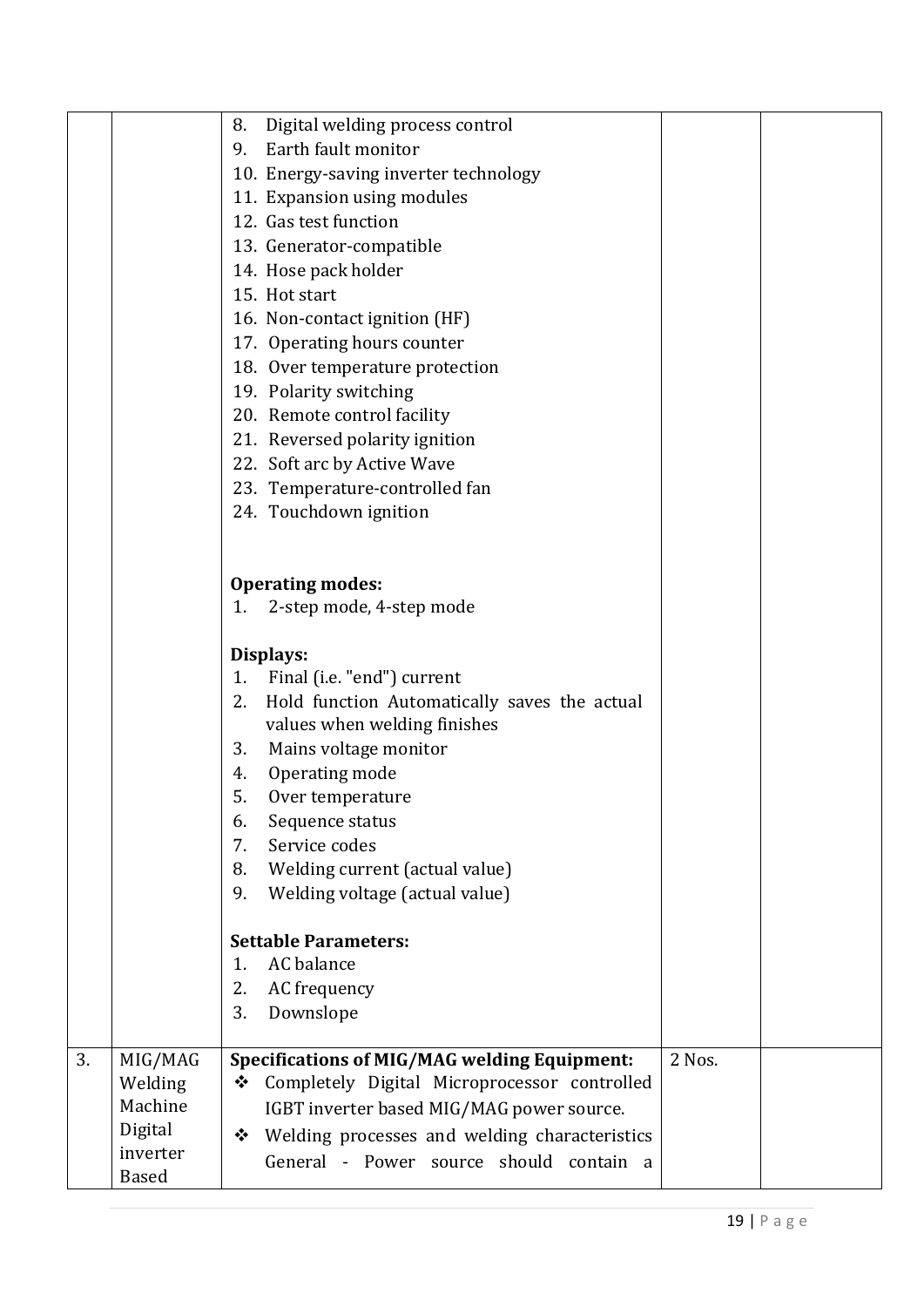| Intelligent | selection of welding processes, procedures and                                                               |  |
|-------------|--------------------------------------------------------------------------------------------------------------|--|
| Welding     | welding characteristics that enable a wide range                                                             |  |
| Equipment   | of materials to be processed in the most effective                                                           |  |
|             | way.                                                                                                         |  |
|             |                                                                                                              |  |
|             | <b>Welding characteristics:</b>                                                                              |  |
|             | Depending on the material and shielding gas mix,                                                             |  |
|             | various process-optimized welding characteristics                                                            |  |
|             | should be available in equipment when selecting the                                                          |  |
|             | filler metal.                                                                                                |  |
|             | The additional marking next to the material provides<br>information<br>about the use<br>of<br>the<br>welding |  |
|             | characteristic:                                                                                              |  |
|             | Universal<br>Characteristic<br>for<br>conventional<br>1.<br>welding tasks                                    |  |
|             | Dynamic Characteristic for high welding speeds<br>2.                                                         |  |
|             | with concentrated arc.<br>Root Characteristic for root passes with powerful<br>3.                            |  |
|             | arc.                                                                                                         |  |
|             | PCS Pulse Controlled Sprayarc. [PMC] Direct<br>4.                                                            |  |
|             | transition from the concentrated pulse to a short                                                            |  |
|             | spray arc. The advantages of pulse and standard                                                              |  |
|             | arcs combined in single Characteristic.                                                                      |  |
|             | Low spatter Control [LSC]<br>5.<br>Penetration Stabilization Feature - Inbuilt<br>6.                         |  |
|             | additional wire control, to make penetration                                                                 |  |
|             | constant even if distance between job& welding                                                               |  |
|             | torch changes. Operational range of penetration                                                              |  |
|             | stabilization feature steplessly in machine.                                                                 |  |
|             | Arc Length stabilizer: - Arc length should remain<br>7.                                                      |  |
|             | constant up to a torch up-down movement of 35                                                                |  |
|             | mm (to ensure better welding characteristic in                                                               |  |
|             | manual welding).<br>Machine should be capable of welding with stick<br>8.                                    |  |
|             | out of 40 mm without spatter (to ensure better                                                               |  |
|             | reach and welding in remote areas).                                                                          |  |
|             | Upgradable<br>Advanced<br>9.<br>to<br>Welding                                                                |  |
|             | Processes/custom make programs.                                                                              |  |
|             | Hardware:                                                                                                    |  |
|             | Modular Design - Equipment should be of<br>1.                                                                |  |
|             | modular design i.e. New characteristics/ Special                                                             |  |
|             | Softwares/ Programs are easy to upload via USB                                                               |  |
|             | stick/Internet.                                                                                              |  |
|             | Automatic Component Detection - Machine is<br>2.                                                             |  |
|             | able to recognize components that are connected                                                              |  |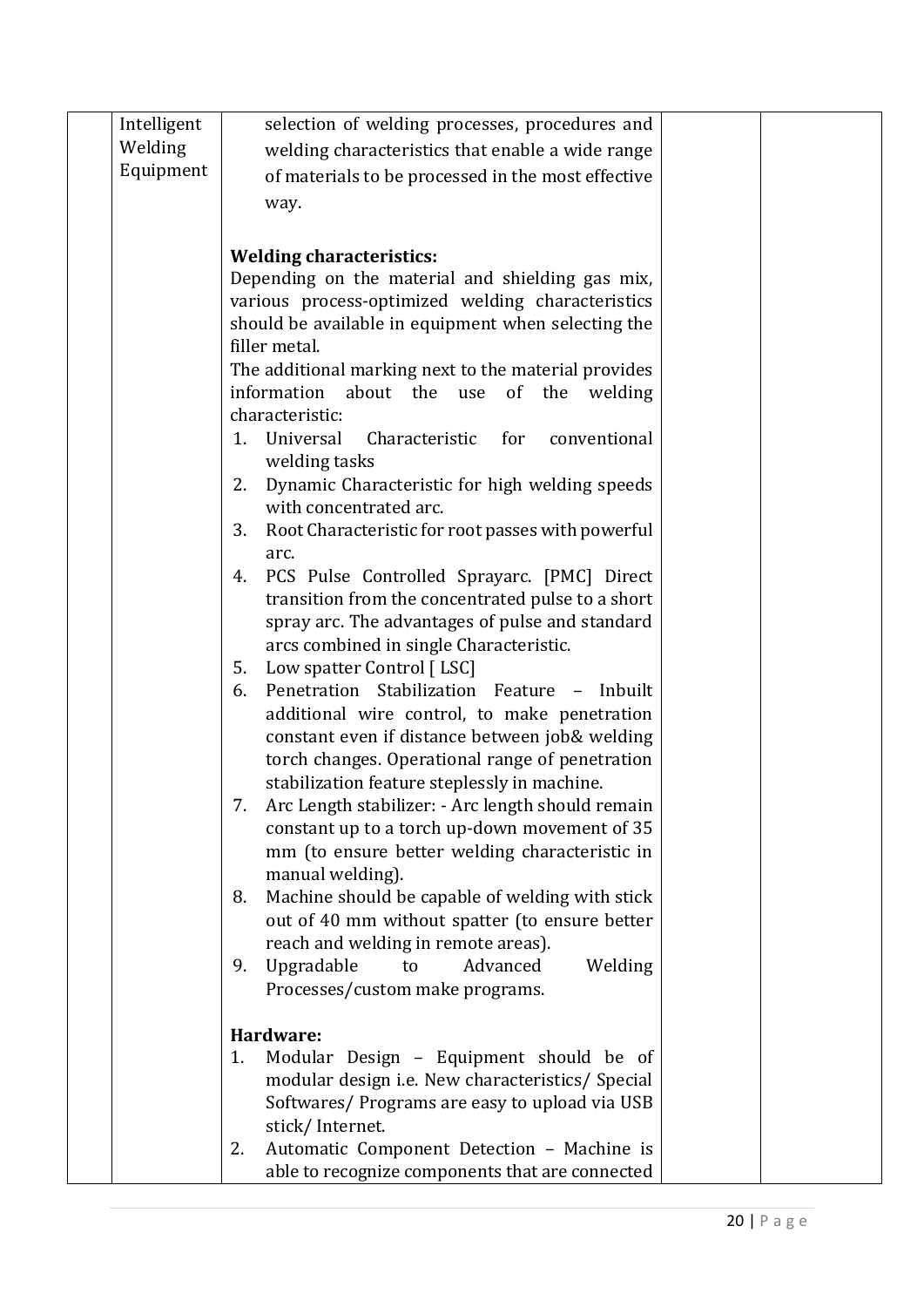| at any point and warns of Incompatibilities.                                                                                                                                                                                                                                                                                                                                      |  |
|-----------------------------------------------------------------------------------------------------------------------------------------------------------------------------------------------------------------------------------------------------------------------------------------------------------------------------------------------------------------------------------|--|
| 3.<br>Quick & easy networking of equipment should be                                                                                                                                                                                                                                                                                                                              |  |
|                                                                                                                                                                                                                                                                                                                                                                                   |  |
| possible.                                                                                                                                                                                                                                                                                                                                                                         |  |
| Equipment<br>should<br>have<br>ability<br>to<br>4.                                                                                                                                                                                                                                                                                                                                |  |
| store/edit/retrieve 1000 job programs.                                                                                                                                                                                                                                                                                                                                            |  |
| 5.<br>Error code display for fault detection.                                                                                                                                                                                                                                                                                                                                     |  |
| Full Touch Screen Front panel.<br>6.                                                                                                                                                                                                                                                                                                                                              |  |
| Display touchscreen:                                                                                                                                                                                                                                                                                                                                                              |  |
| Equipment should have full touch screen Display to                                                                                                                                                                                                                                                                                                                                |  |
| directly operate the power source by pressing the                                                                                                                                                                                                                                                                                                                                 |  |
| buttons on the display to show values and navigate                                                                                                                                                                                                                                                                                                                                |  |
| in the menu                                                                                                                                                                                                                                                                                                                                                                       |  |
|                                                                                                                                                                                                                                                                                                                                                                                   |  |
| Adjustable display parameters:                                                                                                                                                                                                                                                                                                                                                    |  |
| welding process- Welding current, welding<br>1.                                                                                                                                                                                                                                                                                                                                   |  |
| voltage, wire feed speed, dynamic Arc length                                                                                                                                                                                                                                                                                                                                      |  |
| correction, pulse dynamic correction                                                                                                                                                                                                                                                                                                                                              |  |
| operating mode-2 step/4step/pulse/standard/<br>2.                                                                                                                                                                                                                                                                                                                                 |  |
| synergic/special 4 step                                                                                                                                                                                                                                                                                                                                                           |  |
| welding program (material, shielding gas and<br>3.                                                                                                                                                                                                                                                                                                                                |  |
| wire diameter)                                                                                                                                                                                                                                                                                                                                                                    |  |
| active faults<br>4.                                                                                                                                                                                                                                                                                                                                                               |  |
| time and date<br>5.                                                                                                                                                                                                                                                                                                                                                               |  |
| Welding process<br>6.                                                                                                                                                                                                                                                                                                                                                             |  |
|                                                                                                                                                                                                                                                                                                                                                                                   |  |
| <b>Technical Data:</b>                                                                                                                                                                                                                                                                                                                                                            |  |
| Mains voltage (U1) 3x 400 V<br>1.                                                                                                                                                                                                                                                                                                                                                 |  |
| Max. effective primary current (I1eff) 15.9 A<br>2.                                                                                                                                                                                                                                                                                                                               |  |
| Maximum primary current (I1max) 25.1 A Mains                                                                                                                                                                                                                                                                                                                                      |  |
| fuse 35 A slow-blow                                                                                                                                                                                                                                                                                                                                                               |  |
| Mains voltage tolerance +/- 15 % Mains<br>3.                                                                                                                                                                                                                                                                                                                                      |  |
| frequency 50 / 60 Hz                                                                                                                                                                                                                                                                                                                                                              |  |
| Cos phi (1) 0.99<br>4.                                                                                                                                                                                                                                                                                                                                                            |  |
| Max. permitted mains impedance Zmax on PCC1)<br>5.                                                                                                                                                                                                                                                                                                                                |  |
| 92 m0hm                                                                                                                                                                                                                                                                                                                                                                           |  |
| Recommended earth-leakage circuit breaker<br>6.                                                                                                                                                                                                                                                                                                                                   |  |
|                                                                                                                                                                                                                                                                                                                                                                                   |  |
| 7.                                                                                                                                                                                                                                                                                                                                                                                |  |
|                                                                                                                                                                                                                                                                                                                                                                                   |  |
|                                                                                                                                                                                                                                                                                                                                                                                   |  |
|                                                                                                                                                                                                                                                                                                                                                                                   |  |
|                                                                                                                                                                                                                                                                                                                                                                                   |  |
|                                                                                                                                                                                                                                                                                                                                                                                   |  |
|                                                                                                                                                                                                                                                                                                                                                                                   |  |
|                                                                                                                                                                                                                                                                                                                                                                                   |  |
|                                                                                                                                                                                                                                                                                                                                                                                   |  |
| Type B<br>Welding current range (I2) MIG/MAG 3 - 400 A<br>Rod electrode 10 - 400 A<br>8.<br>Welding current at 10 min / 40 °C (104 °F) 40%<br>9.<br>@400 A/100 % duty cycle @320 A<br>10. Output voltage range according to standard<br>characteristic (U2)<br>11. MIG/MAG 14.2 - 34.0 V<br>12. Rod electrode 20.4 - 36.0 V<br>13. Open circuit voltage (U0 peak / U0 r.m.s) 73 V |  |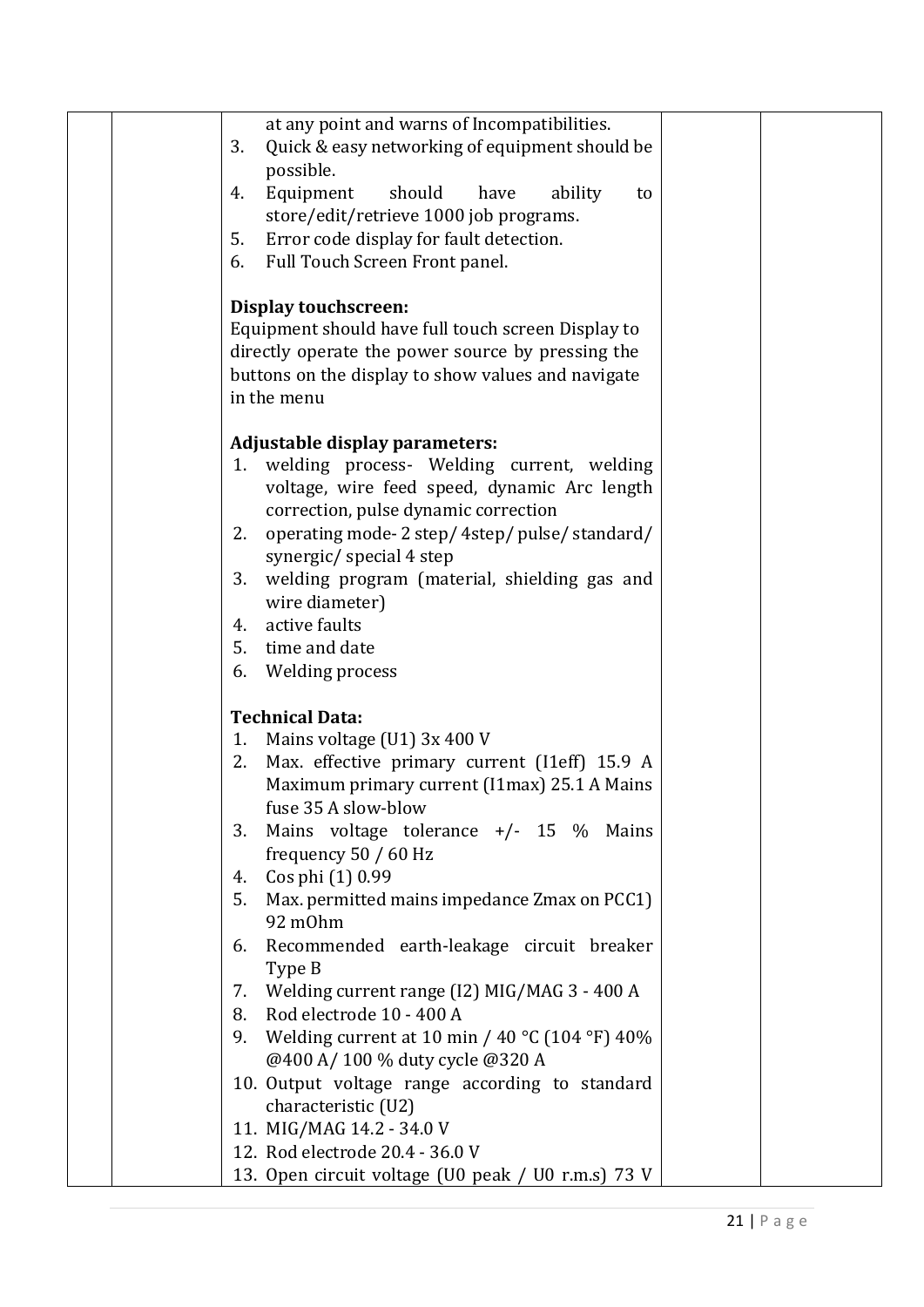|    | Degree of protection IP 23                           |  |
|----|------------------------------------------------------|--|
|    | 14. Type of cooling AF Overvoltage category III      |  |
|    | 15. Pollution level according to IEC60664 3 EMC      |  |
|    | device class A                                       |  |
|    |                                                      |  |
|    | 16. Safety symbols S, CE                             |  |
|    | 17. Dimensions 1 x w x h - 706x300x510 27.8 x 11.8 x |  |
|    | 20.1 in.                                             |  |
|    | 18. Weight 36.5 kg                                   |  |
|    | 19. Max. shielding gas pressure 7.0 bar              |  |
|    | $20.$ psi                                            |  |
|    | <b>Welding Torch:</b>                                |  |
| 1. | Multilock welding torch The torch body can be        |  |
|    | swiveled 360° so that Welding is possible even in    |  |
|    | hard-to-get-at locations. The 0° position can be     |  |
|    | fixed by an anti-twist lock. Water-stop connector    |  |
|    | should be there to prevent water seepage while       |  |
|    | changing.                                            |  |
| 2. | Torch to have LED light on handle shell for          |  |
|    | welding in darker areas/corners.                     |  |
| 3. | Tool free changing of inner liner possible.          |  |
| 4. | Revolutionary cooling system extended till tip.      |  |
|    | Water cooled torch must have cooling circuit up      |  |
|    | to contact tip holder.                               |  |
|    |                                                      |  |
|    | MULTI PROCESS - MMAW/ARC/DC TIG                      |  |
|    | Welding Power source communication thru:             |  |
| 1. | Digital communication.                               |  |
|    | 2. 100 Mbps data transmission rate                   |  |
| 3. | Ethernet based communication.                        |  |
| 4. | Separate IP Address for the welding power            |  |
|    | source.                                              |  |
|    |                                                      |  |
|    | <b>Touch Display Screen:</b>                         |  |
| 1. | Size: (To be mentioned by the supplier)              |  |
| 2. | Resolution: 800 x 480                                |  |
| 3. | Operating frequency: (To be mentioned by the         |  |
|    | supplier)                                            |  |
| 4. | RAM: 128 Mb, Min 32Bit CPU with 532MHz               |  |
| 5. | Flash: 512 Mb                                        |  |
| 6. | 16-bit full color Display                            |  |
| 7. | Full text with no abbreviations, individual          |  |
|    | language selection.                                  |  |
| 8. | The system guides the user with descriptive          |  |
|    | texts and graphical instructions.                    |  |
| 9. | Capable to be operated with welding gloves           |  |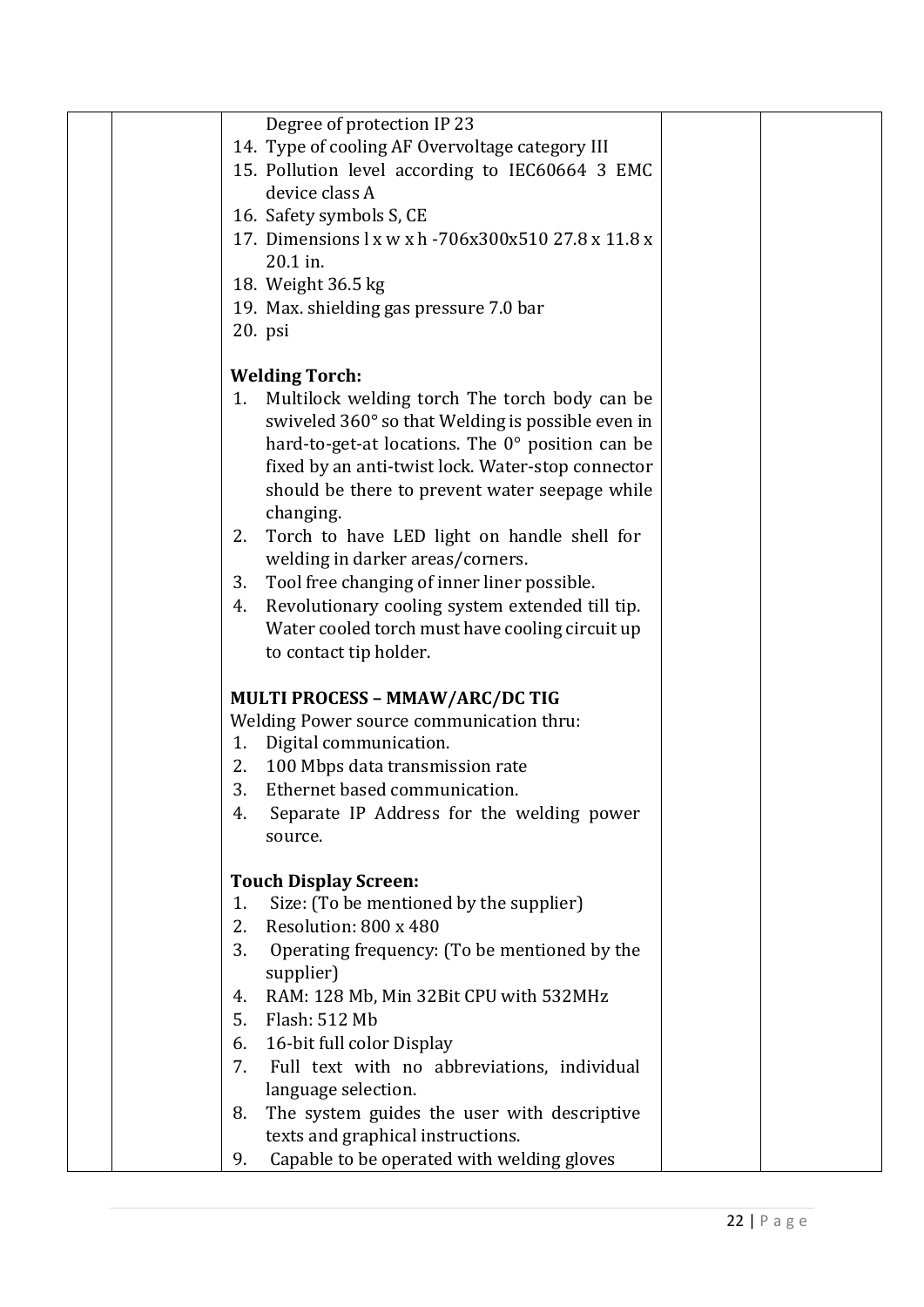|    |                                                                                              | <b>Operation principle:</b><br>Resistive Touch Display<br>1.<br>Push-turn incremental encoder<br>2.<br>3.<br><b>USB Slot</b><br>Backup / Restore<br>4.<br>5.<br>Service Dongle Operating system<br>LINUX based<br>6.<br>Web server included<br>7.<br>The system should automatically detect all the<br>8.<br>available components, e.g. automatic detection<br>of welding torch, cooling unit, wire-feed unit.                                                                                                                                                                                                                                                                                                                                                                                                                                                                                                                                                                                                     |                |  |
|----|----------------------------------------------------------------------------------------------|--------------------------------------------------------------------------------------------------------------------------------------------------------------------------------------------------------------------------------------------------------------------------------------------------------------------------------------------------------------------------------------------------------------------------------------------------------------------------------------------------------------------------------------------------------------------------------------------------------------------------------------------------------------------------------------------------------------------------------------------------------------------------------------------------------------------------------------------------------------------------------------------------------------------------------------------------------------------------------------------------------------------|----------------|--|
| 4. | Teach ware<br>Set with<br>exploded<br>views of<br>various<br>Welding<br>Torches &<br>Samples | Welding torch visualization sample of TIG/MIG.<br>❖<br><b>CD-ROMs on Training.</b><br>❖<br>Electrode Holder.<br>❖<br>Contact tips.<br>❖<br>Gas Lens.<br>❖                                                                                                                                                                                                                                                                                                                                                                                                                                                                                                                                                                                                                                                                                                                                                                                                                                                          | 1 No.          |  |
| 5. | Standard &<br>compatible<br>with<br>machines                                                 | Complete Set up<br>❖<br>Welding Tables - 11 Nos. (Dimension Width X<br>❖<br>Length X Height)<br>Arc/MIG/TIG Welding Booths (6 Nos.):<br>Arc/MIG/TIG Welding Booths of 3' x 2' x 6' (3'<br>Woking platform Height) size (minimum) made<br>of MS sheet. Waste collection tray at the bottom<br>of work place, Storage facility.<br>Gas Brazing Booths (2 Nos.): Gas Booth of 2' x<br>2' x 4.5' (3' Woking platform Height) size<br>(minimum) made of MS Square Frame, complete<br>with fire bricks on both sides at working place,<br>with Torches arrangement, Gas Economizer,<br>Oxygen & DA gas antistatic hoses with clamps &<br>connectors, Quick Release Couplings.<br>Master Booths (1 No.): The Master Booth of<br>4'x3'x6.5' (3' Woking platform Height) size<br>(minimum) should be made of Aluminium frame<br>with DIN shade 13 glasses on all the three sides<br>so that the students /welders can see the<br>demonstrations clearly as shown<br>by the<br>Instructor. There should be storage facility. | As<br>required |  |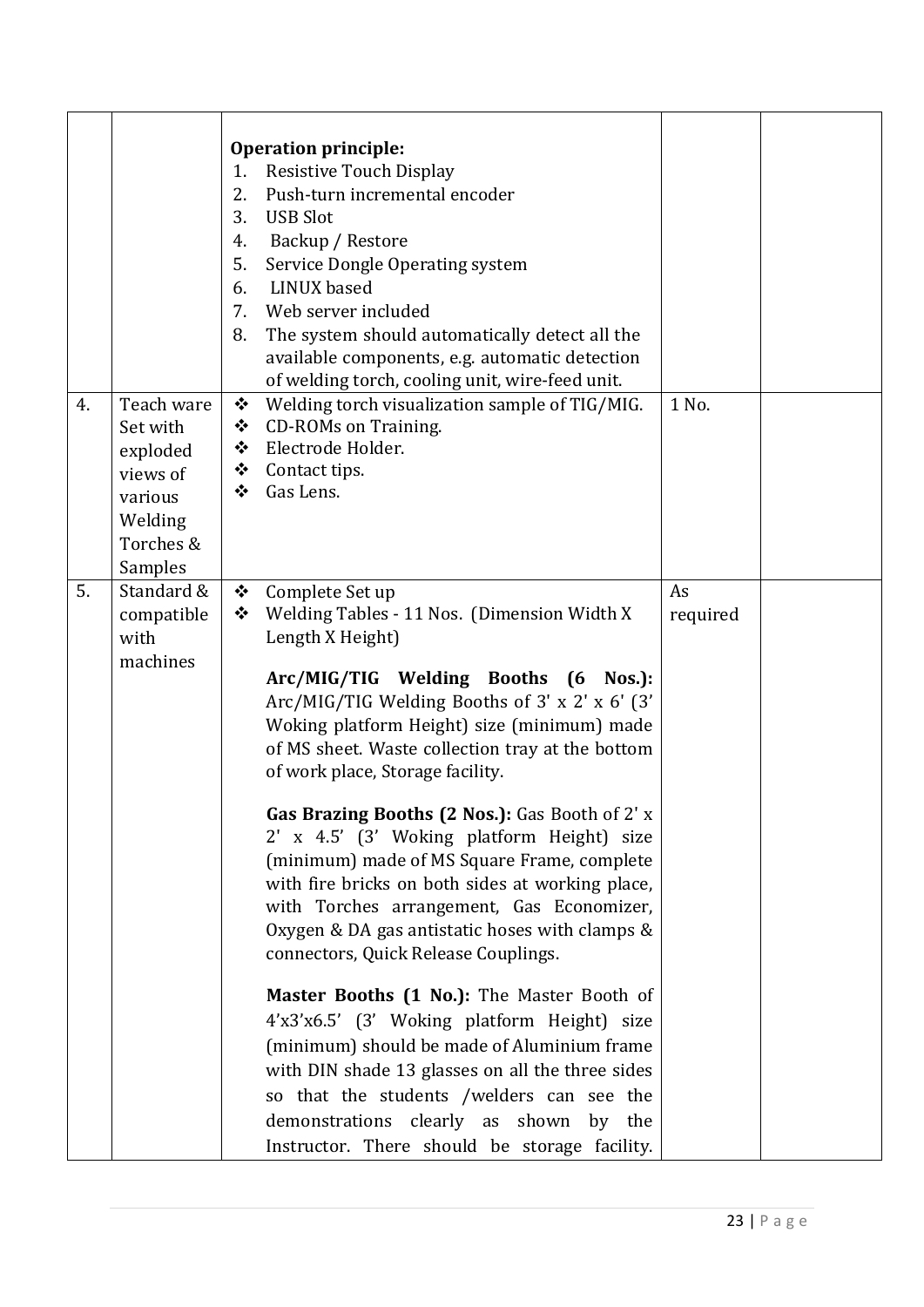| Waste Collection tray at the bottom of the work                   |
|-------------------------------------------------------------------|
| place.                                                            |
|                                                                   |
| Display and Storage Table (2 Nos.): Display                       |
|                                                                   |
| and Storage Table of 3'x4'x3' size (minimum)                      |
| made up of MS square frame having two number                      |
| storage cabinets at the bottom and metallic                       |
| surface on top. The top surface should be rigid                   |
| enough so that there should not be any sagging.                   |
|                                                                   |
|                                                                   |
| 1 No. torch with 12 Nos. modules<br>❖                             |
|                                                                   |
| <b>Gas Cutting Torch:</b> Gas Cutting Torch should<br>❖           |
| have Nozzle Mixing Technology Confirming to EN                    |
| ISO 5175 or equivalent                                            |
| > Head: 90 degree solid forged brass head                         |
| $\triangleright$ Tubes: 3 pipe Stainless Steel Tubes              |
| $\triangleright$ Handle: Aluminum handle with heat resistant      |
| Anodized coating.                                                 |
| > Liver: Stainless Steel                                          |
| $\triangleright$ Knobs: Forged Brass                              |
| $\triangleright$ Nipples: Forged Brass                            |
| $\triangleright$ Torch Length: 500 mm (min.)                      |
| $\triangleright$ Torch Weight: 1100 grams (max.)                  |
| $\triangleright$ The torch should have replaceable gas inlet      |
| connection nipples. Should be useful till 300                     |
| mm thick cutting                                                  |
| $\triangleright$ Should be capable for flame gouging              |
| $\triangleright$ Should have high resistance to back fires for    |
| Absolute Safety.                                                  |
| Rugged design to ensure maximum strength                          |
| $\triangleright$ Accurate precise flow rates                      |
| $\triangleright$ Heavy duty applications even at low cylinder     |
| pressures                                                         |
|                                                                   |
| <b>Brazing Torch:</b><br>❖                                        |
| > Nozzle Mixing Technology, Confirms to EN                        |
| ISO 5175                                                          |
| > Handle: Insulated Aluminium handle                              |
| > Liver: Stainless Steel                                          |
| $\triangleright$ Knobs: Forged Brass                              |
| $\triangleright$ Nipples: Forged Brass                            |
| $\triangleright$ Torch Weight: 468 grams                          |
|                                                                   |
| Economizers,<br><b>Heating</b><br><b>Torch</b><br>❖<br>Gas<br>and |
| <b>Regulators:</b>                                                |
| $\triangleright$ Standard<br>Acetylene<br>Welding<br>Oxy<br>Gas   |
|                                                                   |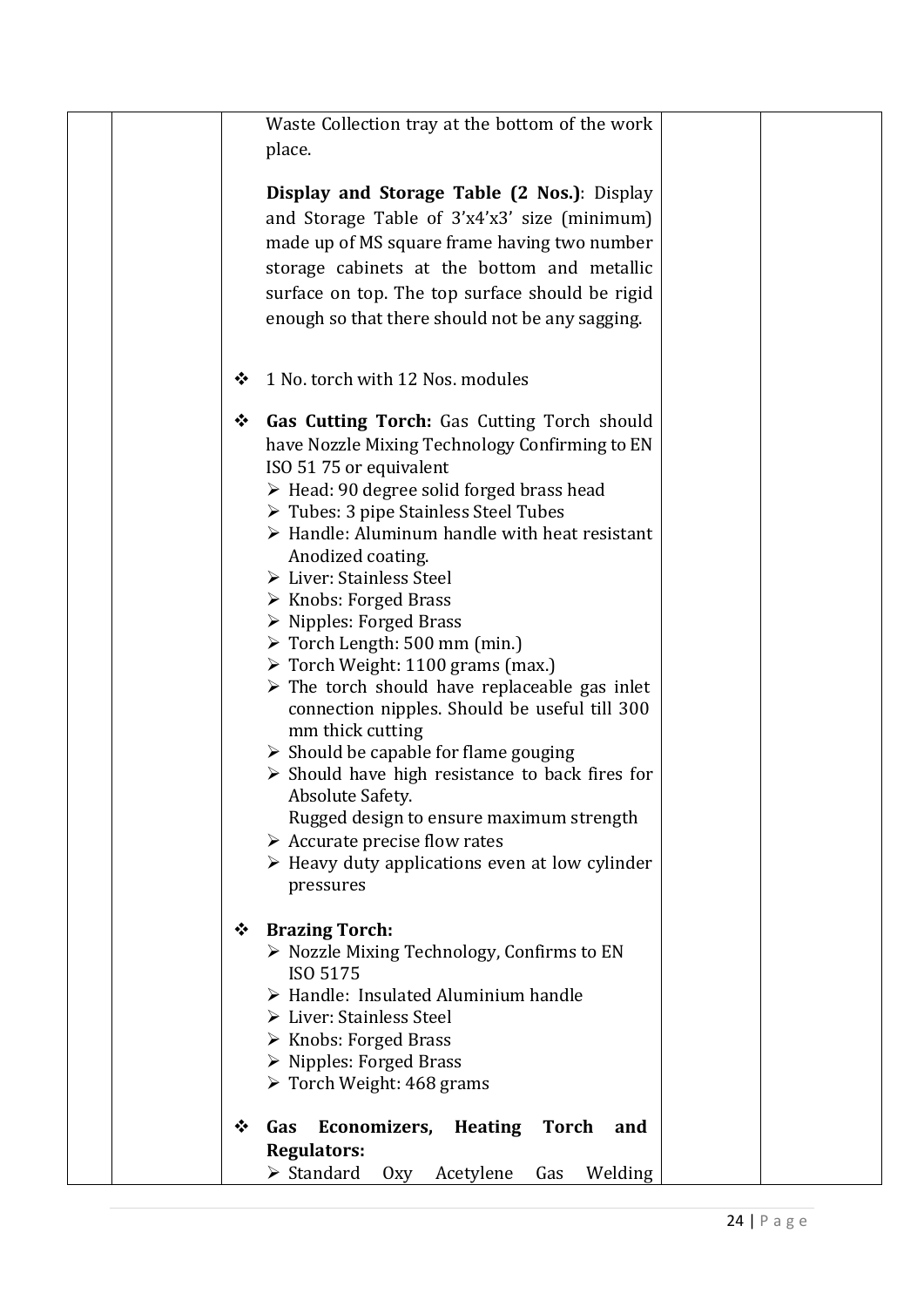|  | Equipment's with Universal Handling Head                                                                |  |
|--|---------------------------------------------------------------------------------------------------------|--|
|  | cutting torch, SS 304 Grade gas pressure                                                                |  |
|  | regulators, Gas Economizer, Oxygen & DA gas                                                             |  |
|  | antistatic hoses with clamps & connectors,                                                              |  |
|  | Quick Release Couplings, 3-pipe manual                                                                  |  |
|  | cutting Torch for cutting, Torch for heating                                                            |  |
|  | with 02 & DA gas, Light weight Torch for                                                                |  |
|  | brazing should be provided with the gas hoses,                                                          |  |
|  | Flash Back Arresters for safety. Heating                                                                |  |
|  | Torches with handles, Gas hoses, flash back                                                             |  |
|  | arresters, clamps, cylinder keys                                                                        |  |
|  | $\triangleright$ SS 304 Gas Pressure Regulator for Oxygen:                                              |  |
|  | Max. Inlet Pressure: 200 bar / 2900 psi Max.                                                            |  |
|  | Outlet Pressure: 10 bar / 145 psi, SS 304 Gas                                                           |  |
|  | Pressure Regulator for Acetylene (DA): Max.                                                             |  |
|  | Inlet Pressure: 25 bar / 365 psi Max. Outlet                                                            |  |
|  | Pressure: 1.5 bar / 22 psi, Confirming to EN                                                            |  |
|  | ISO 2503 standard or equivalent.                                                                        |  |
|  | ▶ Stable Outlet Pressure                                                                                |  |
|  | $\triangleright$ Steady Flow of Gas                                                                     |  |
|  | ▶ Better Pressure Regulation                                                                            |  |
|  | $\triangleright$ Forged Brass Body & Housing Cap                                                        |  |
|  | $\triangleright$ Sintered Filter at the inlet                                                           |  |
|  | Stainless Steel Sintered Central Micro Filter                                                           |  |
|  | ▶ Teflon Coated Valve Seat                                                                              |  |
|  | $\triangleright$ Fire Retardant valve seat material                                                     |  |
|  | $\triangleright$ Diaphragm: Thick NBR supported by large                                                |  |
|  | backup Flat & Teflon ring in Periphery.                                                                 |  |
|  |                                                                                                         |  |
|  |                                                                                                         |  |
|  | ❖                                                                                                       |  |
|  | Specifications for Flash Back Arrestors                                                                 |  |
|  | Regulator End-For Oxygen & Fuel<br>Gas                                                                  |  |
|  | (Acetylene):                                                                                            |  |
|  | $\triangleright$ Dry type with Filter, Non return valve, flame                                          |  |
|  | arrestor & automatic thermo sensitive gas cut                                                           |  |
|  | off valve.                                                                                              |  |
|  | $\triangleright$ The Thermo Sensitive cut off valve which cuts                                          |  |
|  | off gas before reaching ignition temperature to                                                         |  |
|  | eliminate incidence of fire should activate                                                             |  |
|  | between 90-100 degree centigrade. Suitable                                                              |  |
|  | for Inlet pressure of Oxygen: 20 bars,                                                                  |  |
|  | Acetylene: 1.5 bars, Hydrogen: 3.5 bars, LPG:                                                           |  |
|  | 5.0 bars. Every unit should necessarily meet                                                            |  |
|  | certificate no. BAM/ZBA/007/03 by the safety                                                            |  |
|  | body BAM.                                                                                               |  |
|  | $\triangleright$ Connection: as per BSP standards                                                       |  |
|  | $\triangleright$ The flashback arrestors should comply with                                             |  |
|  | ISO 5175, EN730 or equivalent                                                                           |  |
|  | $\triangleright$ The manufacturer should have ISO-9001 or<br>equivalent accreditation for manufacturing |  |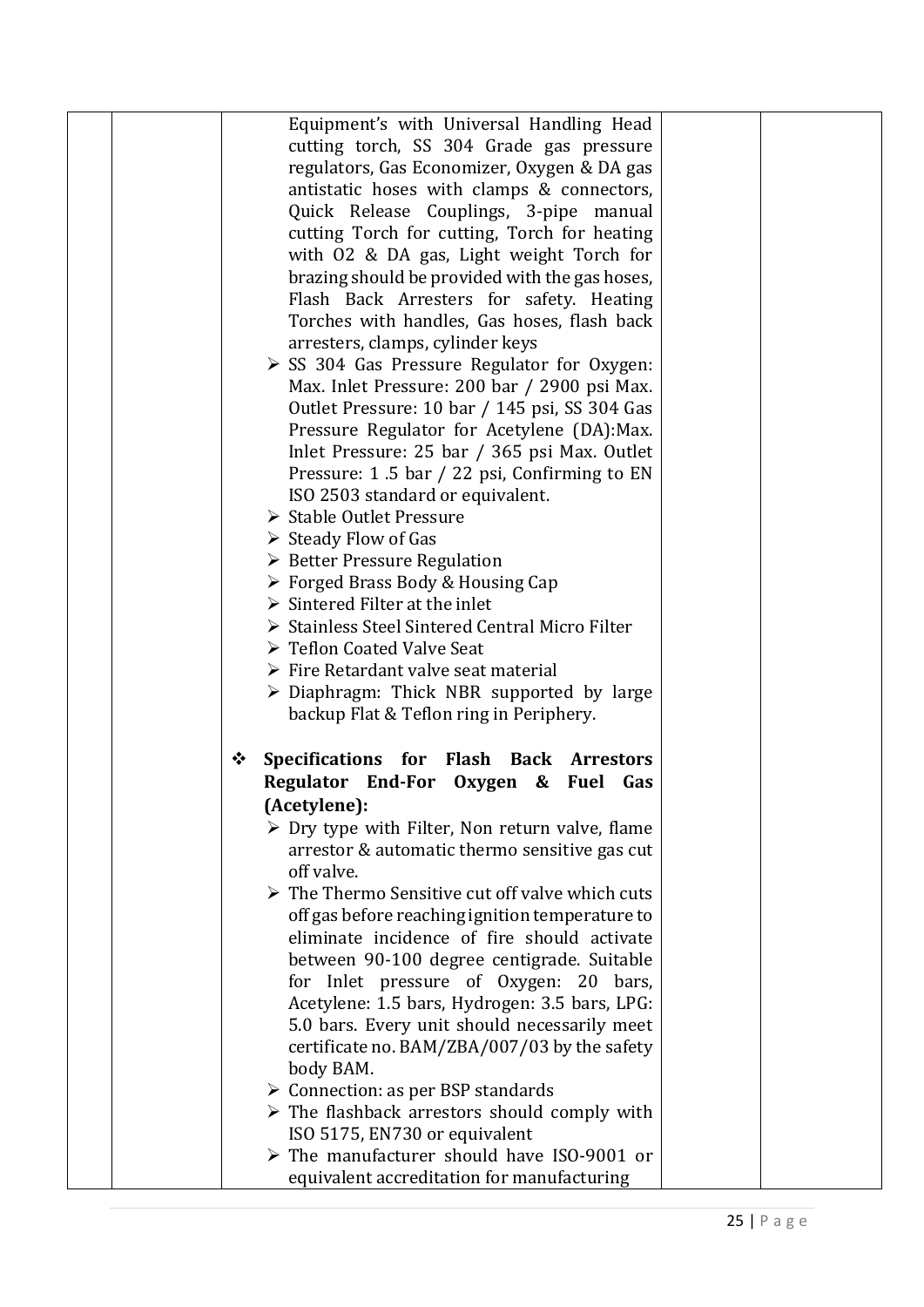|  | $\triangleright$ Gas flow direction to be indicated on each          |
|--|----------------------------------------------------------------------|
|  | Flash back arrestor. The working manual to be                        |
|  | enclosed in each packing. Supplier should                            |
|  | have equipment for testing of flashback                              |
|  | arrestors.                                                           |
|  |                                                                      |
|  | Welding Curtains must be UV resistant and<br>❖                       |
|  | colour <i>i.e.</i> Red, Dark green, Orange.                          |
|  | Chipping Hammers - 12 Nos.<br>❖                                      |
|  | Wire Brushes - 12 Nos.<br>❖                                          |
|  | Welding Process Posters - 2 for each Welding<br>❖                    |
|  | <b>Station</b>                                                       |
|  | Welding Gloves - 24 set<br>❖                                         |
|  | Welding Helmets - 24 Nos.<br>❖                                       |
|  | ❖<br>Welding Apron – 24 Nos. (for hand, leg and chest)               |
|  | ❖<br>Training & Layout                                               |
|  | Goggles – 6 Nos.<br>❖                                                |
|  | Hand Grinder $-2$ No. and grinding wheels $-6$<br>❖                  |
|  | Nos.                                                                 |
|  | Cutting Plier - 2 No.<br>❖                                           |
|  | Multi-Purpose Welding Gauge - 2 No.<br>❖                             |
|  | ❖<br>Ball Peen Hammers - 6 No.                                       |
|  | ❖<br>SS water buckets - 10 Nos.                                      |
|  | ❖<br>Inside Calliper – 2 Nos                                         |
|  | ❖<br>Outside Calliper – 2 Nos                                        |
|  | Number punch set - 2 sets<br>❖                                       |
|  | 8" Bench vice with stand - 8nos<br>❖                                 |
|  | ❖<br>Portable Drilling machine with drill bit set &                  |
|  | stand - 1no                                                          |
|  | Pedestal grinding machine with 1nos grinding<br>❖                    |
|  | wheel on both sides of machine - 1no                                 |
|  | Emery paper – 100nos<br>❖                                            |
|  | Hammer with wooden handle of 0.5 & 1kg - 2nos<br>❖                   |
|  | each                                                                 |
|  | Gas Cylinder key - 10nos<br>❖                                        |
|  | Screw Driver set - 2nos<br>❖                                         |
|  | Heavy duty gas hose clamps - 60nos<br>❖                              |
|  | First Aid Box - 4nos<br>❖                                            |
|  | ❖<br>Portable welder kit having gas pressure                         |
|  | regulators, gas hoses with connectors, FBA,                          |
|  | brazing & cutting torch in good quality plastic                      |
|  | carry case - 4nos<br>Hand Held welding screen with DIN 13 shade<br>❖ |
|  | glass $-10$ Nos.                                                     |
|  | Gas Lighter/Spark Lighter - 10 Nos.<br>❖                             |
|  | Brass, Aluminium, Copper, SS Flats of 3mm X<br>❖                     |
|  | 50mm, MS flat of 50mm X 6mm - 500 Nos. each                          |
|  | MS angle $-$ 40mm x 40mm x 4mm/5mm $-$<br>❖                          |
|  | 100Kgs.                                                              |
|  |                                                                      |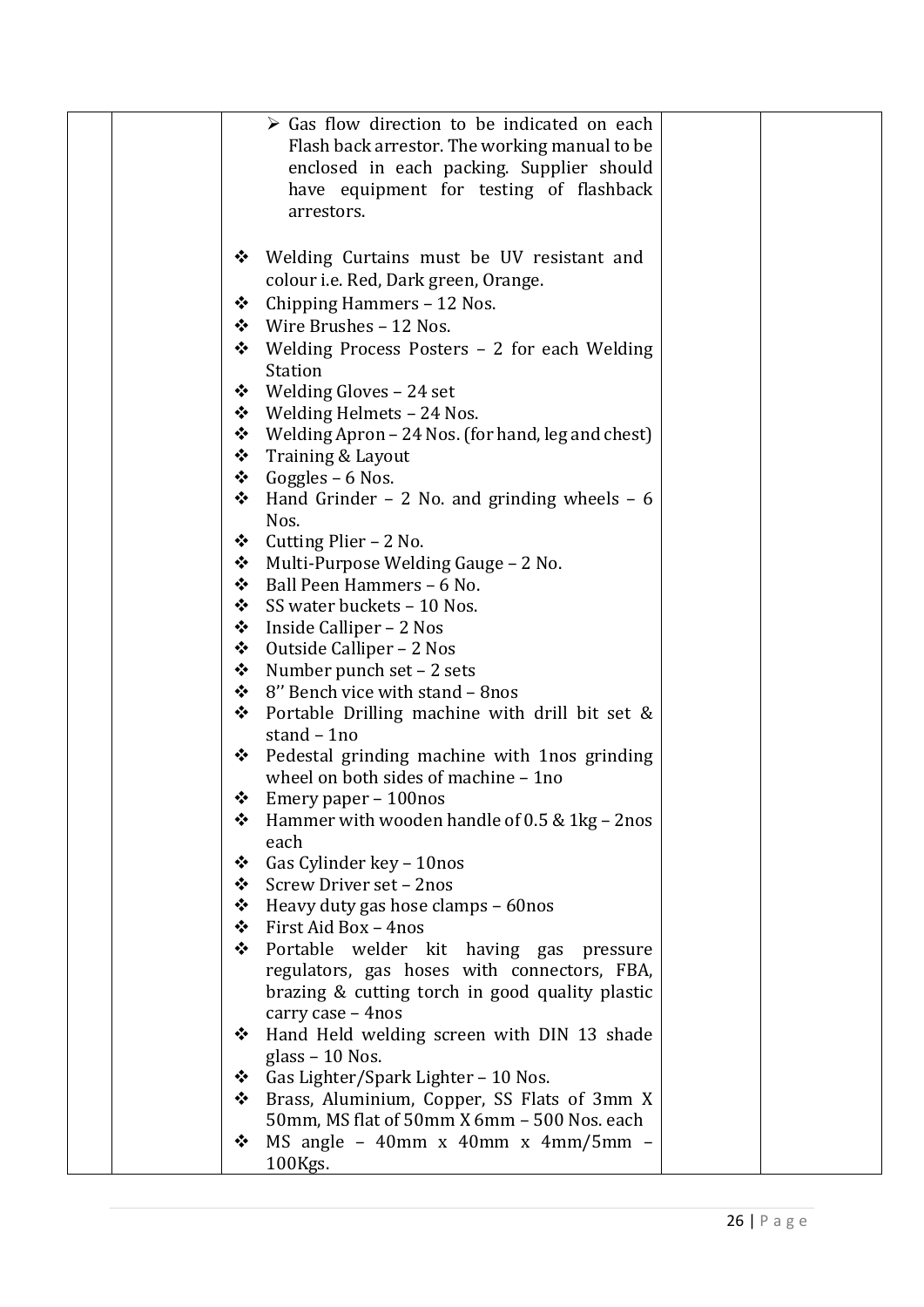| MIG Welding Spool - Layer Wound (Make<br>❖<br>ESAB/USHA MARTIN/SANWALKA) ER 70 S MIG<br>Welding Spool OF 1.2MM dia in packing of 12.5<br>Kgs - 1000 Kgs.<br>TIG Welding Filler MS TIG Filler<br>❖<br>size<br>1.6MM/2.4MM/3.2MM - 100 Kgs each.<br>$\cdot$<br>Area of utilization<br>6.<br>8 Nos.<br>Auto<br>$\triangleright$ MIG/MAG 60-450 A<br>Darkening<br>$\triangleright$ TIG AC/DC 60-450 A<br>Welding<br>$\triangleright$ MMA 60-450 A.<br>Helmets<br>Meets DIN, ANSI, CSA Standards.<br>❖<br>Weight of Helmet 495 350 gm. To 550 gm<br>❖<br>❖<br>Battery-change for LC Display.<br>❖<br>Sensitivity Controller.<br>Dark-to-light Delay.<br>❖<br>Continuous Shade-Level Settings (9-13).<br>❖<br>❖<br>Permanent Protection from UV/IR Radiation<br>Light Shade: DIN 3 / DIN 4<br>❖<br>Dark Shade: DIN9-14 (Step less Regulation)<br>❖<br>Switching Time: >0.2 ms at Room Temperature<br>❖<br>Delay Time: Rapid-0.5 seconds, Slow-1.5 seconds<br>❖<br>❖<br>Sensitivity Adjustment: Low/High<br>❖<br><b>Solar Powered</b><br>Battery: Li & Solar Combination (Min. Lifetime:<br>❖<br>5000 Welding Hours)<br>Operating Temperature: - 5 degree C to 55 degree<br>❖<br>Viewing Area: 98 x 43 MM<br>❖<br>Size of Welding Filter: 100 x 90 x 9 MM<br>❖<br>❖ |  | ❖ | <b>Arc Welding Electrodes:</b><br>$\triangleright$ MS Welding Electrodes 4MM dia 7018 - 500<br>Kgs. (Make ADOR/ ESAB/ D&H)<br>$\triangleright$ MS Welding Electrodes 3.2MM dia 7018 - 500<br>Kgs. (Make ADOR/ ESAB/ D&H)<br>$\triangleright$ MS Welding Electrodes 4MM dia 6018 - 200<br>Kgs. (Make ADOR/ ESAB/ D&H)<br>$\triangleright$ MS Welding Electrodes 3.2MM dia 6018 - 200<br>Kgs. (Make ADOR/ ESAB/ D&H)<br>$\triangleright$ Flux Coated Brass Brazing rod 25 Kgs & Silver<br>Brazing rods 4Kgs to be used with O2 & DA gas<br>for brazing different ferrous & nonferrous<br>metal of repute make to be supplied. |  |
|--------------------------------------------------------------------------------------------------------------------------------------------------------------------------------------------------------------------------------------------------------------------------------------------------------------------------------------------------------------------------------------------------------------------------------------------------------------------------------------------------------------------------------------------------------------------------------------------------------------------------------------------------------------------------------------------------------------------------------------------------------------------------------------------------------------------------------------------------------------------------------------------------------------------------------------------------------------------------------------------------------------------------------------------------------------------------------------------------------------------------------------------------------------------------------------------------------------------------------------------------------------|--|---|-----------------------------------------------------------------------------------------------------------------------------------------------------------------------------------------------------------------------------------------------------------------------------------------------------------------------------------------------------------------------------------------------------------------------------------------------------------------------------------------------------------------------------------------------------------------------------------------------------------------------------|--|
|                                                                                                                                                                                                                                                                                                                                                                                                                                                                                                                                                                                                                                                                                                                                                                                                                                                                                                                                                                                                                                                                                                                                                                                                                                                              |  |   |                                                                                                                                                                                                                                                                                                                                                                                                                                                                                                                                                                                                                             |  |
|                                                                                                                                                                                                                                                                                                                                                                                                                                                                                                                                                                                                                                                                                                                                                                                                                                                                                                                                                                                                                                                                                                                                                                                                                                                              |  |   |                                                                                                                                                                                                                                                                                                                                                                                                                                                                                                                                                                                                                             |  |
| 210 <y<313 nm,="" t<0.00006%<br="">313<y<365 nm,="" t<0.000061%<br="">Rate of Infra-Red Transmittance: 780-1400 NM,<br/>❖<br/>T&lt;0.003%</y<365></y<313>                                                                                                                                                                                                                                                                                                                                                                                                                                                                                                                                                                                                                                                                                                                                                                                                                                                                                                                                                                                                                                                                                                    |  |   | Rate<br>of<br>Ultra<br>Violet<br>Transmittance:                                                                                                                                                                                                                                                                                                                                                                                                                                                                                                                                                                             |  |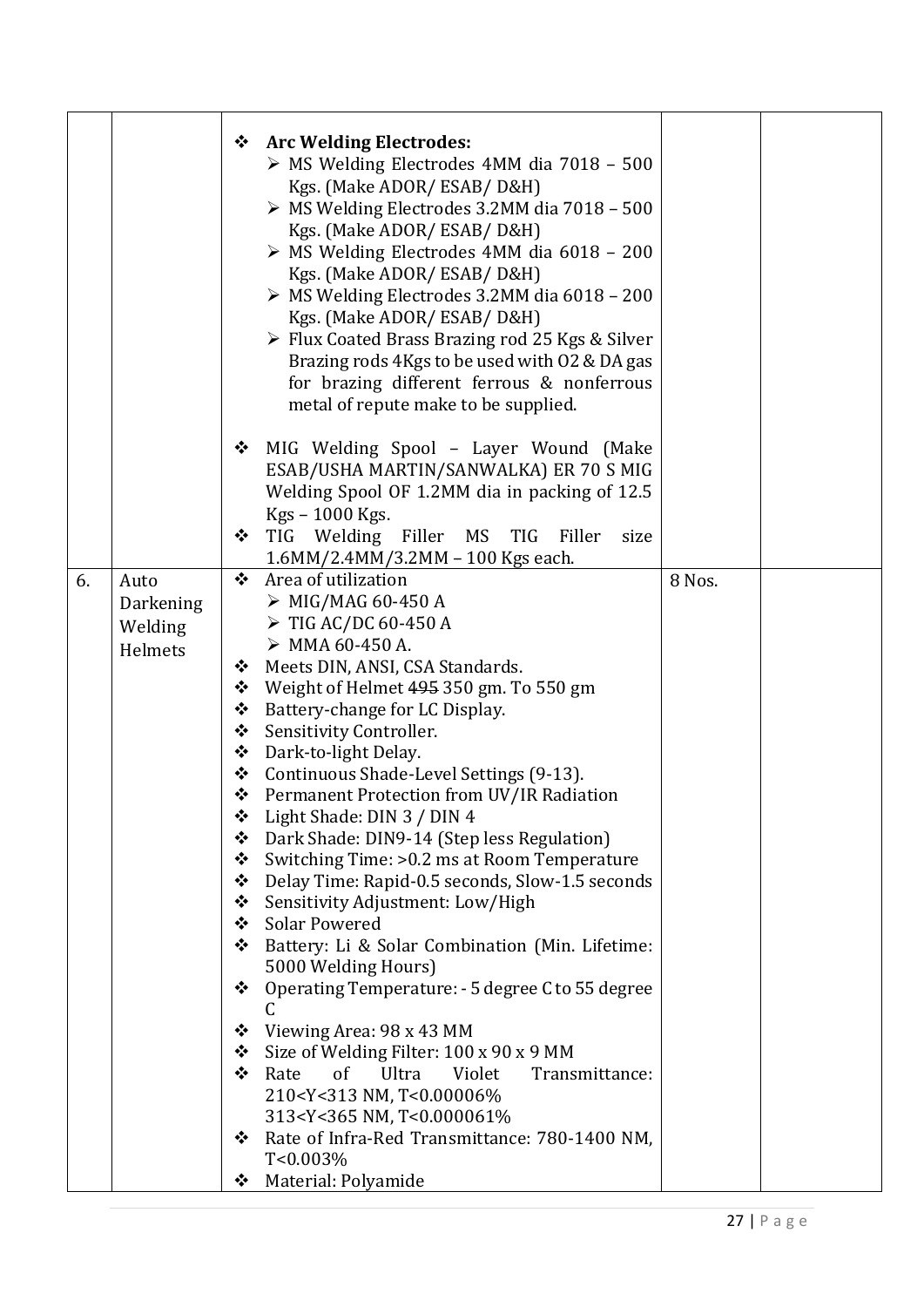| 7. | Mobile TIG                   | <b>Standard Dimension.</b>                                                                                                                                                                                                                                                                                                                                                                                                                                                                                                                                                                                                                                                                                                                                                                                                                                                                                                                                                                                                                                                                                                                                                                                                                                                                                                                                                                                                                                                                                                                                                                                              | 1 No. |  |
|----|------------------------------|-------------------------------------------------------------------------------------------------------------------------------------------------------------------------------------------------------------------------------------------------------------------------------------------------------------------------------------------------------------------------------------------------------------------------------------------------------------------------------------------------------------------------------------------------------------------------------------------------------------------------------------------------------------------------------------------------------------------------------------------------------------------------------------------------------------------------------------------------------------------------------------------------------------------------------------------------------------------------------------------------------------------------------------------------------------------------------------------------------------------------------------------------------------------------------------------------------------------------------------------------------------------------------------------------------------------------------------------------------------------------------------------------------------------------------------------------------------------------------------------------------------------------------------------------------------------------------------------------------------------------|-------|--|
|    | Grinder                      |                                                                                                                                                                                                                                                                                                                                                                                                                                                                                                                                                                                                                                                                                                                                                                                                                                                                                                                                                                                                                                                                                                                                                                                                                                                                                                                                                                                                                                                                                                                                                                                                                         |       |  |
| 8. | Fume<br>Extraction<br>system | Centralized Fume extraction system suitable for<br>welding fume extraction of 9 Nos welding Equipment.<br>Fume Extraction System for Arc Welding, cutting &<br>Gas Brazing Booths complete with Centrifugal Blower<br>fans & the total system should be suitable for<br>removing the welding fumes. This should meet out the<br>all individual Booths requirements (as per the layout<br>plan (Approx. Lab Area 36' X 20' X 11') to be given by<br>the supplier during technical presentation).                                                                                                                                                                                                                                                                                                                                                                                                                                                                                                                                                                                                                                                                                                                                                                                                                                                                                                                                                                                                                                                                                                                         | 1 No. |  |
| 9  | Gas<br>Manifold<br>System    | Vendor will design and supply the SS 304 Grade Gas<br>manifold system as per our site conditions and<br>requirement. Vendor may visit site before bidding for<br>having a clear view.<br>Our requirement is as follows:<br>$\geq 02$ cylinders<br>$4 + 4$ nos.<br>$\triangleright$ DA cylinders 4 + 4 nos.<br>$\triangleright$ Argon cylinders 2 + 2 nos.<br>$\geq$ CO2 cylinders<br>$2 + 2$ nos.<br>❖ At the tapping end we require<br>$\triangleright$ Tapping for 02<br>6 nos.<br>$\triangleright$ Tapping for DA<br>6 nos.<br>$\triangleright$ Tapping for Ar<br>5 nos.<br>$\triangleright$ Tapping for CO2<br>5 nos.<br>All the components used should be made of High<br>❖<br>Grade SS 304 Raw Material with an assured<br>quality assurance.<br>All the components should have undergone a<br>❖<br>function & leak test.<br>All the components should be cleaned in T.C.E &<br>❖<br>with Dry Nitrogen System.<br>Manifolds should have Stainless Steel 304 grade<br>❖<br>shut off valve with on/off position Indicators<br>with filters.<br>The design of SS manifold to be totally modular<br>❖<br>which gives flexibility of attaching more no. of<br>cylinders if required due to further plant<br>expansion.<br>Sintered & Stainless Steel parts should be used<br>❖<br>for internals in manifold. No rubber parts should<br>be there ensuring negligible maintenance cost.<br>Over Pressure Relief Valve to be provided for<br>❖<br>safety.<br>Stainless Steel 304 double wire braided with SS<br>❖<br>316 corrugated internal hose should be provided<br>in the gas Manifold. Sintered filter should be at | 1 Set |  |
|    |                              | should be of 1mtr length.                                                                                                                                                                                                                                                                                                                                                                                                                                                                                                                                                                                                                                                                                                                                                                                                                                                                                                                                                                                                                                                                                                                                                                                                                                                                                                                                                                                                                                                                                                                                                                                               |       |  |
|    |                              | the inlet of gas hose. The length of gas hose                                                                                                                                                                                                                                                                                                                                                                                                                                                                                                                                                                                                                                                                                                                                                                                                                                                                                                                                                                                                                                                                                                                                                                                                                                                                                                                                                                                                                                                                                                                                                                           |       |  |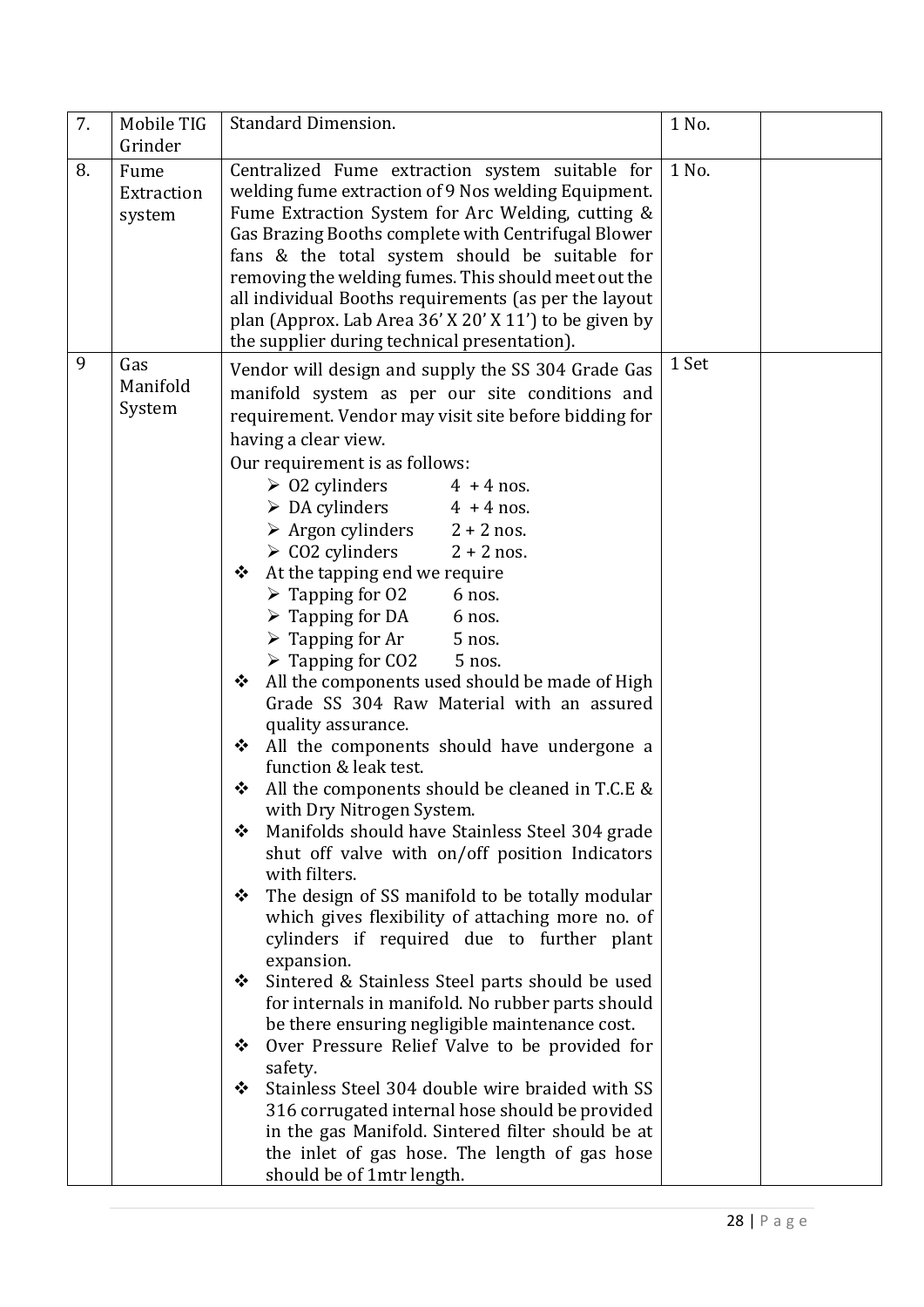| SS 304 grade non return valve should be<br>❖<br>provided at the gas manifold header with<br>sintered filters.<br>Safety Pressure Gauges should be provided with<br>❖<br>Isolation High Pressure Valve with dual bar psi<br>scale.<br>Stainless Steel 304 nuts & inserts should be<br>❖<br>provided to give a long life, it should not become<br>round off easily as compared to brass nuts &<br>inserts.                                                                                                                                                                                                                                                                                                                                                                                                                                                                                                                                                                                                                                                                                                                                                                                                                                                                                                                                                                                                                                                                                                                                       |
|------------------------------------------------------------------------------------------------------------------------------------------------------------------------------------------------------------------------------------------------------------------------------------------------------------------------------------------------------------------------------------------------------------------------------------------------------------------------------------------------------------------------------------------------------------------------------------------------------------------------------------------------------------------------------------------------------------------------------------------------------------------------------------------------------------------------------------------------------------------------------------------------------------------------------------------------------------------------------------------------------------------------------------------------------------------------------------------------------------------------------------------------------------------------------------------------------------------------------------------------------------------------------------------------------------------------------------------------------------------------------------------------------------------------------------------------------------------------------------------------------------------------------------------------|
| <b>Manually Controlled Gas Pressure Reducing</b><br>❖<br><b>Station:</b><br>$\triangleright$ SS 304 Grade Regulator of reputed make with<br>a flow rate of 50 m3/hr with an Inlet pressure<br>of 300bar & Outlet pressure of 20 bar for O2 &<br>Argon. For DA & CO2 inlet 60 bar outlet with<br>an outlet gas pressure of $1.5$ bar for DA &<br>10bar for CO2 should be used to provide<br>continuous, high flow gas pressure in the<br>pipelines.<br>$\triangleright$ The regulator should be CE approved with<br>100% leakage & function testing. Regulator<br>should have facility of mechanical locking of<br><b>Outlet Pressure Limitation.</b><br>$\triangleright$ The regulators should be fitted on a Stainless<br>Steel 304 sheet with a By Pass System to run<br>the manifold in case of failure of Manifold<br>Regulator.<br>$\triangleright$ Regulators will be fitted with separate<br>Isolation Valves for high & low gas pressures.<br>SS 304 Grade High & Low Isolation Diaphragm<br>& Ball valves should have On/Off indication.<br>> High Pressure gas manifold regulator, Tapping<br>point Regulator, High pressure valves knob<br>/handle should be made of solid aluminum<br>metal for longer life without any breakage.<br>SS 304 grade Y type filter should be provided<br>at the gas manifold to capture rust, dust,<br>foreign particles coming with gases.<br>$\triangleright$ Metal to metal seating to be provided in valves<br>& fittings to provide leak proof joints. No<br>rubber gaskets, O rings to be used. |
| Pressure Gauges: Glycerin filled pressure<br>❖<br>gauges with isolation valves to be provided in the<br>gas manifold system & piping to see the gas<br>pressure for all types of gases.                                                                                                                                                                                                                                                                                                                                                                                                                                                                                                                                                                                                                                                                                                                                                                                                                                                                                                                                                                                                                                                                                                                                                                                                                                                                                                                                                        |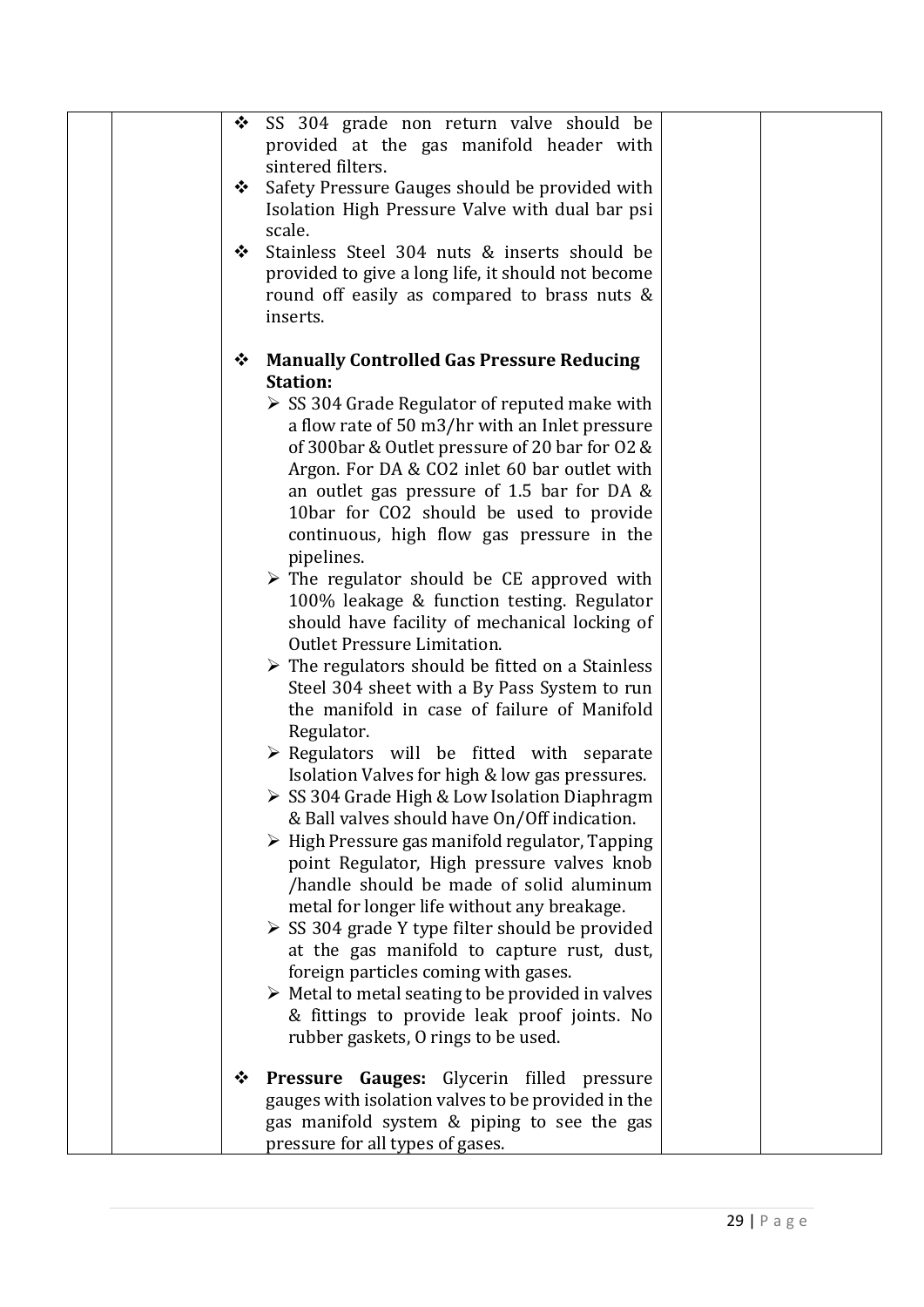|  | <b>SS pipes:</b> 1" SS 304 seamless Sch 40 Grade pipes with<br>❖<br>suitable fittings like bends, tee, reducers should be<br>used in the gas piping.                                                                                                                                                                                                                                                                          |  |
|--|-------------------------------------------------------------------------------------------------------------------------------------------------------------------------------------------------------------------------------------------------------------------------------------------------------------------------------------------------------------------------------------------------------------------------------|--|
|  | <b>Joining of SS Pipes:</b> All SS pipes to SS pipes &<br>❖<br>with angle joints, Tee joints, Connectors should<br>be TIG welded by using suitable filler rod & no<br>flange should be used to ensure there is no<br>leakage.                                                                                                                                                                                                 |  |
|  | <b>Testing of Pipes:</b> Testing of pipeline should be<br>❖<br>done at 1.5 times of the working pressure by<br>using Helium gas for any leakage.                                                                                                                                                                                                                                                                              |  |
|  | <b>Colour Coding Of Pipes:</b> The pipes should be<br>❖<br>coloured as per IS 4379 latest standards.                                                                                                                                                                                                                                                                                                                          |  |
|  | <b>Clamps for Pipe Fitting: Good Quality Heavy</b><br>❖<br>Gauge, Bakelite Steel supports should be fitted<br>for pipe line supports.                                                                                                                                                                                                                                                                                         |  |
|  | Gas Manifold Flash Back Arrestor: 1/2" Flash<br>❖<br>Back arrestor should be used for safety in the gas<br>manifold for prevention of flash back & backfire.                                                                                                                                                                                                                                                                  |  |
|  | Tapping Point: Tapping Points should be<br>❖<br>provided with SS 304 Grade 90 Degree Angle Ball<br>Valve, SS 304 Grade. Tapping Point Regulator<br>with Flash Back Arrestor for O2 & DA. Tapping<br>point regulator with flow gauge for Ar & CO2 Gas.<br>The inlet gas pressure of tapping point regulator<br>should be 40 bar & outlet gas pressure of 10bar<br>for O2, 1.5bar for DA, 32LPM flow gauge for<br>insert gases. |  |
|  | Flash Back Arrestor for Tapping Points:<br>❖<br>Suitable flash back arrestor should be provided<br>at all the tapping points of 02 & DA for safety.                                                                                                                                                                                                                                                                           |  |
|  | Gas Pre Heater: Gas Pre Heater for CO2 gas on<br>❖<br>Gas Manifold Header is to be provided. Heater<br>should be made of SS 304 grade material, dry<br>type single phase type with digital display of gas<br>pressure with High & Low indication with mute<br>facility. Heater should have CVT for safe<br>operation.                                                                                                         |  |
|  | Gas Welding Hose Pipes: Gas welding hose<br>❖<br>should be made of virgin rubber of blue color for<br>Oxygen gas & red color for DA gas. Complies to                                                                                                                                                                                                                                                                          |  |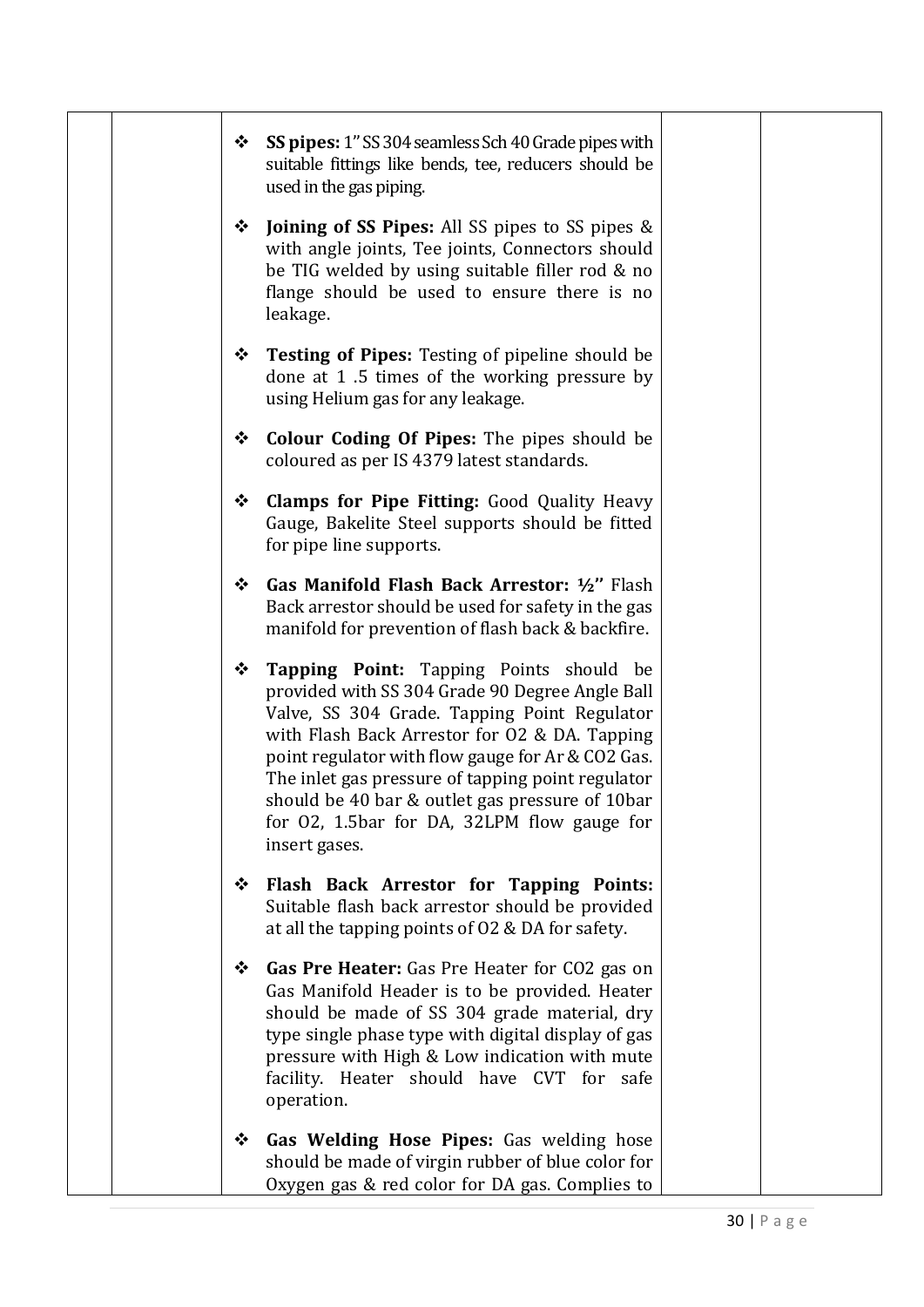|  | EN 559. Suitable for $-25$ to $+80$ degree C working<br>temperatures. 8mm ID & 15mm OD for Hoses |  |
|--|--------------------------------------------------------------------------------------------------|--|
|  | with a working gas pressure of 20 bar & bursting $ $                                             |  |
|  | pressure of 60 bar. Hose pipes should have                                                       |  |
|  | marking on hoses for the date of manufacturing.                                                  |  |
|  |                                                                                                  |  |

University reserved the right to enhance or mitigate the quantity without any notice.

**Note:** All the accessories (in all respect) which shall be required to run the machine has to be supplied along with the machine.

**Erection, Installation & Commissioning:** Besides all the above material the bidder is also supposed to supply and consider the MS angles for structural support for laying gas pipeline, blower placement, electrical wiring of machines & fume blower, fabrication charges of supports for fume extraction system; Labour Charges for carrying out the above job; Oxygen, DA, Argon, Nitrogen Gas charges during installation; Welding machine, Painting Charges for the total installation. Job should be completed in all respects.

**OTHER REQUIREMENTS:** The bidders will have to fulfil the following general requirements:

- 1. Standards of materials: All the items viz. pipes, safety equipment's like gauges, valves, etc. should be of standard quality with ISI mark. All equipment's and materials shall comply with standard mentioned in the offer sheet as well as appropriate Indian Standard (latest) or National Standard of the country of origin provided the latter are equivalent to or better than former. The equipment should also comply with latest Indian Electricity Rules, as regards safety requirements and other essential provision of the act applicable to the installation and operation of the gas pipelines and other equipment's. For items for which Indian Standard are not published; national Standards of the Country of Origin shall be applicable.
- 2. Complete gas pipeline shall be tested at 1 .5 times of working pressure as mentioned in scope of work before commissioning.
- 3. All gas pipelines, fittings, erected structures and securing arrangements shall be given anti corrosive treatment by painting confirming to IS: 2074 1992 followed by synthetic enamel exterior paint to IS: 8662 1998 in different colours for identification as per norms of standard Colour scheme duly approved by competent authority.
- 4. The all equipment and pipelines should be designed, selected and erected in such a way that it shall be facilitated to carryout inspection, cleaning, replacement and repair.
- 5. The pipelines shall be properly secured and laid at safe distance from Power cable, OHE Cranes & DSL, Jib Cranes etc.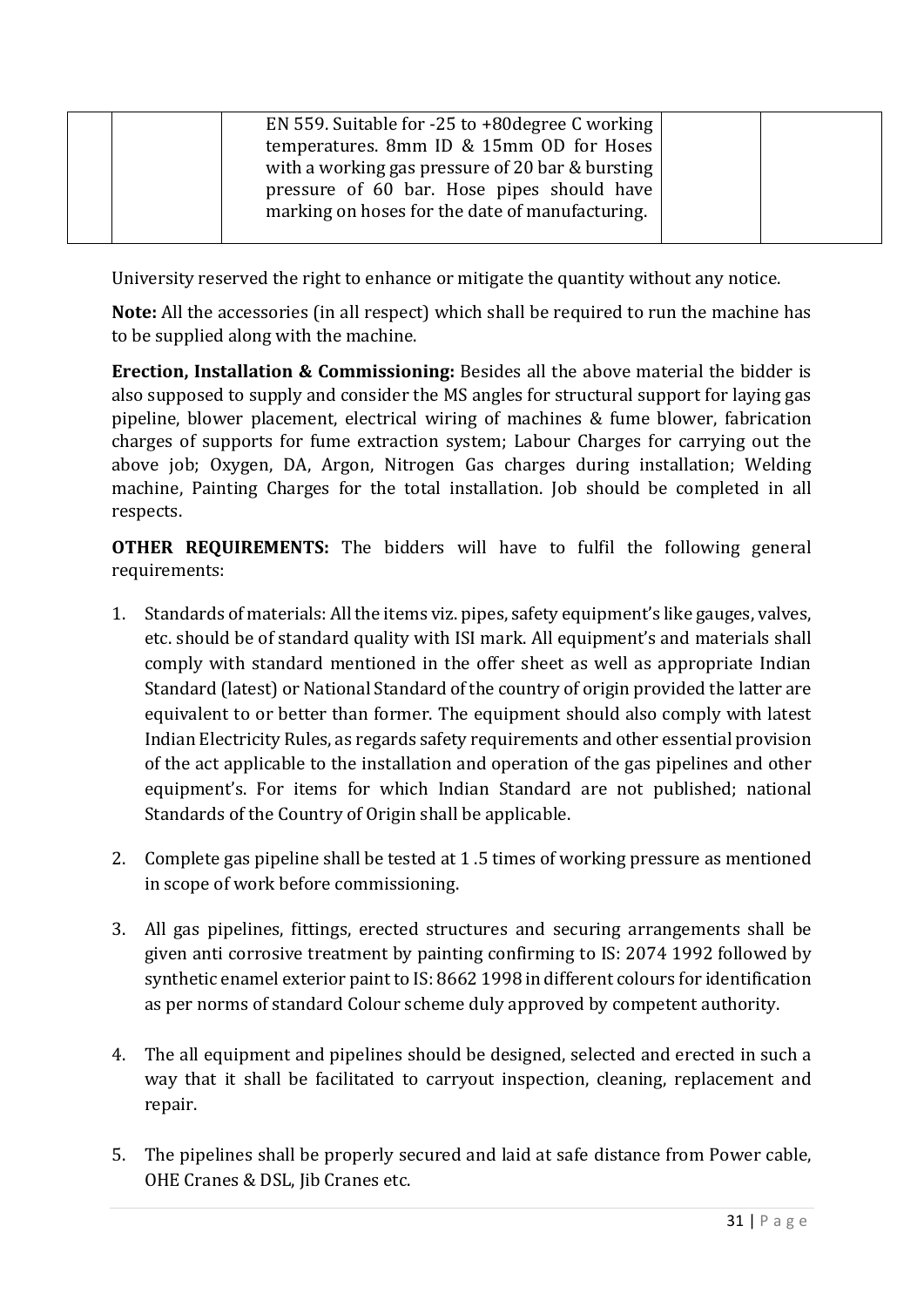- 6. Vendor shall ensure that the routine work should not hamper during installation and commissioning of gas pipelines in shop.
- 7. Drawing, manuals and literatures: Vendor shall supply all drawings of pipelines system, Technical specifications, and operating manual including test certificates.
- 8. Safety Posters & pipe boards showing type of gas to be displayed inside the welding workshop & at the gas manifold area.
- 9. Trial: Contractor shall arrange the trial of complete system with respect to operation, maintenance, testing etc. for 30 days.
- 10. Monitoring and inspection: Monitoring and inspection shall be done by Representative of SVSU at site.
- 11. Any loose of gases due to leakage in gas manifold system due to workmanship upto warranty period, the amount will be recovered from the vendor.
- 12. The party should provide gases for first installation on their own cost.
- 13. Welding positioners (Jigs & Fixtures) is to be provided for carrying out the different position of welding.
- 14. Supplier should ensure that all the safety measures has to be installed as per the existing statutory compliances while designing the lab.
- 15. All gas cylinders should be installed outside the lab for the student safety purpose but they may be operated inside the lab. Gas cylinder safety certifications must be provided by the supplier.

**Document required from vendor for approval:** Besides giving the package details in the offer, the vendor shall be required to furnish the following after placement of PO, for SVSU approval

- a) Party to submit the detailed layout for SVSU approval.
- b) Party shall submit the Quality assurance plan for approval.
- c) Detailed GA drawings

Any changes/ comments on the above documents given by SVSU will have to be incorporated by vendor without any extra cost.

**FINAL DOCUMENTATION:** The operational / Maintenance manuals and drawings should be on A-4 size paper laser printed and not on your standards printed literature. This should be in a folder providing the following. (Four Sets) of neatly bound confirming data folder as per following: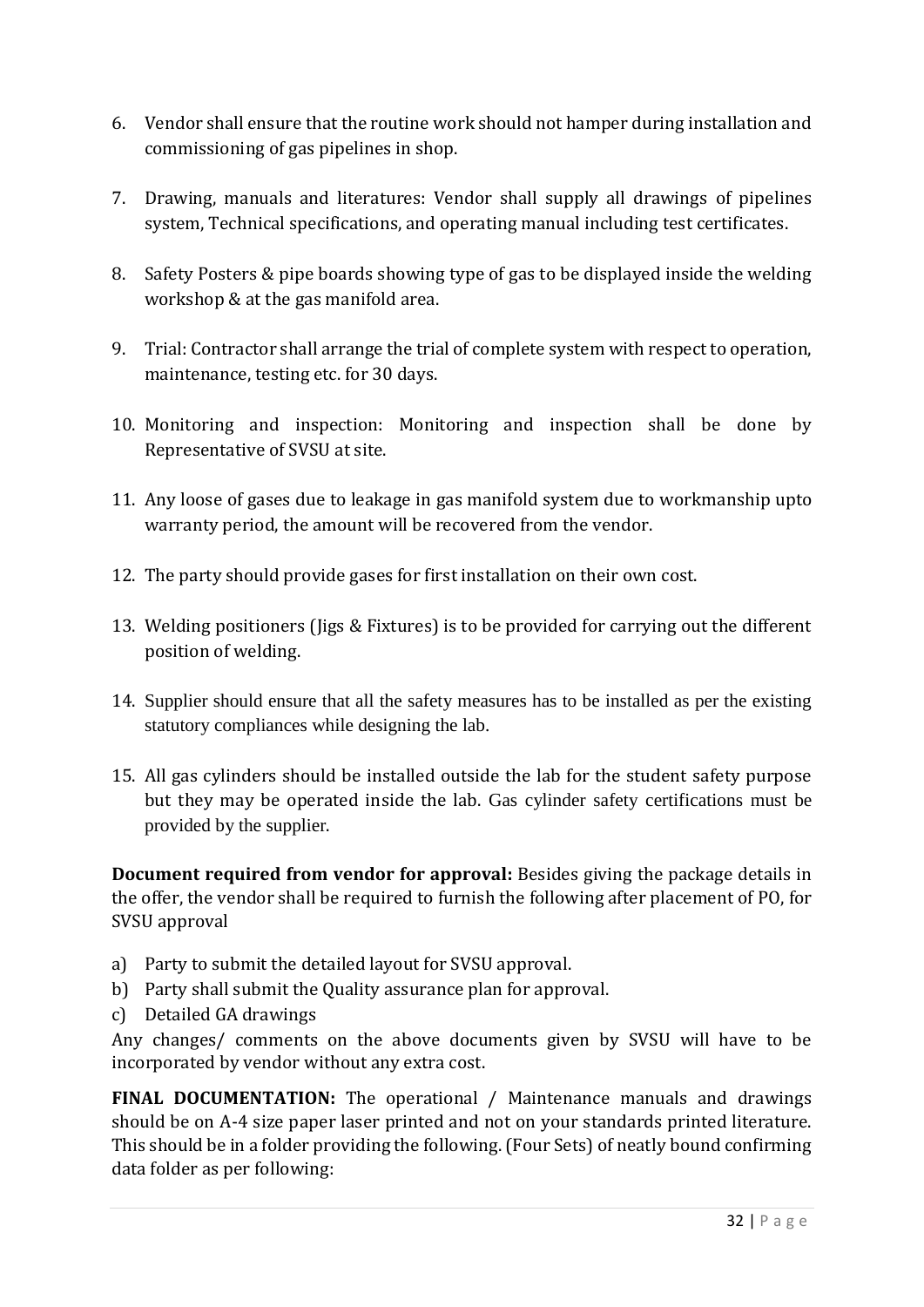- a) Purchase order copy along with welding workshop Specification.
- b) Details of supplies.
- c) Operation manuals
- d) Maintenance manuals
- e) Complete spare part list
- f) Reports of all test conducted before material supplies.
- g) All material test certificates duly reviewed and stamped.

#### **The vendor will have to sign & stamp each & every page of this tender as a token of acceptance to our terms & conditions & submit along with technical bid.**

I have also enclosed all relevant documents in support of my claims, (as above) in the following pages.

#### **Signature of Tenderer**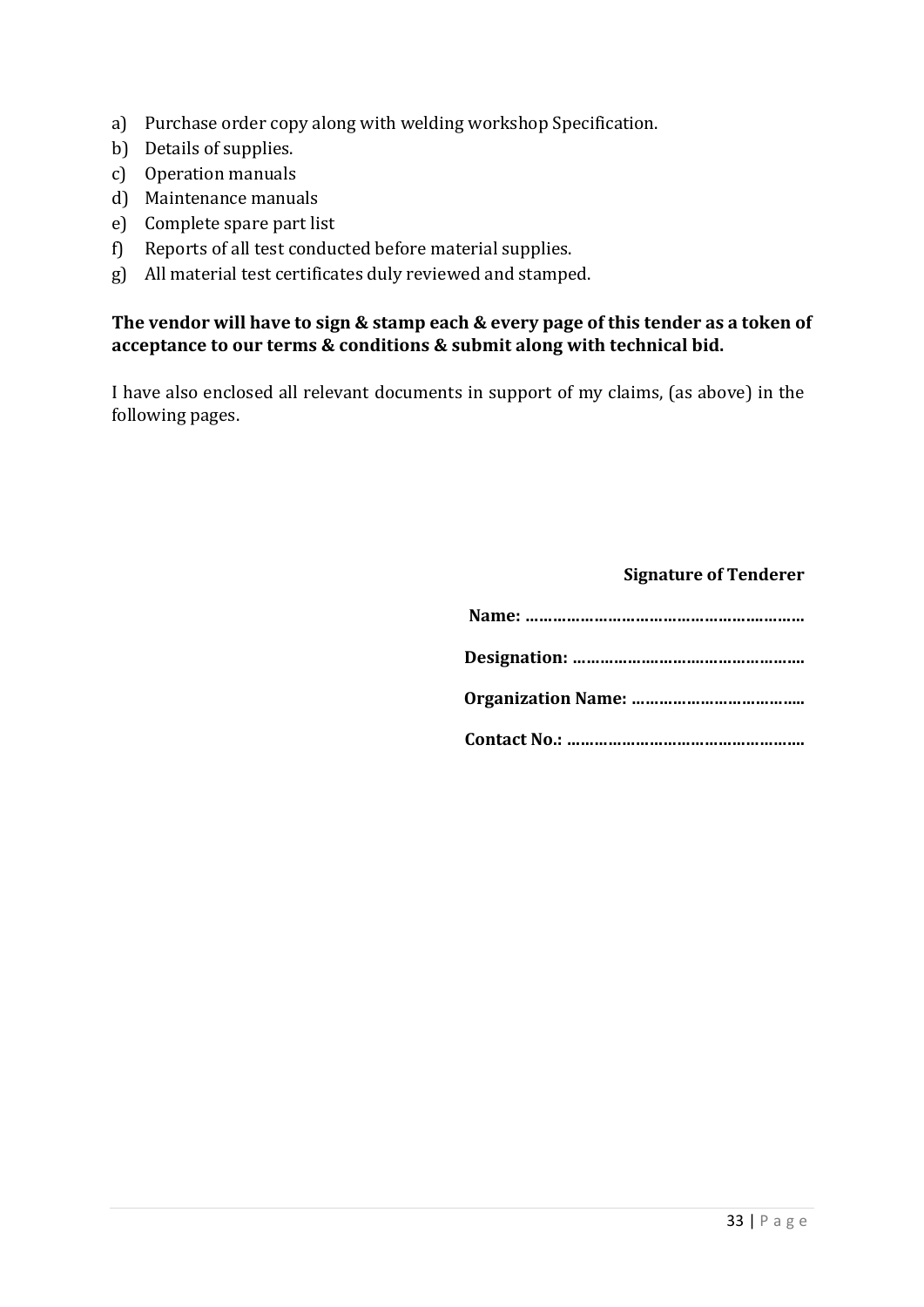# **<< Organization Letter Head >>**

# **5. INTEGRITY PACT**

#### **General**

This pre-bid pre-contract Agreement hereinafter called the Integrity Pact is made

on……………………. day of the month of....................................., between, on one hand, the Vice Chancellor of SVSU acting through Registrar, SVSU, GURUGRAM hereinafter

called the "BUYER" of the first part and M/s............................................................

represented by Shri ………………………………………………………………… Director /Chief Executive Officer/ General Manager hereinafter called the "TENDERER/Seller" of the second part.

WHEREAS the BUYER proposes to procure ................................................................... (Name of the Stores/Equipment/Item) and the TENDERER/Seller is willing to offer/has offered the stores and WHEREAS the TENDERER is a private company/public company/Government undertaking/partnership/registered export agency, constituted in accordance with the relevant law in the matter and the BUYER is an Autonomous Body/Department of the Government of India performing its functions on behalf of the President of India.

NOW, THEREFORE, to avoid all forms of corruption by following a system that is fair, transparent and free from any influence/prejudiced dealings prior to, during and subsequent to the currency of the contract to be entered into with a view to enabling the BUYER to obtain the desired said stores / equipment at a competitive price in conformity with the defined specifications by avoiding the high cost and the distortionary impact of corruption on public procurement, and Enabling Tenderer to abstain from bribing or indulging in any corrupt practice in order to secure the contract by providing assurance to them that their competitors will also abstain from bribing and other corrupt practices and the BUYER will commit to prevent corruption, in any form, by its officials by following transparent procedures.

The parties hereto hereby agree to enter into this Integrity Pact and agree as follows:

#### **5.1 Commitments of the BUYER:**

**5.1.1** The BUYER undertakes that no official of the BUYER, connected directly or indirectly with the contract, will demand, take a promise for or accept, directly or through intermediaries, any bribe, consideration, gift, reward, favour or any material or immaterial benefit or any other advantage from the TENDERER, either for themselves or for any person, organization or third party related to the contract in exchange for an advantage in the bidding process, bid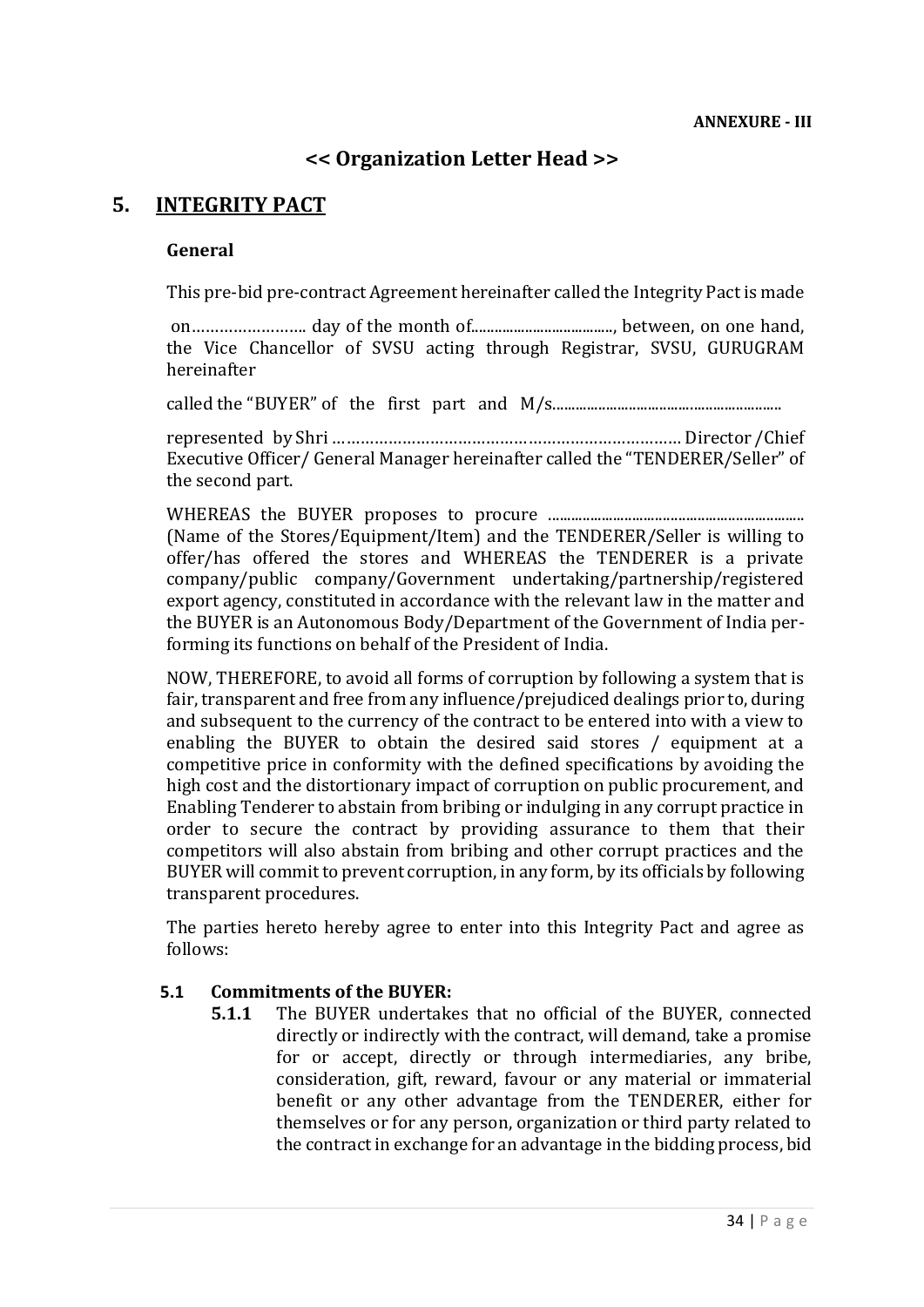evaluation, contracting or implementation process related to the Contract.

- **5.1.2** The BUYER will, during the pre-contract stage, treat all Tenderer alike, and will provide to all Tenderer the same information and will not provide any such information to any particular TENDERER which could afford an advantage to that particular TENDERER in comparison to other Tenderer.
- **5.1.3** All the officials of the Buyer will report to the appropriate Government office any attempted or completed breaches of the above commitments as well as any substantial suspicion of such a breach.
- **5.1.4** In case any such preceding misconduct on the part of such official (s) is reported by the TENDERER to the BUYER, with full and verifiable facts and the same is prima facie found to be correct by the BUYER, necessary disciplinary proceedings, or any other action as deemed fit, including criminal proceedings may be initiated by the BUYER and such a person shall be debarred from further dealings related to the contract process. In such a case while an enquiry is being conducted by the BUYER the proceedings under the contract would not be stalled.
- **5.2 Commitments of TENDERER:** The TENDERER commits itself to take all measures necessary to prevent corrupt practices, unfair means and illegal activities during any stage of its bid or during any pre-contract or post contract stage in order to secure the contract or in furtherance to secure it and in particular commit itself to the following:
	- **5.2.1** The TENDERER will not offer, directly or through intermediaries, any bribe, consideration, gift, reward, favour, any material or immaterial benefit or other advantage, commission, fees, brokerage or inducement to any official of the BUYER, connected directly or indirectly with the bidding process, or to any person, organization or third party related to the contract in exchange for any advantage in the bidding, evaluation, contracting and implementation of the Contract.
	- **5.2.2** The TENDERER further undertakes that it has not given, offered or promised to give, directly or indirectly any bribe, gift, consideration, reward, favour, any material or immaterial benefit or other advantage, commission, fees, brokerage or inducement to any official of the BUYER or otherwise in procuring the Contract or forbearing to do or having done any act in relation to the obtaining or execution of the Contract or any other Contract with the Government for showing or forbearing to show favour or disfavour to any person in relation to the Contract or any other Contract with the Government.
	- **5.2.3** Tenderer shall disclose the name and address of agents and representatives and Indian Tenderer shall disclose their foreign principals or associates.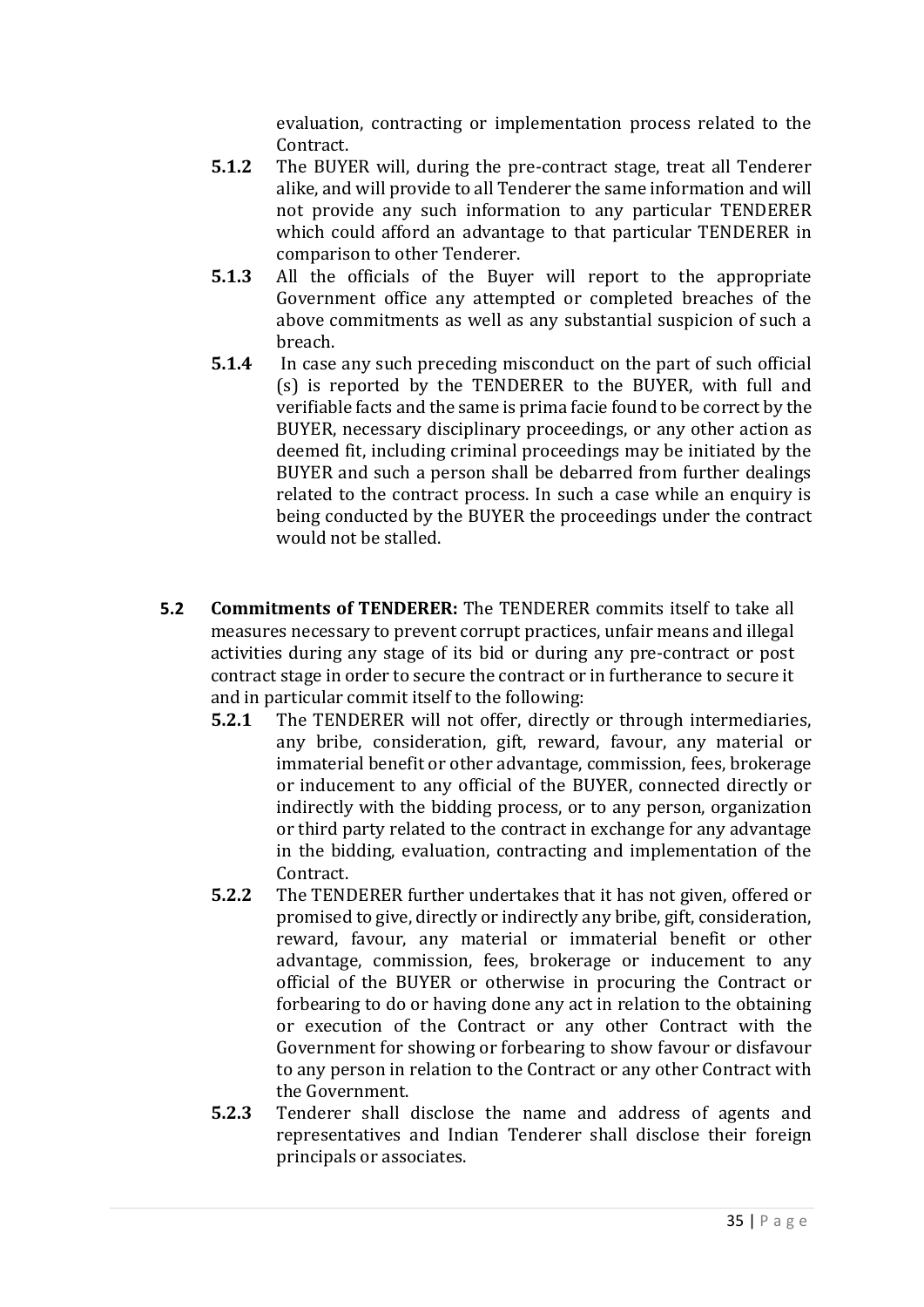- **5.2.4** Tenderer shall disclose the payments to be made by them to agents / brokers or any other intermediary, in connection with this bid/contract.
- **5.2.5** The TENDERER further confirms and declares to the BUYER that the TENDERER is the original manufacturer/ integrator/ authorized government sponsored export entity of the defense stores and has not engaged any individual or firm or company whether Indian or foreign to intercede, facilitate or in any way to recommend to the BUYER, or any of its functionaries, whether officially or unofficially to the award of the contract to the TENDERER, nor has any amount been paid, promised or intended to be paid to any such individual, firm or company in respect of any such intercession, facilitation or recommendation.
- **5.2.6** The TENDERER, either while presenting the bid or during precontract negotiations or before signing the contract, shall disclose any payments he has made, is committed to or intends to make to officials of the BUYER or their family members, agents, brokers or any other intermediaries in connection with the contract and the details of services agreed upon for such payments.
- **5.2.7** The TENDERER will not collude with other parties interested in the contract to impair the transparency, fairness and progress of the bidding process, bid evaluation, contracting and implementation of the contract.
- **5.2.8** The TENDERER will not accept any advantage in exchange for any corrupt practice, unfair means and illegal activities.
- **5.2.9** The TENDERER shall not use improperly, for purposes of competition or personal gain, or pass on to others, any information provided by the BUYER as part of the business relation-ship, regarding plans, technical proposals and business details, including information contained in any electronic data carrier. The TENDERER also undertakes to exercise due and adequate care lest any such information is divulged.
- **5.2.10** The TENDERER commits to refrain from giving any complaint directly or through any other manner without supporting it with full and verifiable facts.
- **5.2.11** The TENDERER shall not instigate or cause to instigate any third person to commit any of the actions mentioned above.
- **5.2.12** If the TENDERER or any employee of the TENDERER or any person acting on behalf of the TENDERER, either directly or indirectly, is a relative of any of the officers of the BUYER, or alternatively, if any relative of an officer of the BUYER has financial interest/stake in the TENDERER's firm, the same shall be disclosed by the TENDERER at the time of filing of tender. The term relative for this purpose would be as defined in Section 6 of the Companies Act 1956.
- **5.2.13** The TENDERER shall not lend to or borrow any money from or enter into any monetary dealings or transactions, directly or indirectly, with any employee of the BUYER.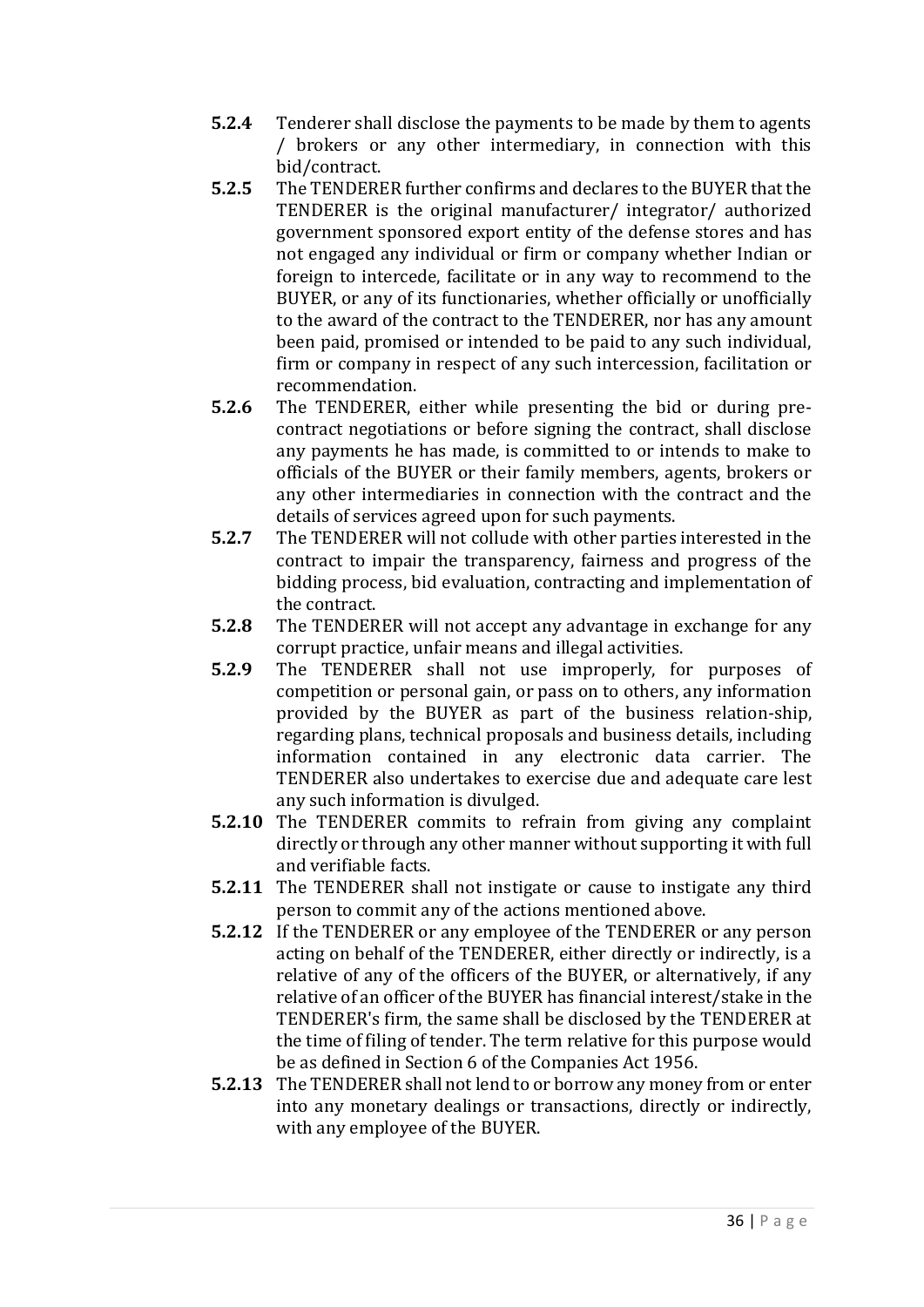# **5.3 Previous Transgression:**

- **5.3.1** The TENDERER declares that no previous transgression occurred in the last three years immediately before signing of this Integrity Pact, with any other company in any country in respect of any corrupt practices envisaged hereunder or with any Public Sector Enterprise in India or any Government Department in India that could justify TENDERER's exclusion from the tender process.
- **5.3.2** The TENDERER agrees that if it makes incorrect statement on this subject, TENDERER can be disqualified from the tender process or the contract, if already awarded, can be terminated for such reason.
- **5.4 Earnest Money Deposit:** While submitting bid, the TENDERER shall deposit an amount mentioned in tender document as Earnest Money, with the Institute through the following instruments:
	- **5.4.1** The tenderer should submit an EMD amount in form of Demand Draft drawn in favour of "Haryana Vishwakarma Skill University". The Technical Bid without EMD would be considered as UNRESPONSIVE and will not be accepted. The EMD will be refunded without any interest to the unsuccessful tenderer after the award of contract. The Earnest Money Deposit (EMD) in other form viz., Pay Order/Cheque etc. shall not be accepted.
	- **5.4.2** No interest shall be payable by the BUYER to the TENDERER on Earnest Money for the period of its currency.
	- **5.4.3** In case of successful TENDERER, EMD will be returned within 30 days from the date of submission of Performance Bank Guarantee.

# **5.5 Performance Security / Guarantee Deposit:**

- **5.5.1** Performance Bank Guarantee is mandatory.
- **5.5.2** Successful tenderer/ tenderer should submit performance guarantee as prescribed above to be received in the office Registrar, Stores & Purchase Section on or before 21 days from the date of issue of order acknowledgement. The performance bank guarantee to be furnished in the form of Bank Guarantee as per Annexure-VII of the tender documents, for an amount covering 10% of the purchase order value.
- **5.5.3** The Performance Bank Guarantee should be established in favour of Shri Vishwakarma Skill University," through any Bank situated at Gurugram or outstation with a clause to enforced the same on their local branch at Gurugram. Performance Bank Guarantee shall be for the due and faithfully performance of the contract and shall remain binding, notwithstanding such variations, alterations for extensions of time as may be made, given, conceded or agreed to between the successful tenderer and the purchaser under the terms and conditions of acceptance to tender.
- **5.5.4** The successful tenderer is entirely responsible for due performance of the contract in all respects according to the speed, intent and meaning of the terms and conditions and specification and all other documents referred to in the acceptance of tender.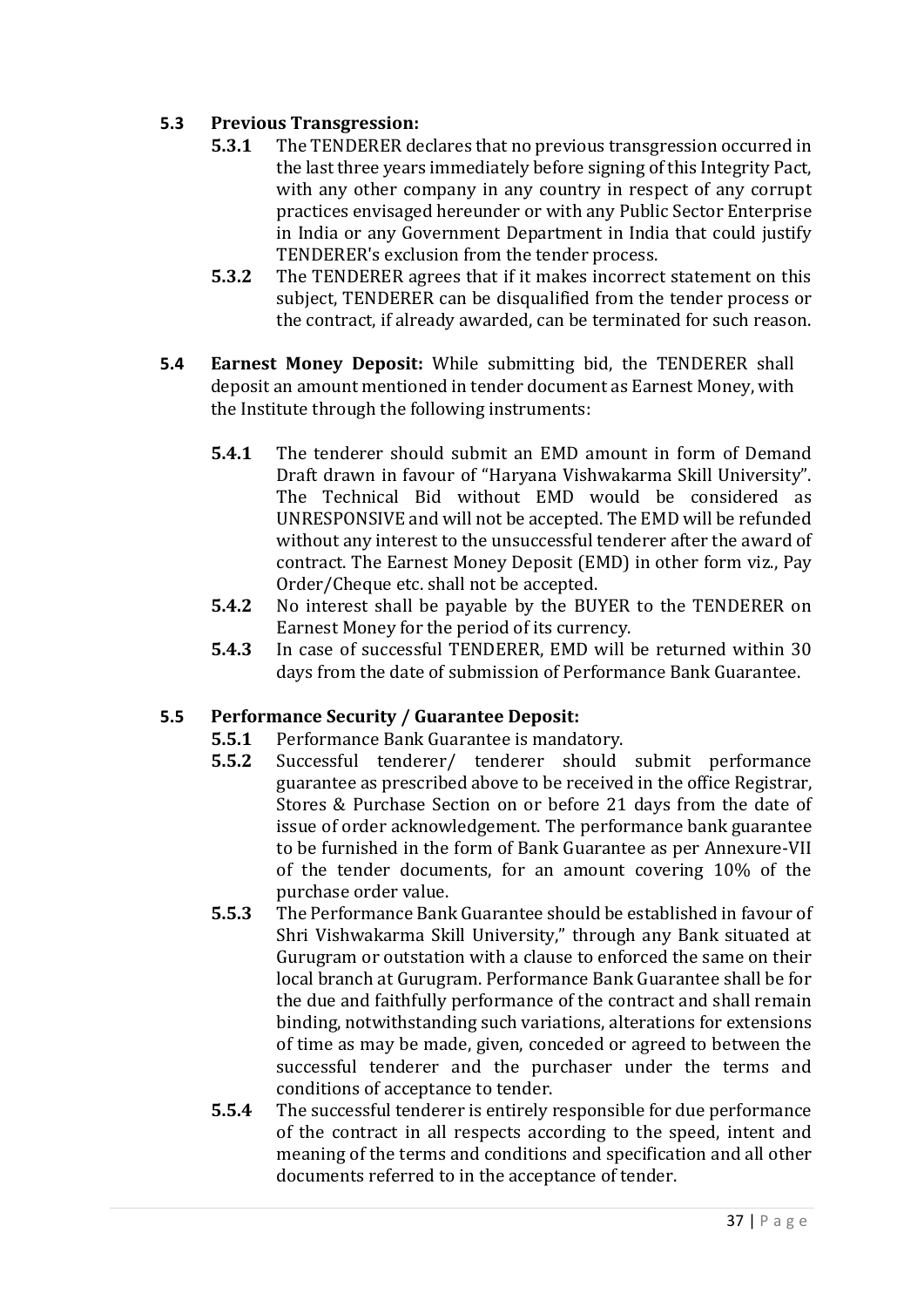**5.5.5** The performance bank guarantee shall be kept valid during the period of contract and shall continue to be enforceable for a period of three years from the date of purchase order acknowledgement.

# **5.6 Sanctions for Violations:**

- **5.6.1** Any breach of the aforesaid provisions by the TENDERER or any one employed by it or acting on its behalf (whether with or without the knowledge of the TENDERER) shall entitle the BUYER to take all or any one of the following actions, wherever required:
	- **5.6.1.1.** To immediately call off the pre-contract negotiations without assigning any rea-son or giving any compensation to the TENDERER. However, the proceedings with the other TENDERER(s) would continue.
	- **5.6.1.2.** The Earnest Money Deposit (in pre-contract stage) and/or Security Deposit/Performance Bank Guarantee (after the contract is signed) shall stand forfeited either fully or partially, as decided by the BUYER and the BUYER shall not be required to assign any reason therefore.
	- **5.6.1.3.** To immediately cancel the contract, if already signed without giving any compensation to the TENDERER.
	- **5.6.1.4.** To recover all sums already paid by the BUYER, and in case of an Indian TENDERER with interest thereon at 2% higher than the prevailing Prime Lending Rate of State Bank of India, while in case of a TENDERER from a country other than India with interest thereon at 2% higher than the LIBOR. If any outstanding payment is due to the TENDERER from the BUYER in connection with any other contract for any other stores, such outstanding payment could also be utilized to recover the aforesaid sum and interest.
	- **5.6.1.5.** To encash the advance bank guarantee and performance guarantee/warranty bond, if furnished by the TENDERER, in order to recover the payments, already made by the BUYER, along with interest.
	- **5.6.1.6.** To cancel all or any other contracts with the TENDERER. The TENDERER shall be liable to pay compensation for any loss or damage to the BUYER resulting from such cancellation/rescission and the BUYER shall be entitled to deduct the amount so payable from the money(s) due to the TENDERER.
	- **5.6.1.7.** To debar the TENDERER from participating in future bidding processes of the Government of India for a minimum period of two years, which may be further extended at the discretion of the BUYER.
	- **5.6.1.8.** To recover all sums paid in violation of this pact by the TENDERER(s) to any middleman or agent or broker with a view to securing the contract.
	- **5.6.1.9.** In cases where irrevocable Letters of Credit have been received in respect of any contract signed by the BUYER with the TENDERER, the same shall not be opened.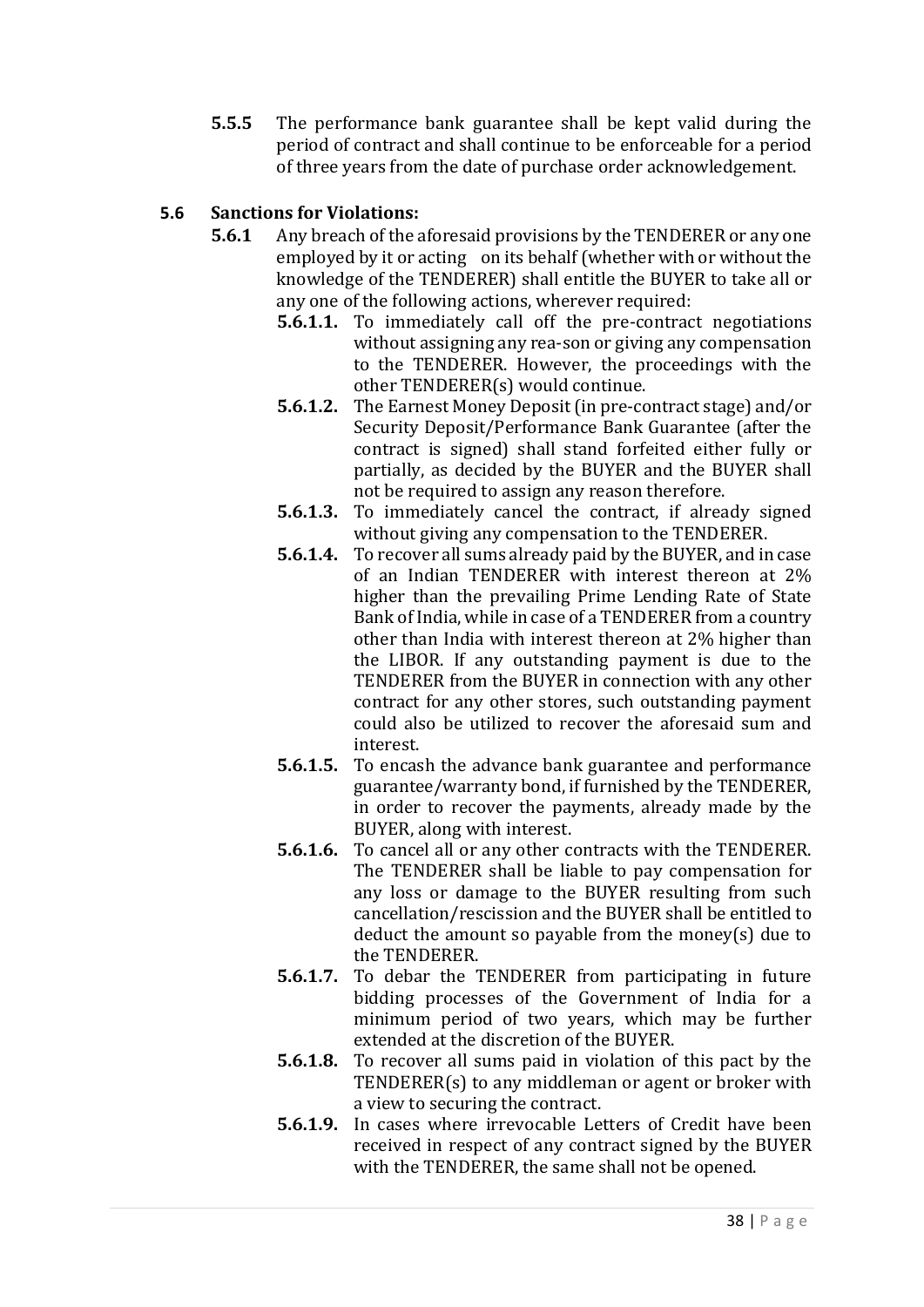- **5.6.1.10.** Forfeiture of Performance Bank Guarantee in case of a decision by the BUYER to forfeit the same without assigning any reason for imposing sanction for violation of this Pact.
- **5.6.2** The BUYER will be entitled to take all or any of the actions mentioned at para 5.6.1.1 to 5.6.1.10 of this Pact also on the Commission by the TENDERER or any one employed by it or acting on its behalf (whether with or without the knowledge of the TENDERER), of an offence as defined in Chapter IX of the Indian Penal code, 1860 or Prevention of Corruption Act, 1988 or any other statute enacted for prevention of corruption.
- **5.6.3** The decision of the BUYER to the effect that a breach of the provisions of this pact has been committed by the TENDERER shall be final and conclusive on the TENDERER. However, the TENDERER can approach the independent monitor(s) appointed for the purposes of this pact.
- **5.7 Fall Clause:** The TENDERER undertakes that it has not supplied/is not supplying similar product/systems or sub-systems at a price lower than that offered in the present bid in respect of any other Ministry/ Department of the Government of India or PSU and if it is found at any stage that similar product/system or subsystem was supplied by the TENDERER to any other Ministry/Department of the Government of India or PSU at a lower price, then that very price, with due allowance for elapsed time, will be applicable to the present case and the difference in the cost would be refunded by the TENDERER to the BUYER, if the contract has already been concluded.

# **5.8 Independent monitors:**

- **5.8.1** The BUYER has appointed Independent Monitors (hereinafter referred to as Monitors) for this pact in consultation with the Central Vigilance Commission (Chief Vigilance Officer, Shri Vishwakarma Skill University, Gurugram).
- **5.8.2** The task of the Monitor shall be to review independently and objectively, whether and to what extent the parties comply with the obligations under this pact.
- **5.8.3** The Monitor shall not be subject to instructions by the representatives of the parties and performs their functions neutrally and independently.
- **5.8.4** Both the parties accept that the Monitor have the right to access all the documents relating to the project/procurement, including minutes of the meetings.
- **5.8.5** As soon as the Monitor notices, or believes to notice, a violation of this pact, he will so inform the Authority designated by the BUYER.
- **5.8.6** The TENDERER(s) accepts that the Monitor has the right to access without restriction to all project documentation of the BUYER including that provided by the TENDERER. The TENDERER will also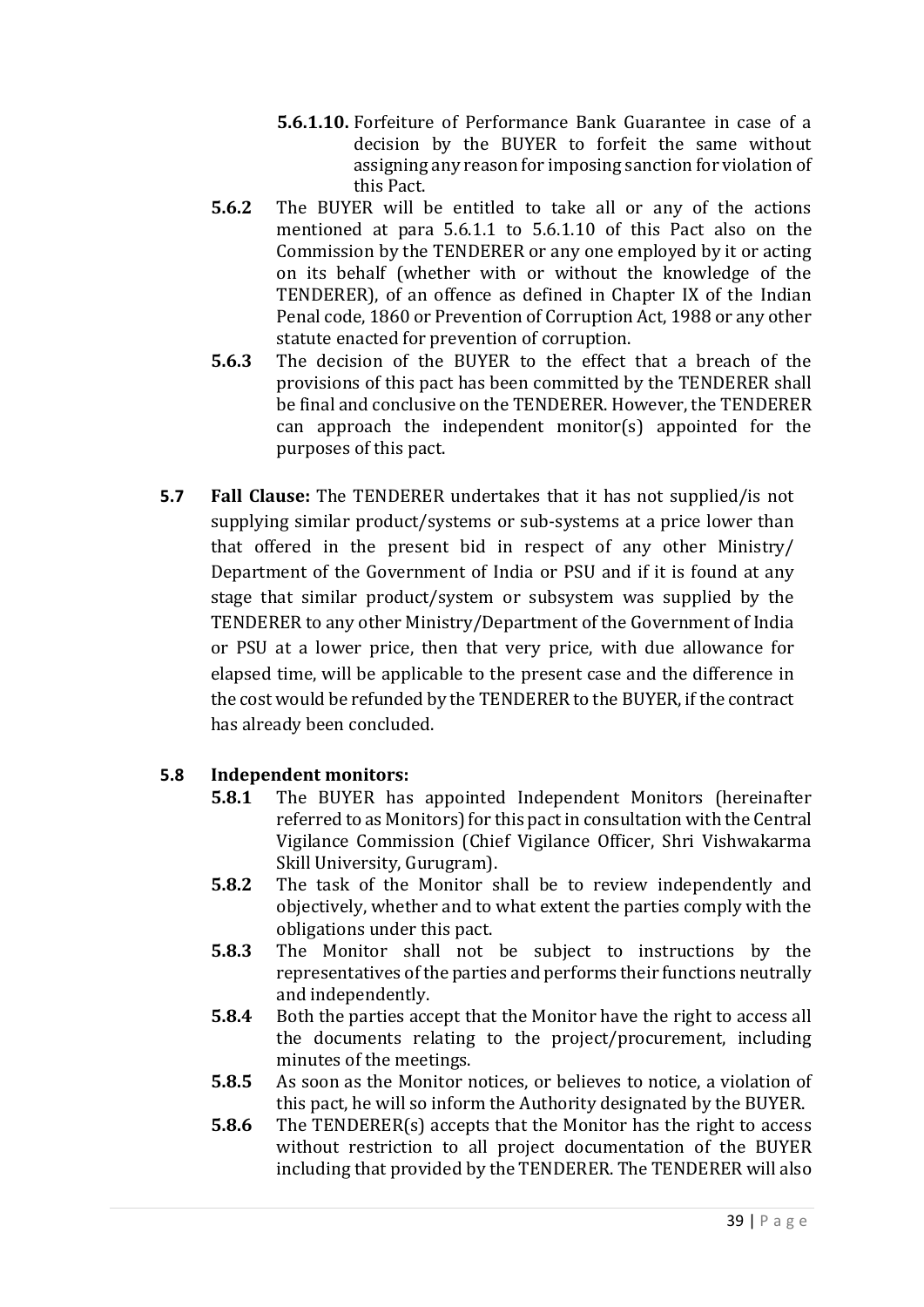grant the Monitor, upon his request and demonstration of a valid interest, unrestricted and unconditional access to his project documentation. The same is applicable to subcontractors. The Monitor shall be under contractual obligation to treat the information and documents of the TENDERER/Subcontractor(s) with confidentiality.

- **5.8.7** The BUYER will provide to the Monitor sufficient information about all meetings among the parties related to the project provided such meetings could have an impact on the contractual relations between the parties. The parties will offer to the Monitor the option to participate in such meetings.
- **5.8.8** The Monitor will submit a written report to the designated Authority of BUYER/ Secretary in the Department/within 08 to 10 weeks from the date of reference or intimation to him by the BUYER / TENDERER and, should the occasion arise, submit proposals for correcting problematic situations.
- **5.9 Facilitation of Investigation:** In case of any allegation of violation of any provisions of this pact or payment of commission, the BUYER or its agencies shall be entitled to examine all the documents including the Books of Accounts of the TENDERER and the TENDERER shall provide necessary information & documents in English and shall extend all possible help for the purpose of such examination.
- **5.10 Law and Place of Jurisdiction:** This Pact is subject to Indian Law. The place of performance and Jurisdiction is the Seat of the BUYER.
- **5.11 Other Legal Actions:** The actions stipulated in this Integrity Pact are without prejudice to any other legal action that may follow in accordance with the provisions of the extant law in force relating to any civil or criminal proceedings.

# **5.12 Validity:**

- **5.12.1** The validity of this Integrity Pact shall be from date of its signing and extend up to 3 years or the complete execution of the contract to the satisfaction of both the BUYER and the TENDERER/ Seller, including warranty period, whichever is later. In case TENDERER is unsuccessful, this Integrity Pact shall expire after six months from the date of the signing of the contract.
- **5.12.2** Should one or several provisions of this pact turn out to be invalid, the remainder of this pact remains valid. In this case, the parties will strive to come to an agreement to their original intentions.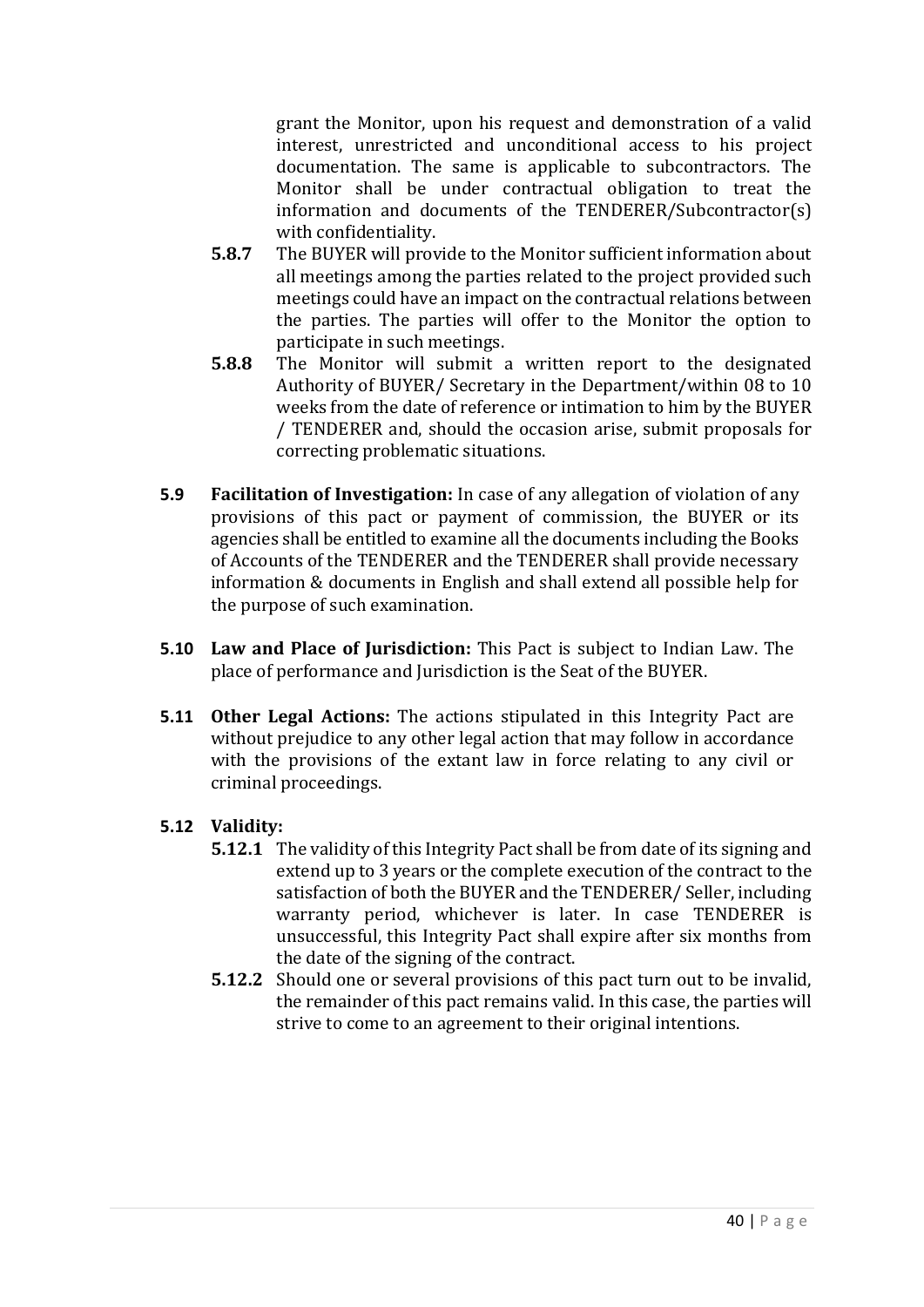# **5.13 The parties hereby sign this Integrity Pact.**

**Buyer: SVSU, Gurugram Tenderer: Tenderer: Signature with seal Date & Place Date & Place Date & P**<br> **Date & P**<br> **Witness Witness Witness**

**Signature with seal**<br>**Date & Place**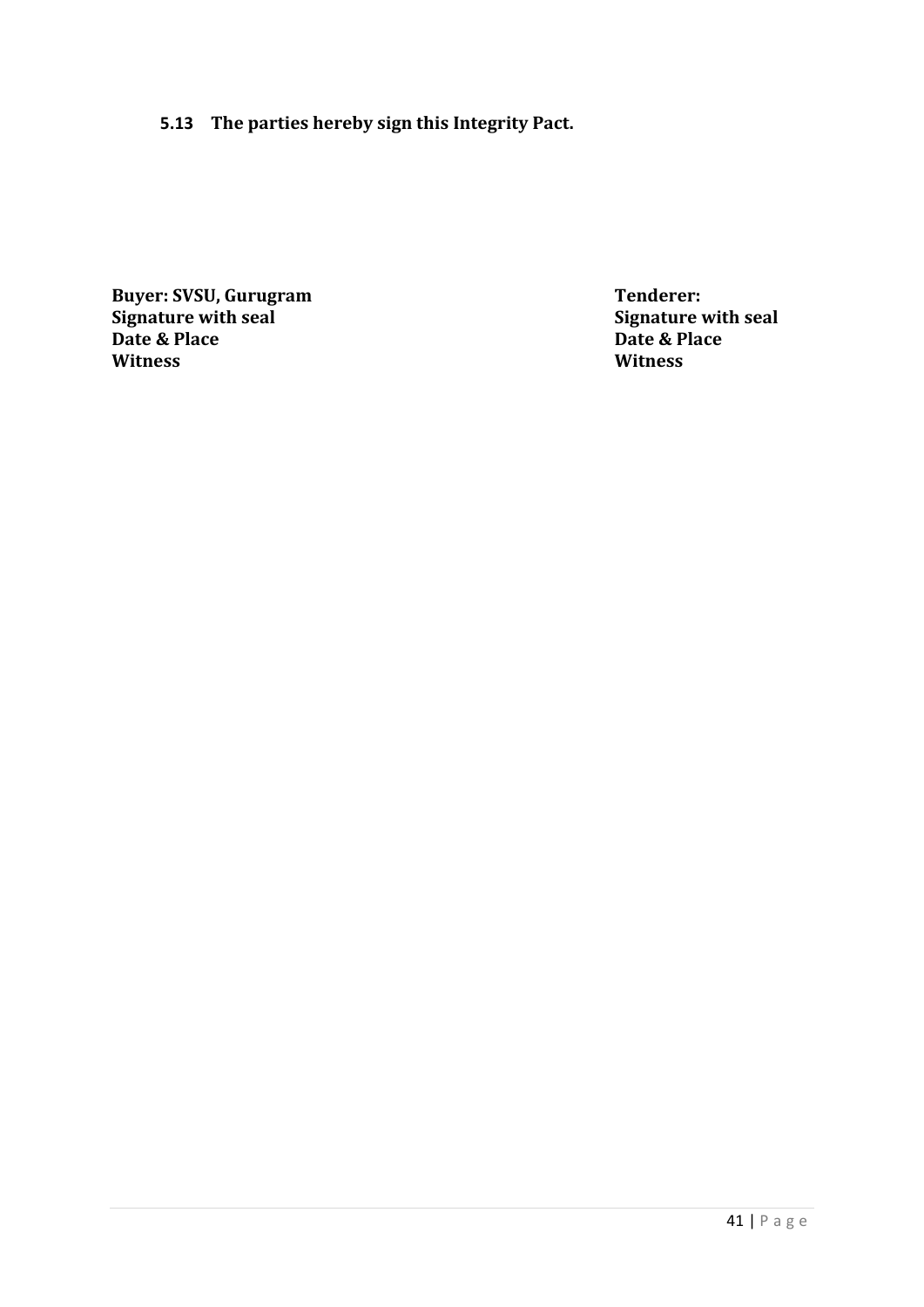# **<< Organization Letter Head >> DECLARATION SHEET**

We, \_\_\_\_\_\_\_\_\_\_\_\_\_\_\_\_\_\_\_\_\_\_\_\_\_\_\_\_\_\_\_\_\_\_\_\_\_\_\_ hereby certify that all the information and data furnished by our organization with regard to these tender specifications are true and complete to the best of our knowledge. I have gone through the specifications, conditions and stipulations in details and agree to comply with the requirements and intent of specification.

This is certified that our organization has been authorized (Copy attached) by the OEM to participate in Tender. We further certify that our organization meets all the conditions of eligibility criteria laid down in this tender document. Moreover, OEM has agreed to support on regular basis with technology / product updates and extend support for the warranty.

We, further specifically certify that our organization has not been Black Listed/De Listed or put to any Holiday by any Institutional Agency/ Govt. Department/ Public Sector Undertaking in the last three years.

| <b>NAME &amp; ADDRESS OF</b>                |  |
|---------------------------------------------|--|
| THE Vendor/Manufacturer / Agent             |  |
| Phone                                       |  |
| Fax                                         |  |
| E-mail                                      |  |
| <b>Contact Person Name</b>                  |  |
| Mobile Number                               |  |
| TIN Number                                  |  |
| <b>PAN Number</b>                           |  |
| (In case of on-line payment of Tender Fees) |  |
|                                             |  |
| UTR No. (For Tender Fee)                    |  |
| (In case of on-line payment of EMD)         |  |
|                                             |  |
| UTR No. (For EMD)                           |  |

#### **(Signature with Seal of the Tenderer)**

 **Name: …………………………….……………….**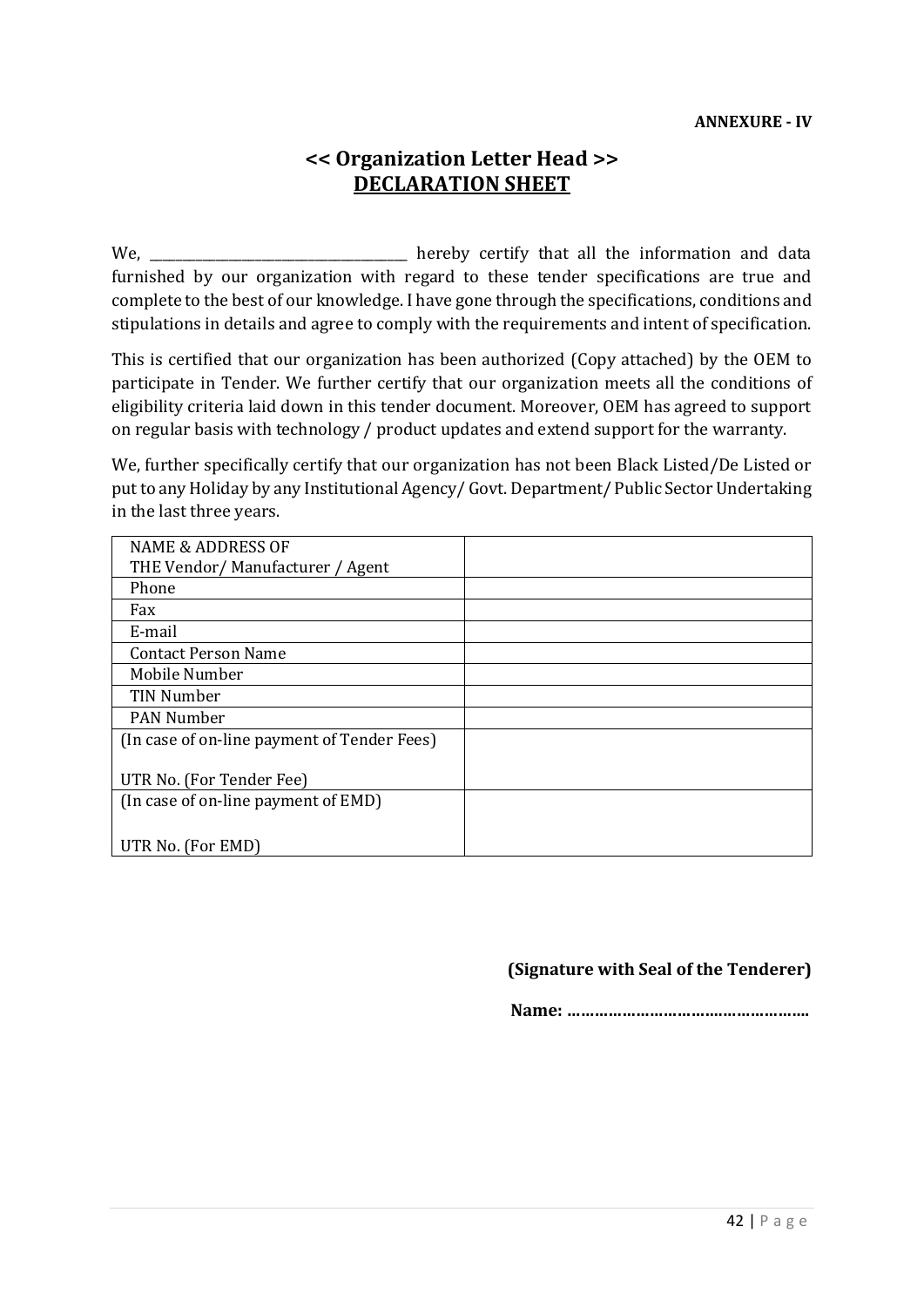# **<< Organization Letter Head >> LIST OF GOVERNMENT ORGANIZATION/DEPARTMENT**

**List of Government Organizations for whom the Tenderer or their OEM/Manufacture has under-taken such work during last three years (must be supported with work orders)**

| $rac{0.0000}{0.00000}$<br>Name of the organization | <b>Name of Contact</b> | <b>Contact No.</b> |
|----------------------------------------------------|------------------------|--------------------|
|                                                    | Person                 |                    |
|                                                    |                        |                    |
|                                                    |                        |                    |
|                                                    |                        |                    |
|                                                    |                        |                    |
|                                                    |                        |                    |
|                                                    |                        |                    |
|                                                    |                        |                    |
|                                                    |                        |                    |
|                                                    |                        |                    |
|                                                    |                        |                    |
|                                                    |                        |                    |
|                                                    |                        |                    |
|                                                    |                        |                    |
|                                                    |                        |                    |
|                                                    |                        |                    |
|                                                    |                        |                    |

# **Signature of Tenderer**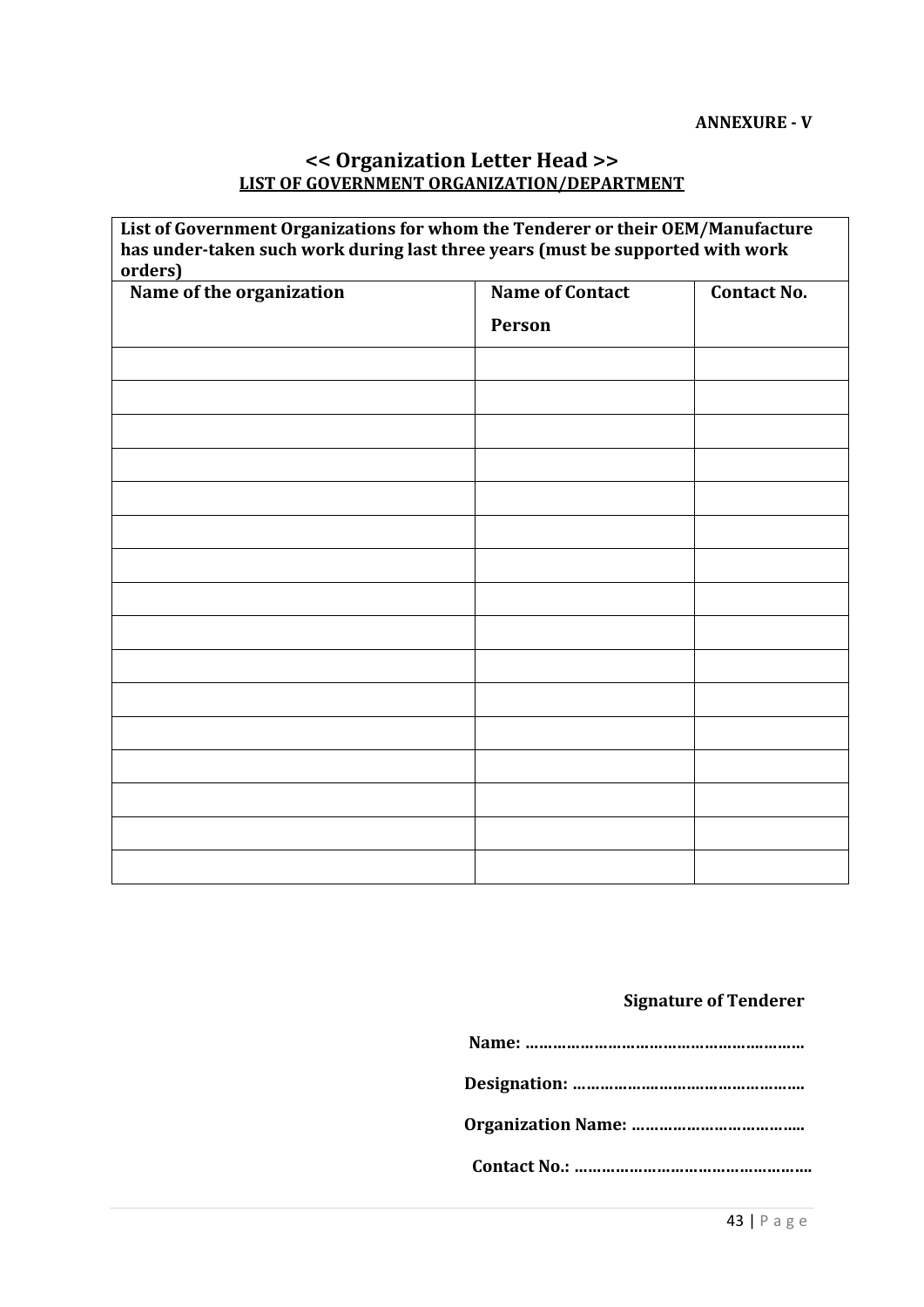## **<< Organization Letter Head >> LIST of application specialist / supporting / Service Engineer**

| Name of application specialist / Service Engineer who have the technical<br>competency to handle and support the quoted product during the warranty<br>period. |                        |                    |  |  |
|----------------------------------------------------------------------------------------------------------------------------------------------------------------|------------------------|--------------------|--|--|
|                                                                                                                                                                | <b>Name of Contact</b> |                    |  |  |
| Name of the organization                                                                                                                                       | <b>Person</b>          | <b>Contact No.</b> |  |  |
|                                                                                                                                                                |                        |                    |  |  |
|                                                                                                                                                                |                        |                    |  |  |
|                                                                                                                                                                |                        |                    |  |  |
|                                                                                                                                                                |                        |                    |  |  |
|                                                                                                                                                                |                        |                    |  |  |
|                                                                                                                                                                |                        |                    |  |  |
|                                                                                                                                                                |                        |                    |  |  |
|                                                                                                                                                                |                        |                    |  |  |
|                                                                                                                                                                |                        |                    |  |  |

# **Signature of Tenderer**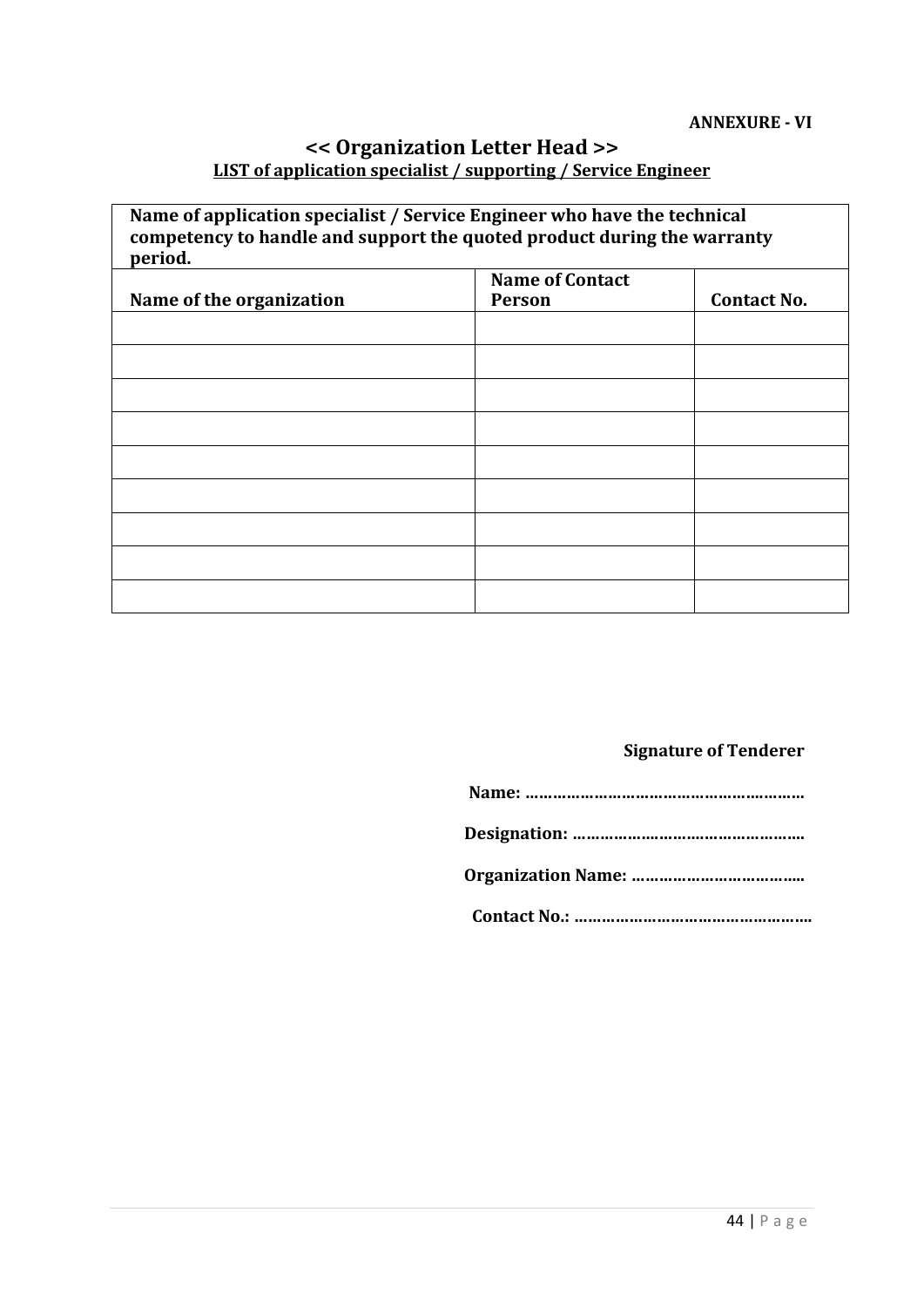# **FORMAT FOR PERFORMANCE BANK GUARANTEE**

**(To be typed on Non-judicial stamp paper of the value of Indian Rupees of One Hundred)** (TO BE ESTABLISHED THROUGH ANY OF THE NATIONAL BANKS (WHETHER SITUATED AT GURUGRAM OR OUTSTATION) WITH A CLAUSE TO ENFORCE THE SAME ON THEIR LOCAL BRANCH AT GURUGRAM OR ANY SCHEDULED BANK (OTHER THAN NATIONALISED BANK) SITUATED AT GURUGRAM. BONDS ISSUED BY CO-OPERATIVE BANKS ARE NOT AC-CEPTED.)

To, The Registrar Shri Vishwakarma Skill University, Gurugram, Haryana India

#### *LETTER OF GUARANTEE*

WHEREAS Shri Vishwakarma Skill University, Gurugram (Buyer) have invited Tenders vide

Tender No.: ……………………………….………………………………….…………. dated: ………………………

For purchase of .......................................................................................................................................................

and whereas the said tender document requires that any eligible successful tenderer (seller) wishing to supply the equipment /machinery etc. in response thereto shall establish an irrevocable Performance Guarantee Bond in favour of **"Shri Vishwakarma Skill University"** in the form of Bank

Guarantee for Rupees .................................................................................................................................................

and valid till **Three Year Six Months** from the date of issue of Performance Bank Guarantee that may be submitted within 21 (Twenty-One) days from the date of acceptance as a successful tenderer.

NOW THIS BANK HEREBY GUARANTEES that in the event of the said tenderer (seller) failing to abide by any of the conditions referred in tender document / purchase order / performance of the equipment / machinery, etc. this bank shall pay to Shri Vishwakarma Skill University, Gurugram on demand and without protest or demur Rupees ............................................

This bank further agrees that the decision of SVSU, Gurugram (Buyer) as to whether the said Tenderer (Seller) has committed a breach of any of the conditions referred in tender document / purchase order shall be final and binding.

We, ............................................................................ (name of the bank & branch) hereby further agree that the guarantee herein contained shall not be affected by any change in the constitution of the Tenderer (Seller) and/ or Shri Vishwakarma Skill University, Gurugram (Buyer).

#### **Notwithstanding anything contained herein:**

- **1.** Our liability under this Bank Guarantee shall not exceed Rupees. .............................. (Indian Rupees only).
- 2. This Bank Guarantee shall be valid up to .............................................. (date).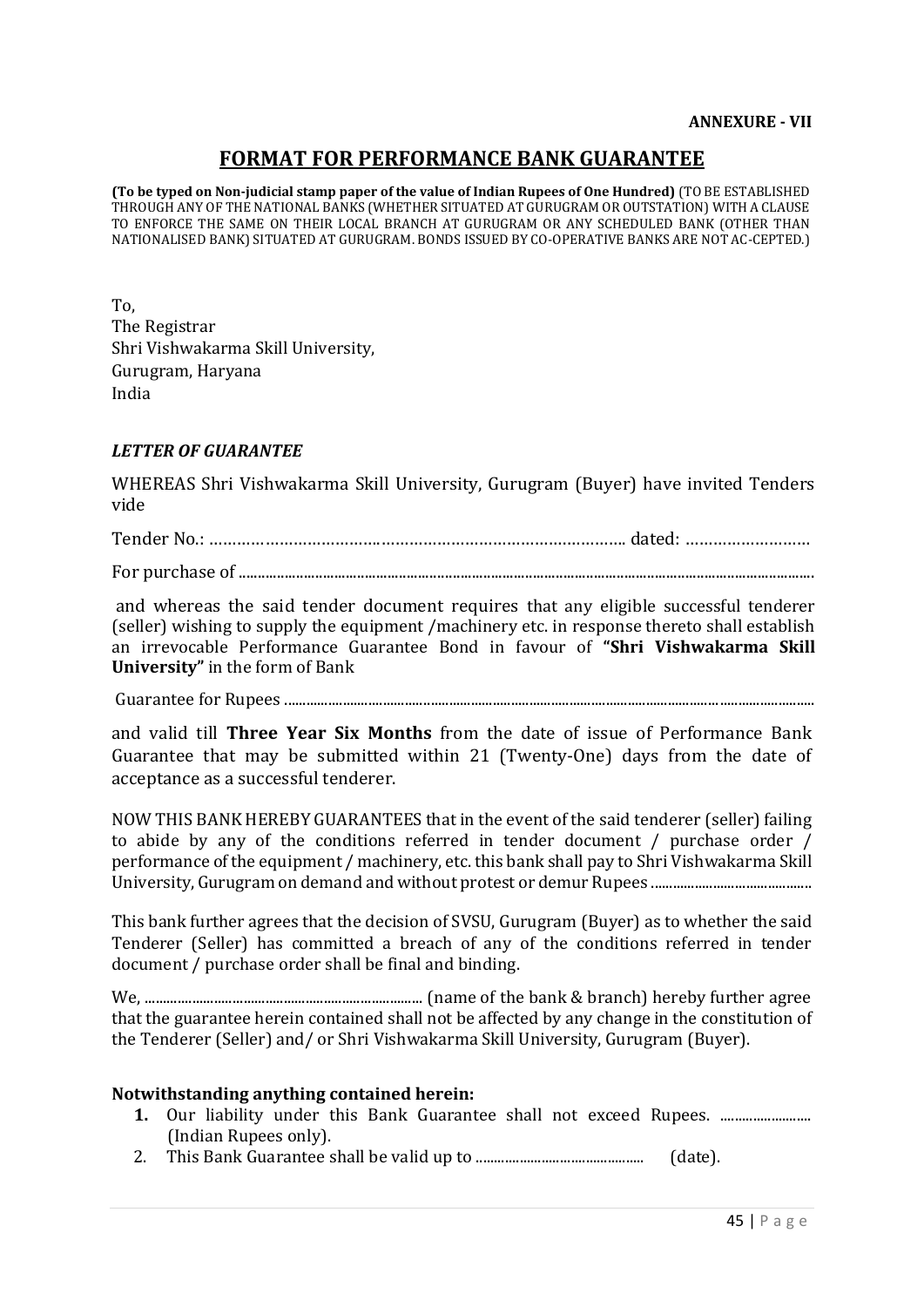3. We are liable to pay the guaranteed amount or any part thereof under this bank guarantee only and only if Institute serve upon us a written claim or demand on or before ...................................(date).

This Bank further agrees that the claims if any, against this Bank Guarantee shall be enforceable at our branch office at ................................................................................... situated at .............................. (Address of local branch).

Yours truly,

Signature and seal of the guarantor:

Name of Bank:

Address:

Date:

**Instruction to Bank**: Bank should note that on expiry of Guarantee Period, the Original Guarantee will not be returned to the Bank. Bank is requested to take appropriate necessary action on or after expiry of bond period.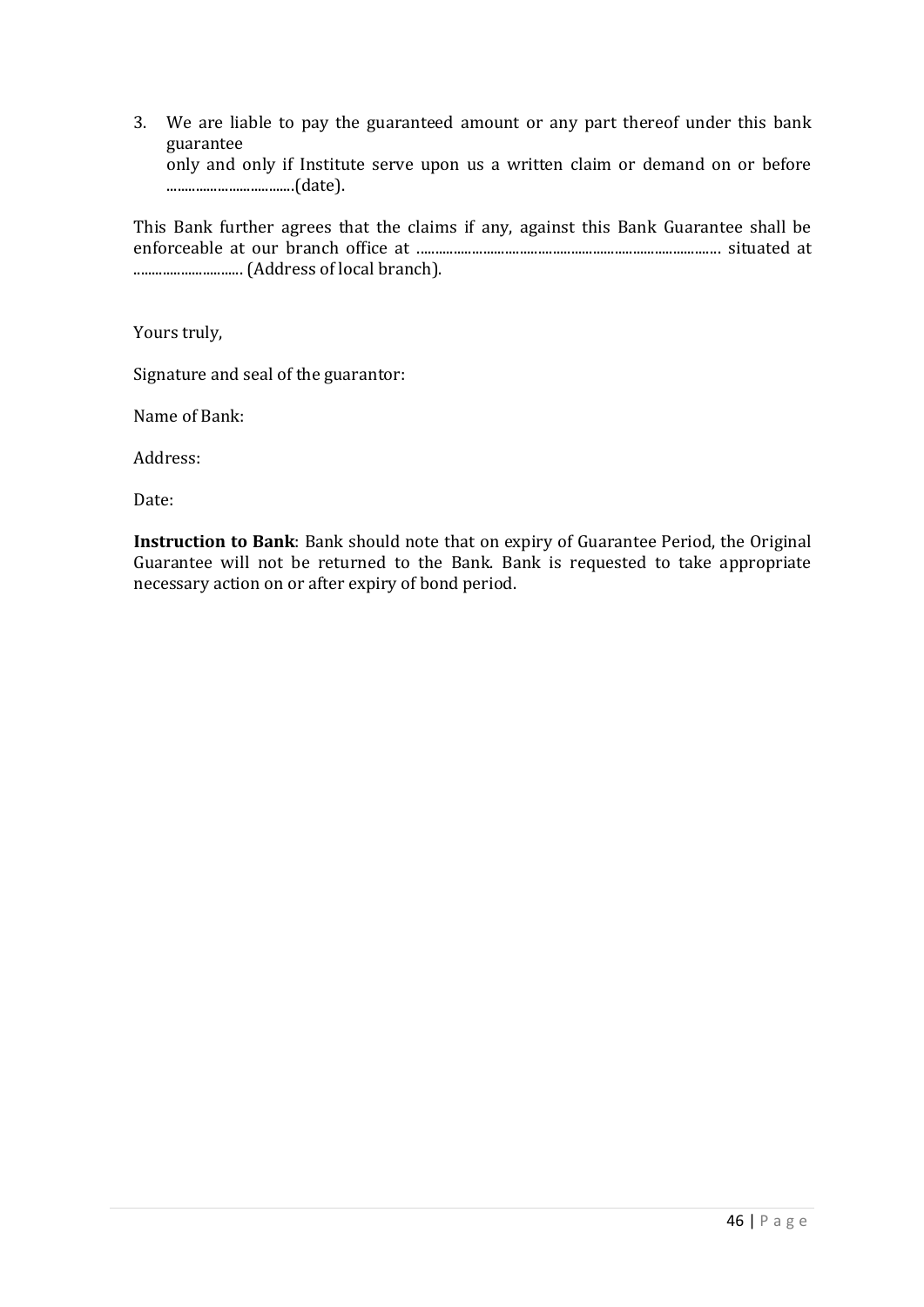#### **<< Organization Letter Head >> MANDATE FORM FOR ELECTRONIC FUND TRANSFER/RTGS TRANSFER**

Date:  $/ /$ 

The Registrar Shri Vishwakarma Skill University, Gurugram.

Sub: Authorization for release of payment / dues from Shri Vishwakarma Skill University, through Electronic Fund Transfer/RTGS Transfer.

- 1. Name of the Party/Firm/Company/Institute:
- 2. Address of the Party:

**3.** Particulars of Bank

| <b>Bank Name</b>                                                                                                                                                                                              |        |  |  |         |             |                    | <b>Branch Name</b> |  |             |  |  |  |  |
|---------------------------------------------------------------------------------------------------------------------------------------------------------------------------------------------------------------|--------|--|--|---------|-------------|--------------------|--------------------|--|-------------|--|--|--|--|
| <b>Branch Place</b>                                                                                                                                                                                           |        |  |  |         |             | <b>Branch City</b> |                    |  |             |  |  |  |  |
| Pin Code                                                                                                                                                                                                      |        |  |  |         | Branch Code |                    |                    |  |             |  |  |  |  |
| MICR No.                                                                                                                                                                                                      |        |  |  |         |             |                    |                    |  |             |  |  |  |  |
| (9 Digit number appearing on the MICR Bank of the Cheque supplied by the Bank, please attach a<br>Xerox copy of a cheque of your bank for ensuring accuracy of the bank name, branch name and<br>code number) |        |  |  |         |             |                    |                    |  |             |  |  |  |  |
| IFS Code: (11-digit alphanumeric code)                                                                                                                                                                        |        |  |  |         |             |                    |                    |  |             |  |  |  |  |
| Account Type                                                                                                                                                                                                  | Saving |  |  | Current |             |                    |                    |  | Cash Credit |  |  |  |  |
| <b>Account Number</b>                                                                                                                                                                                         |        |  |  |         |             |                    |                    |  |             |  |  |  |  |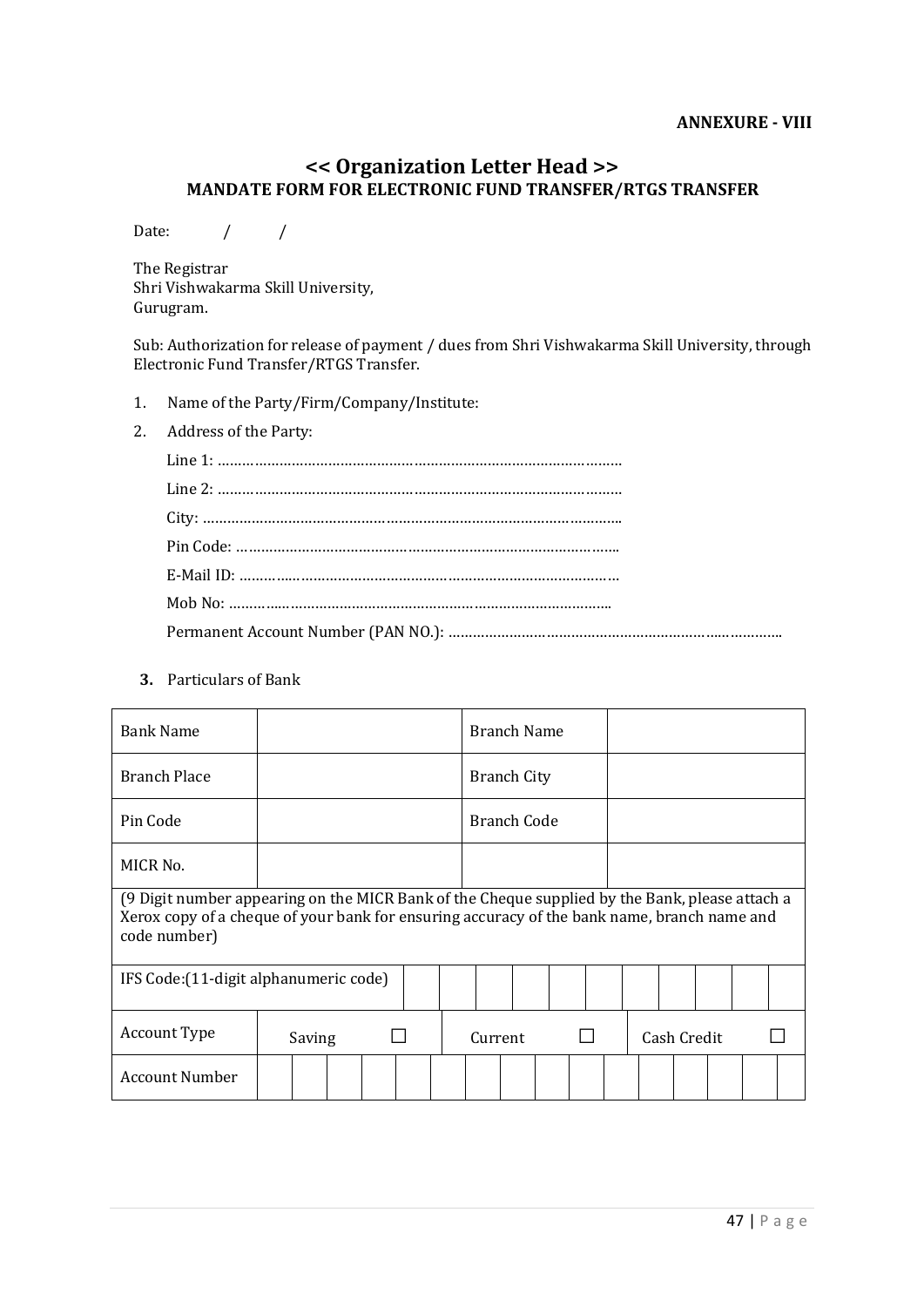#### **DECLARATION**

I hereby declare that the particulars given above are correct and complete. If any transaction delayed and not effected for reasons of incomplete or incorrect information I shall not hold Registrar, Shri Vishwakarma Skill University, responsible. I also undertake to advise any change in the particulars of my account to facilitate updating of records for purpose of credit of amount through NEFT/RTGS Transfer.

Signature & Seal of the Authorized Signatory of the Party

Certified that particulars furnished above are correct as per our records

Bankers Stamp: Date: Date: ………………………

#### **Signature of the Authorized Official from the Bank**

N.B: Please fill in the information in CAPITAL LETTERS, computer typed; please TICK wherever it is applicable.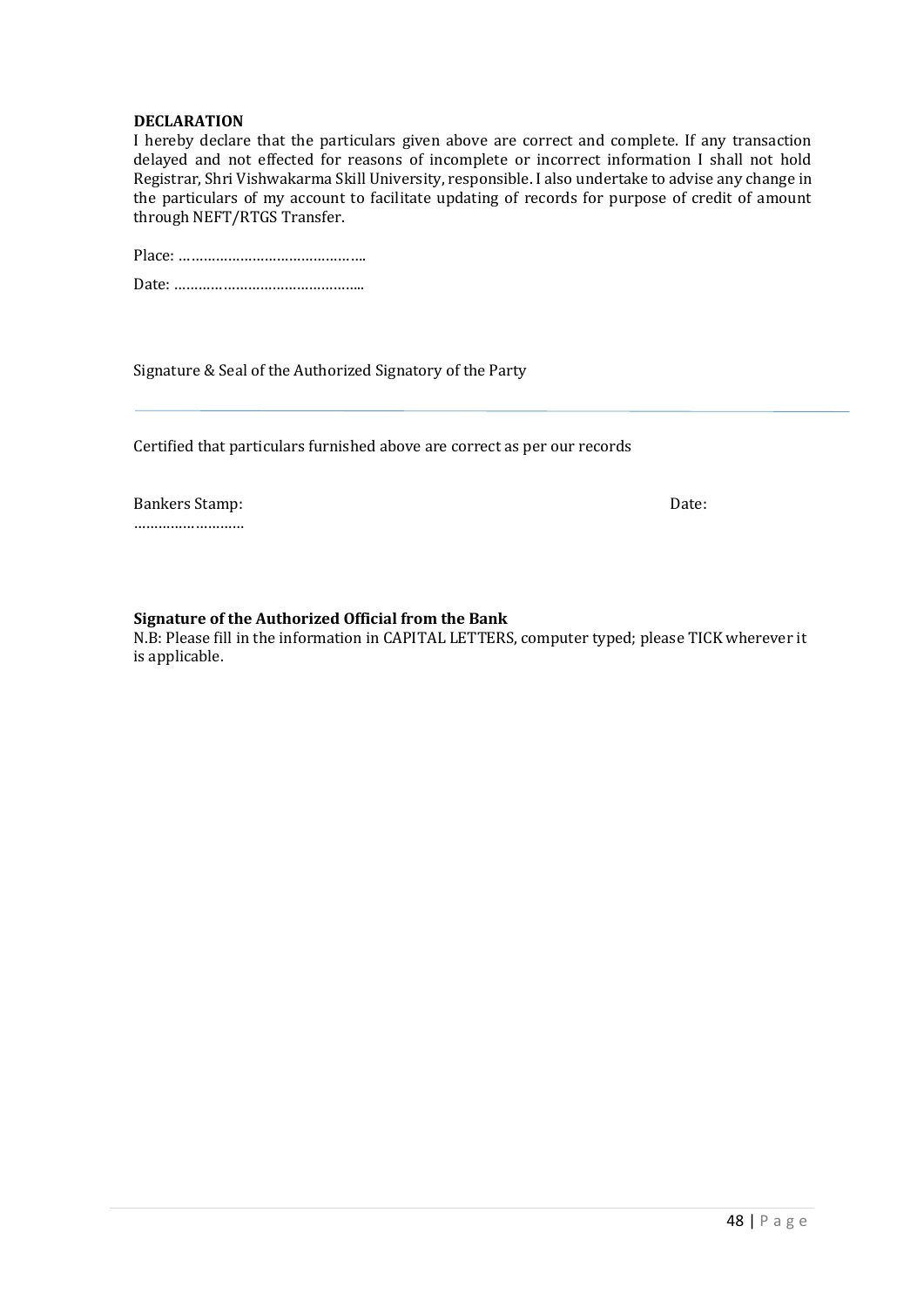#### **<< Manufacturer Letter Head >> MANUFACTURERS' AUTHORIZATION FORM**

[The Tenderer shall require the Manufacturer to fill in this Form in accordance with the instructions indicated. This letter of authorization should be on the letterhead of the Manufacturer and should be signed by a person with the proper authority to sign documents that are binding on the Manufacturer.

Date: [insert date (as day, month and year) of Bid Submission]

Tender No.: [insert number from Invitation for Bids]

To: [insert complete name and address of Purchaser]

#### WHEREAS

We linsert complete name of Manufacturer], who are official manufacturers of linsert type of

goods manufactured], having factories at [insert full address of Manufacturer's factories], do

hereby authorize [insert complete name of Tenderer] to submit a bid the purpose of which is to provide the following Goods, manufactured by us [insert name and or brief description of the Goods], and to subsequently negotiate and sign the Contract.

We hereby extend our full guarantee and warranty in accordance with the Terms and Conditions, with respect to the Goods offered by the above firm.

Signed: [insert signature(s) of authorized representative(s) of the Manufacturer]

Name: [insert complete name(s) of authorized representative(s) of the Manufacturer]

Title: [insert title]

Duly authorized to sign this Authorization on behalf of: [insert complete name of Tenderer]

Dated on ……………………………….. day of ………………………………………… [insert date of signing]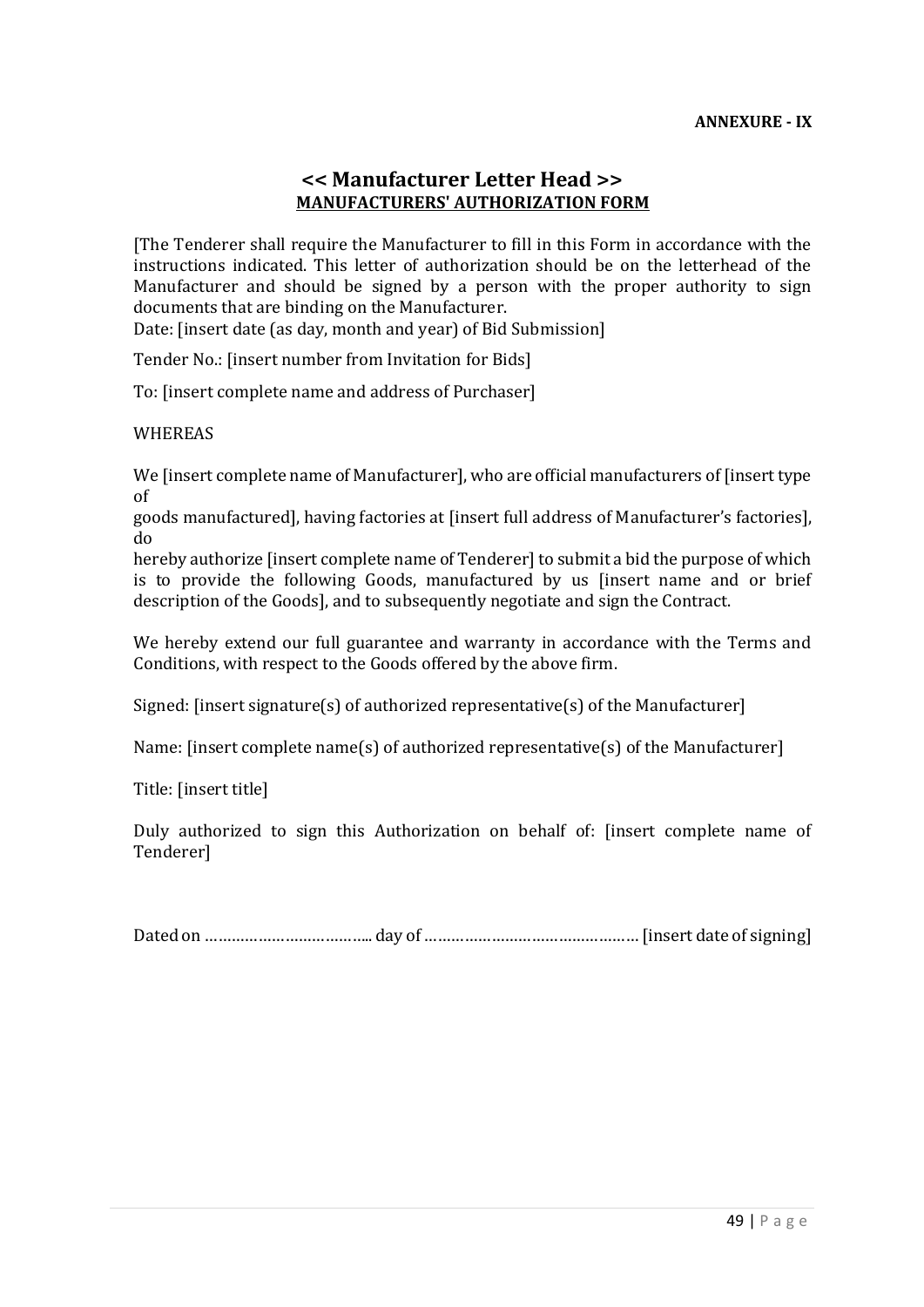|    | <b>Product Description</b> | <b>Supply &amp; Installation of Welding Station</b> |
|----|----------------------------|-----------------------------------------------------|
|    | No. of Attendees           | <b>Faculty of University</b>                        |
|    | No. of Days                | 1-2 Days                                            |
| 4. | Type of Training           | Operational Training<br>Maintenance<br>Training     |

#### **<< Organization Letter Head >> Training Requirement**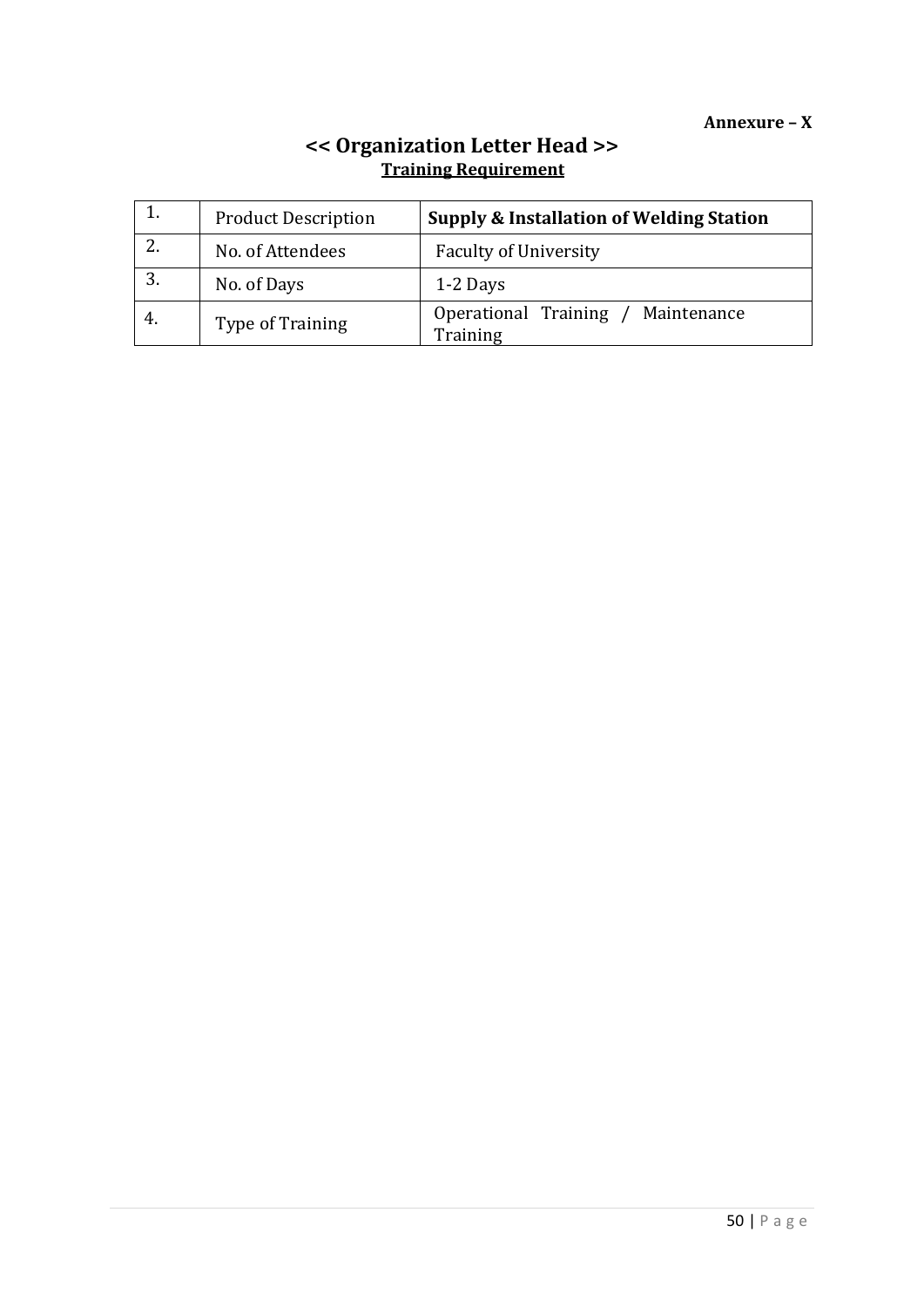# **<< Organization Letter Head >> PRICE BID (For Indigenous items)**

| <b>Reference/Tender No.: -</b><br>Due Date: - |                                       |              |       |        |               |            |              |              |
|-----------------------------------------------|---------------------------------------|--------------|-------|--------|---------------|------------|--------------|--------------|
| SI.                                           | Description of item &<br>Unit<br>Qty. |              |       | Dis-   | Excise/       | <b>GST</b> | <b>Other</b> | <b>Total</b> |
| <b>No</b>                                     | specification with                    | In           | Price | count% | <b>Custom</b> | $\%$       | charges      | Price        |
|                                               | Make & Model No.                      | <b>Units</b> |       |        | Duty          |            | if any       |              |
|                                               |                                       |              |       |        | $\frac{0}{0}$ |            | please       |              |
|                                               |                                       |              |       |        |               |            | specify      |              |
|                                               |                                       |              |       |        |               |            | details      |              |
| 1.                                            | Offered financials for the            |              |       |        |               |            |              |              |
|                                               | Supply & Installation of              |              |       |        |               |            |              |              |
|                                               | <b>Welding Station Lab at</b>         |              |       |        |               |            |              |              |
|                                               | site & Training to trainers           |              |       |        |               |            |              |              |
|                                               | with commitment to offer              |              |       |        |               |            |              |              |
|                                               | on site after sales                   |              |       |        |               |            |              |              |
|                                               | Services in the period of             |              |       |        |               |            |              |              |
|                                               | Warranty and                          |              |       |        |               |            |              |              |
|                                               | maintenance contract                  |              |       |        |               |            |              |              |
|                                               | offered to supply, as                 |              |       |        |               |            |              |              |
|                                               | agreed in the technical               |              |       |        |               |            |              |              |
|                                               | bid                                   |              |       |        |               |            |              |              |

- 1**.** Delivery Mode: Delivery at University, at site or at that place to be informed by the SVSU.
- 2. Total price bids in the above column should be inclusive of all taxes and levies transport, packing, forwarding, freight, insurance charges loading, unloading and delivery charges etc. may be quantified in terms of amount.
- 3. Delivery Period: 08 to 10 weeks from the date of placement of purchase order.
- 4. Validity of the bid 180 days from the date of the tendering.
- 5. Terms of payment: For Indigenous supplies, 100% payment shall be made by the Purchaser against delivery, inspection, successful installation, commissioning and acceptance of the equipment at SVSU, Gurugram Campus in good condition and to the entire satisfaction of the Purchaser and on production of unconditional performance bank guarantee as specified in tender terms and conditions.